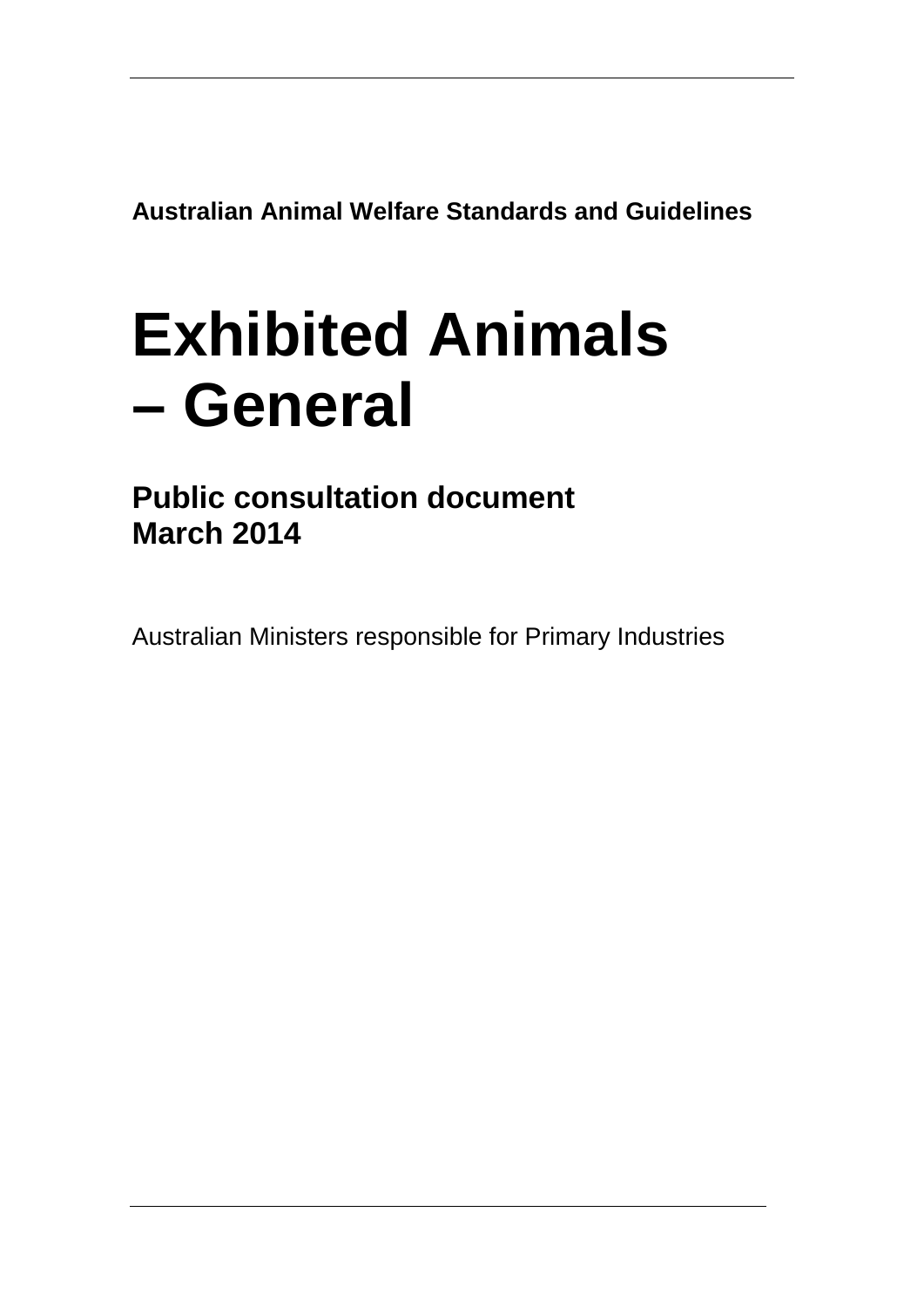Published by the NSW Department of Primary Industries

*Title: Australian Animal Welfare Standards and Guidelines. Exhibited Animals – General – Public consultation document*

First published March 2014

#### **More information**

[www.dpi.nsw.gov.au/agriculture/livestock/animal-welfare/exhibit/standards-and-guidelines](http://www.dpi.nsw.gov.au/agriculture/livestock/animal-welfare/exhibit/standards-and-guidelines) 

[www.australiananimalwelfare.com.au](http://www.australiananimalwelfare.com.au/)

[www.zooaquarium.org.au/](http://www.zooaquarium.org.au/)

[www.mincos.gov.au](http://www.mincos.gov.au/)

#### **Acknowledgments**

Writing Group for the Australian Animal Welfare Standards and Guidelines – Exhibited Animals

Exhibited Animals Expert Consultation Forum participants

Zoo and Aquarium Association

RSPCA Australia

Animals Australia

Department of Agriculture – Australia (through the Australian Animal Welfare Strategy)

Department of Agriculture, Fisheries and Forestry - Queensland

Animal Welfare Committee

AusAWAC

Jobtrack 12709G

© State of New South Wales through the Department of Trade and Investment, Regional Infrastructure and Services, 2014. You may copy, distribute and otherwise freely deal with this publication for any purpose, provided that you attribute the NSW Department of Primary Industries as the owner.

Disclaimer: The information contained in this publication is based on knowledge and understanding at the time of writing (March 2014). However, because of advances in knowledge, users are reminded of the need to ensure that information upon which they rely is up to date and to check currency of the information with the appropriate officer of the Department of Primary Industries or the user's independent adviser.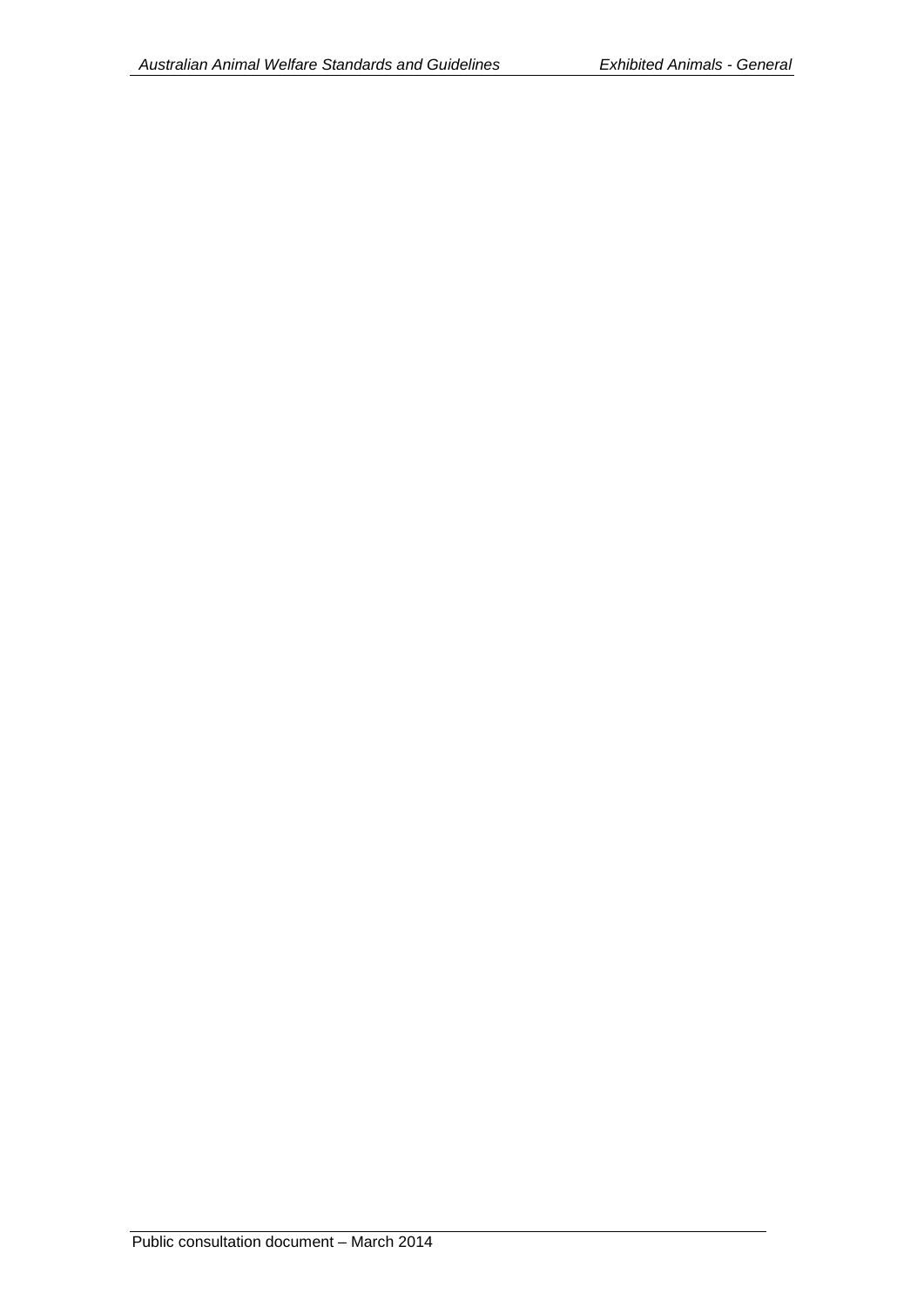# **Contents**

| 1              |                                                           |  |  |  |
|----------------|-----------------------------------------------------------|--|--|--|
| 2              |                                                           |  |  |  |
| 3              |                                                           |  |  |  |
| 4              |                                                           |  |  |  |
| 5              |                                                           |  |  |  |
| 6              |                                                           |  |  |  |
| $\overline{7}$ |                                                           |  |  |  |
| 8              |                                                           |  |  |  |
| 9              |                                                           |  |  |  |
| 10             |                                                           |  |  |  |
| 11             |                                                           |  |  |  |
| 12             |                                                           |  |  |  |
|                | Appendix 1 - Sample: Animal collection management plan 38 |  |  |  |
|                |                                                           |  |  |  |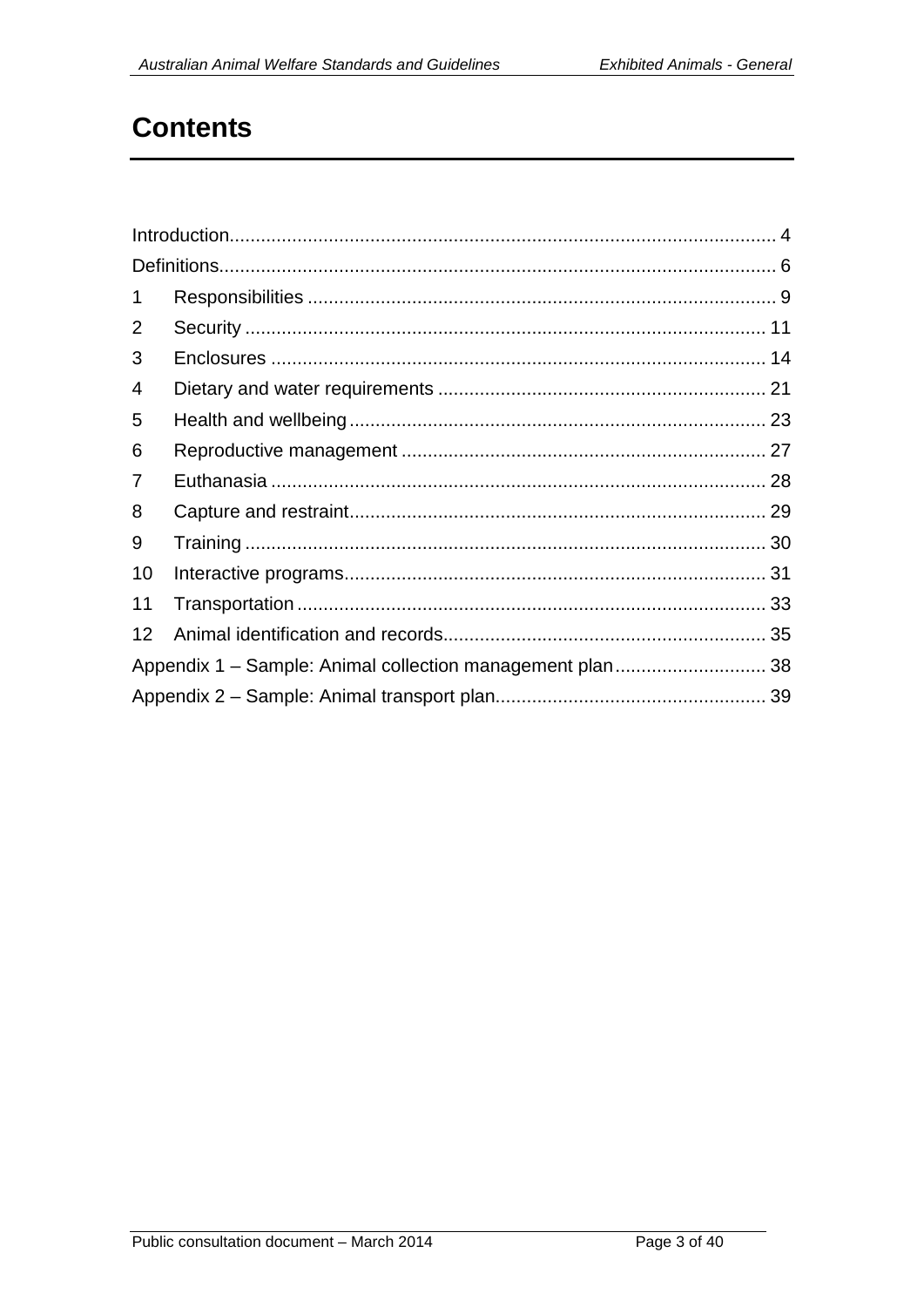# <span id="page-4-0"></span>**Introduction**

# **Purpose**

The principal purpose of this document is to describe standards and guidelines that ensure the welfare and security of *animals* used for *exhibition purposes*.

This document promotes measures and conditions that, if implemented, would see exhibited *animals* kept to the same standard throughout Australia.

The document considers a broad range of operational issues facing *facilities* that keep *animals* for *exhibition purposes.* Failure to address these issues could result in adverse animal welfare and security outcomes.

# **Scope**

These standards and guidelines apply to those people and industries responsible for the care and management of:

- *animals* kept for *exhibition purposes* at *facilities*, i.e. for display, conservation, education and entertainment;
- *animals* during their temporary removal from a *facility*; and
- *animals* during their transport to or from a *facility*.

These standards do not apply to:

- wild *animals* (i.e. free-living and not confined to a *facility* by an *enclosure*, a leash or by management practices);
- the keeping of *animals* solely for the purposes of feeding to other *animals* at the *facility*;
- feeding of wild *animal*s;
- *animals* kept for *animal* competitions, horse racing and sporting events, wildlife farming and domestic *animal* farming;
- wildlife rehabilitation of *animals* that are not displayed to the public at the *facility;*
- *animals* at pet shops; or
- circuses and mobile exhibitors.

These standards and guidelines should be considered in conjunction with other requirements for *animals* kept for *exhibition purposes*, and related Commonwealth, state and territory legislation for:

- animal welfare:
- exhibiting *animals*;
- pest control; and
- nature conservation.

Where legislation requires a higher standard than these standards, the higher standard will apply.

### **Interpretation**

.

- **Objective –** the intended outcome(s) of a section of the standards and guidelines.
- **Standards** the acceptable *animal* welfare and security requirements designated in this document. They are requirements that must be met under law with respect to *animals* kept for *exhibition purposes*.

The standards are intended to be clear, essential and verifiable statements. However, not all issues are able to be well defined by scientific research or are able to be quantified. Standards use the word "must". Non-compliance with one or more standards will constitute an offence under law.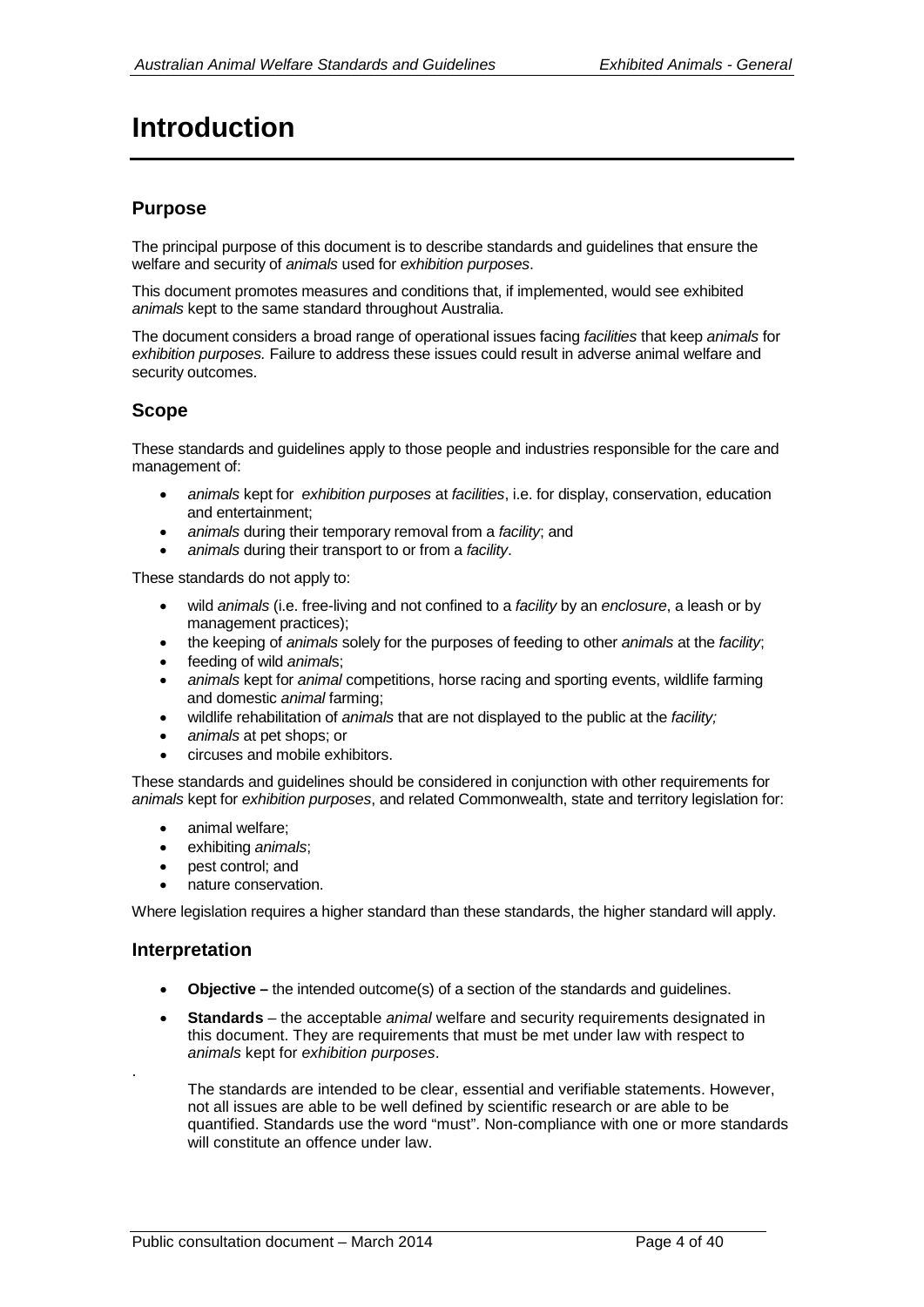They are presented in a box and are numbered consecutively with the prefix 'S', beginning with S1.1.

- **Notes** *–* provide background and guidance on interpreting the standards.
- **Guidelines** complement the standards by providing advice and/or recommendations to achieve desirable *animal* welfare and security outcomes. Non-compliance with guidelines does not constitute an offence under law. .

They are numbered consecutively with the prefix 'G' beginning with G1.1.

# **Document organisation**

The *Australian Animal Welfare Standards and Guidelines. Exhibited Animals – General* apply to all *animals* kept for *exhibition purposes* at *facilities*.

Related documents, referred to generically as *taxon standards*, contain standards and guidelines that apply to the keeping of a specific *animal* group for *exhibition purposes* at *facilities*. They are additional to the standards and guidelines in the *Australian Animal Welfare Standards and Guidelines. Exhibited Animals – General.*

The following topics are considered throughout the standards and guidelines.

- Responsibilities;
- Security:
- Enclosures;
- Dietary and water requirements;
- Health and wellbeing;
- Reproductive management;
- Euthanasia;
- Capture and restraint;
- Training;
- Interactive programs;
- Transportation; and
- Animal identification and records.

Under these headings are subheadings which will not appear in the *taxon standards* if there are no additional requirements for that specific taxon.

Definitions are given in the beginning of this document. Defined words in this document are italicised.

### **Review**

Within five years of the ratification/implementation of the *Australian Animal Welfare Standards and Guidelines. Exhibited Animals – General*, or earlier if necessary, the stakeholders shall review the national standards for redundancy, inconsistencies and omissions resulting in the production of a revised version.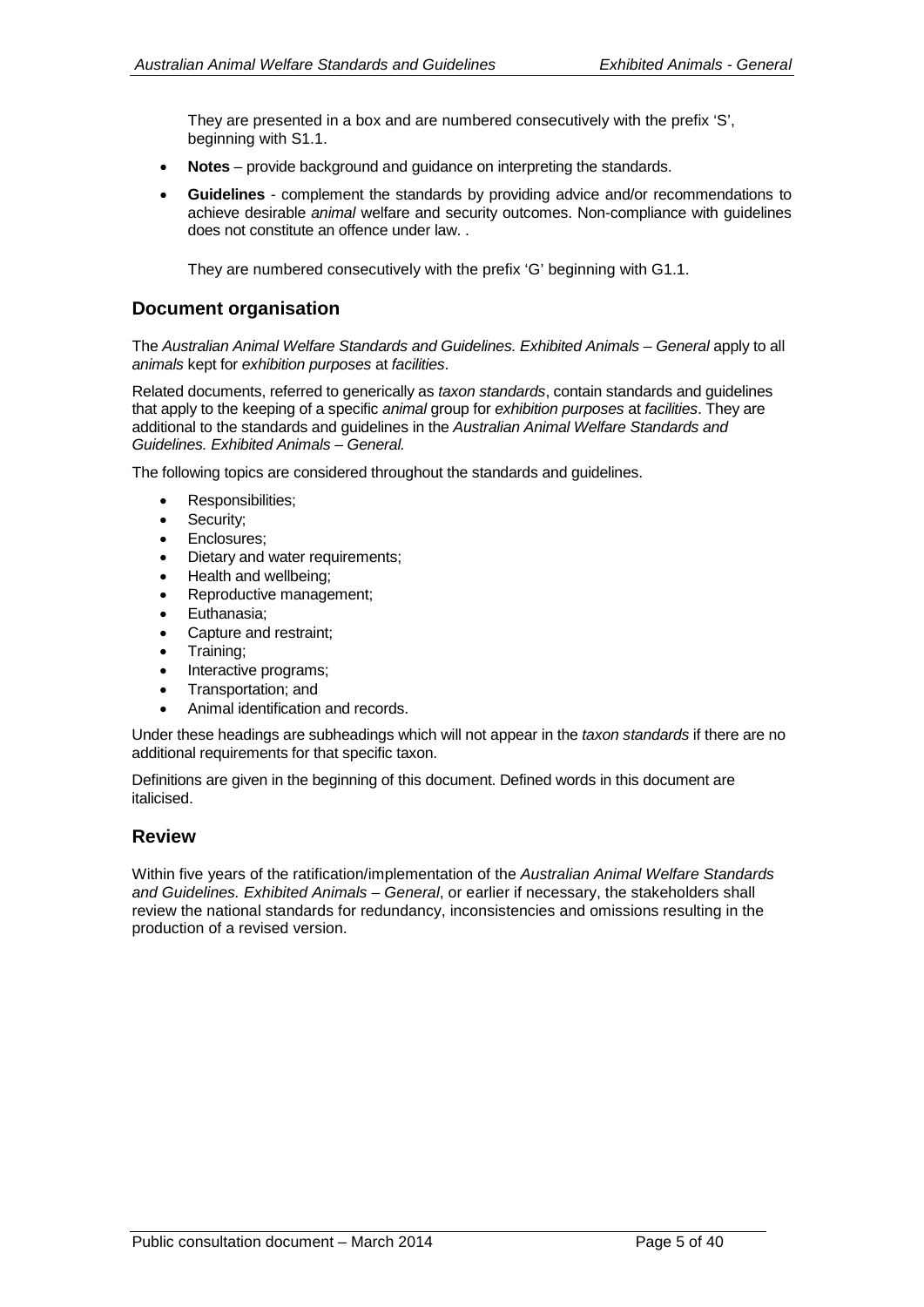# <span id="page-6-0"></span>**Definitions**

**Animal:** all members of the *animal* kingdom (other than humans), including in the pre-natal, prehatched, larval or other such developmental stage, that are kept for *exhibition purposes*.

**Animal collection management plan:** A *facility's* plan to facilitate sound reproductive management, identifying:

- i. Whether the *facility's* objective is to breed one or more species;
- ii. If the objective is to breed: a) the desired quantity of offspring; (b) the purpose of any intended breeding (e.g. maintain genetic diversity, population numbers, supply another *facility* etc); and c) the *enclosure(s)* where offspring can be held; and
- iii. If the objective is not to breed, identify how breeding will be controlled.

**Animal transaction:** acquisition or disposal of an *animal* by a *facility*. This does not include shortterm removal from the *facility* for temporary purposes such as *veterinary* treatment or to give a presentation off-site.

#### **Approved management program:**

- i. a Zoo and Aquarium Association approved species management plan; or
- ii. other breeding program approved by the *government authority*.

**Arboreal animal:** an *animal* that primarily lives, and moves about, in trees.

**Authorisation:** *authorisation* given by the *operator.*

**CITES:** Convention on International Trade in Endangered Species of Wild Fauna and Flora. CITES is an international agreement between governments, including Australia, which aims to ensure that the international trade of wild species does not threaten their survival.

**Dangerous animal:** an *animal* that may be reasonably suspected as capable of causing serious injury (i.e. serious damage to health requiring medical attention and ongoing treatment) to or death of a human.

**Disease:** any condition suffered by an *animal* where normally accepted parameters of health are not met.

**Drive-through enclosure:** an *enclosure* into which *vehicles* containing members of the public may enter.

**Emergency:** A sudden, urgent, unexpected occurrence requiring immediate action, including, but not limited to, *animal* escapes/attacks/thefts, storms and cyclones, flooding, fire, loss of essential services, *disease* outbreaks, medical emergencies, hazardous chemical incidents, earthquakes and building collapse, loss of *staff* and human activity that places other humans or *animals* at risk (e.g. releasing *animals*, damage to *enclosures*, unauthorised access to *enclosures*, attempts to harm *animals*, terrorist activity.).

**Enclosure:** an area or space used to accommodate an *animal* that is surrounded by a barrier capable of containing the animal..

**Enrichment:** Enrichment is designed to support an animal's psychological health and general wellbeing. It is a concept which describes how the environments of captive *animals* can be changed for the benefit of the inhabitants. Opportunities that may arise or increase as a result of *enrichment* can be generally described as environmental *enrichment*.

**Euthanasia:** the humane killing of an *animal*.

**Exhibition purposes:** public display, conservation, public education and public entertainment or other prescribed purposes.

**Facility:** any premises used for *animal exhibition purposes*, and includes:

i. any land or place (whether or not wholly or partly built upon or covered by water);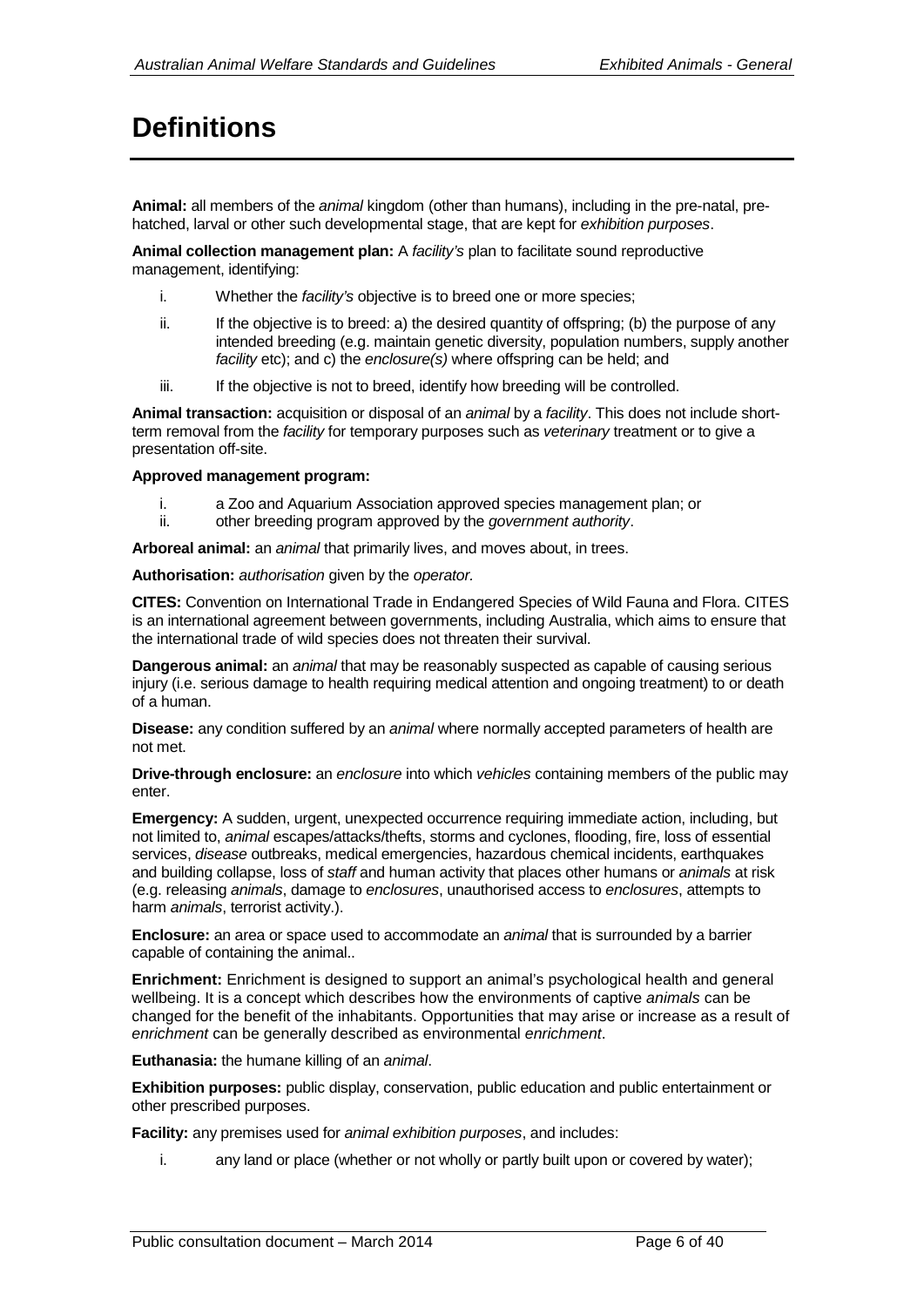- ii. a tent, stall or other structure, whether permanent or temporary; and
- iii. a *vehicle*.

**Facility perimeter fence:** a structure surrounding a *facility* that discourages and makes difficult unauthorised human entry to the *facility*.

**Furniture:** any structure or thing within an *enclosure* that the *animal* has access to. This includes perches, shelter, troughs, ropes, pools, *enrichment* toys, trees, vegetation and logs.

**Government authority:** a federal, state or territory regulatory body responsible for pest control, conservation, or regulation of *animal exhibition* and/or *animal* welfare.

**Gregarious animal:** an *animal* that tends to form a group with others of its own species.

**Group animal:** an *animal* that naturally lives in large social groups and that has a natural generation time of less than three years or weighs less than 20 grams as an adult or is managed in a manner that precludes individual identification.

**Handling:** any deliberate disturbance or interruption of an *animal*'*s* normal activity by a person, including touching, distracting, manipulating, training, restraining, catching, holding, carrying, moving or transporting the *animal*, whether by or under the supervision of a *keeper.*

**Health program:** a preventative and curative program for the care of *animals*.

**Holding enclosure:** an *enclosure* which is smaller than the *enclosure* size required by the relevant *taxon standard* for the *animal* it holds but does not include an *animal* container being used during *transportation*.

**IATA: International Air Transport Association.** 

**Independent animal:** an *animal* at a stage of development where it is not dependent on parental care for its survival.

**Individual permanent identification:** a marker that allows a specimen to be distinguished from conspecifics by a third party and includes:

- i. ear tags, leg bands and micro-chips;
- ii. drawings or photographs for specimens that have unique, readily distinguishable, permanent markings and/or colourations;
- iii. physiological traits such as unusual or unique physical traits that are permanent and are not likely to manifest in a conspecific in such a way as to render such identifier ineffectual.

**Interactive handling:** any handling of an animal associated with the animal being used in an interactive *program.* It is not considered to be *interactive handling* when the handling is undertaken by a *keeper* or *veterinarian* as part of routine husbandry procedures or in the delivery of health care.

**Interactive handling time:** the length of time that an animal is subject to *interactive handling*. *Interactive handling time* includes the duration of any movement or transport to and from the location of an *interactive program*.

**Interactive program:** activities supervised by one or more *keepers* which encourage a member of the public to touch, feed and/or have close contact with an *animal*, either inside or outside the *animal's* normal *enclosure*. It is not considered to be an *interactive program* when members of the public enter a designated walk-through *animal enclosure* such as a macropod walk-through or a walk-through aviary.

**Keeper:** a person employed or engaged under the direction of the *operator* or the *operator's* appointed agent who has a responsibility towards an *animal* or group of *animals*.

**Licence holder:** the holder of a licence authorising the display of *animals* at a *facility*.

**Operator:** a *licence holder* or a natural person nominated by the *licence holder* to be the person in charge of a *facility*, or, where no licence is held, the person in charge of *animals* held for *exhibition purposes*.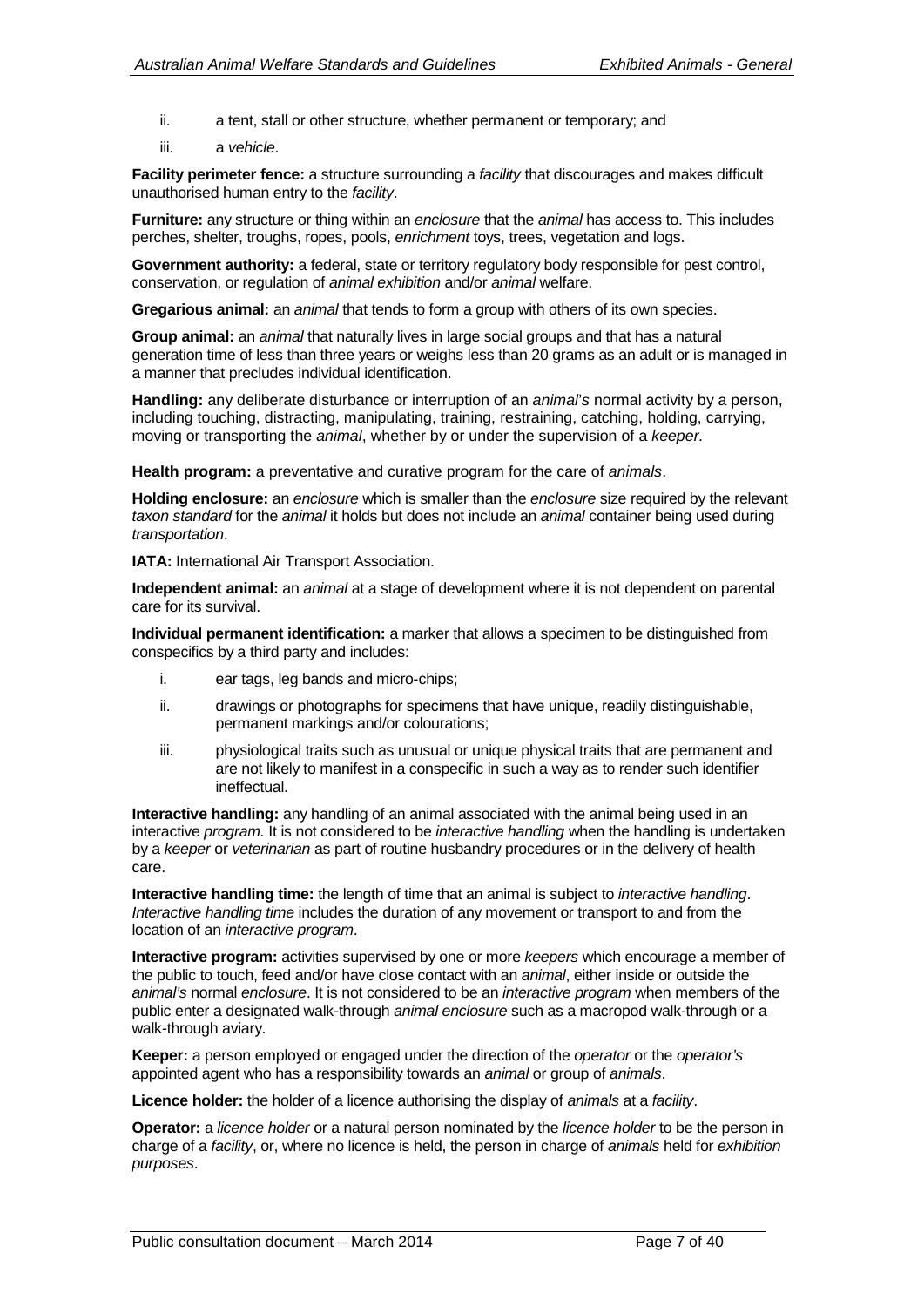**Operant conditioning:** learning in which behaviours are altered by the consequences that follow them.

**Proficient keeper**: a person who is at least 18 years old employed or engaged under the direction of the *operator* or the *operator*'s appointed agent who has a responsibility towards an *animal* or group of *animals* and who has, with respect to an *animal*, demonstrated skills and knowledge in:

- i. the basic biology and ecology of the *animal*;<br>ii. satisfying the physiological, environmental a
- satisfying the physiological, environmental and behavioural (including social) requirements of the *animal*;
- iii. recognising indicators of sickness or stress in the *animal*;<br>iv. the safe handling, *restraint* and transport of the *animal*:
- the safe handling, *restraint* and transport of the *animal*;
- v. understanding the risk of attacks by the *animal* on themselves, other persons or other *animals*;
- vi. minimising negative stress impacts on the *animal*;
- providing the *animal* with appropriate diets;
- viii. maintaining hygiene standards to prevent *disease*;
- treating the *animal* as directed by a *veterinarian*;
- x. recording information about the *animal* as required by these Standards;
- xi. maintaining *enclosure* security; and
- xii. implementing pest prevention and control measures.

**Quarantine:** a period of isolation for the purpose of detecting and eliminating infectious *disease*.

**Restraint:** any method, (whether physical, chemical or behavioural) of preventing an *animal* from performing an act or movement.

**Staff:** all persons who have been given a level of responsibility associated with the *facility* and includes, but is not limited to, *keepers*, volunteers, contractors, caterers, gate/ticket collectors, security officers and supervisors.

**Stereotypic behaviour:** a movement or sequence of movements that are repeated with little or no variation and which either have no obvious purpose or indicate a welfare problem, and may include swaying, weaving, circling, pacing, excessive aggression or dominance, excessive grooming and self-mutilation.

**Substrate:** the material that covers the ground or floor, for example bedding or litter placed on the flooring of a cage, box, stall or *enclosure*, or the soil or grass covering of an outdoor ground surface.

**Taxon standards –** an Australian Animal Welfare Strategy Standards and Guidelines document that stipulates standards and guidelines for a specific *animal* or group of *animals*.

**Terrestrial animal:** an *animal* that primarily lives and moves on the ground.

**Thermoregulation:** the regulation of an *animal*'s body temperature to an optimum level by behavioural or physiological means.

**Training:** teaching *animals* specific responses to specific conditions or stimuli.

**Transportation:** the process of moving an *animal* to or from a *facility*.

**Vehicle:** a means of *transport*, including, but not limited to, a car, truck, bus, aircraft, boat, trailer, train, and tram.

**Veterinarian:** a registered *veterinarian*.

All definitions cover the singular, plural and all variations of the word.

All definitions apply to *taxon standards* unless stated otherwise.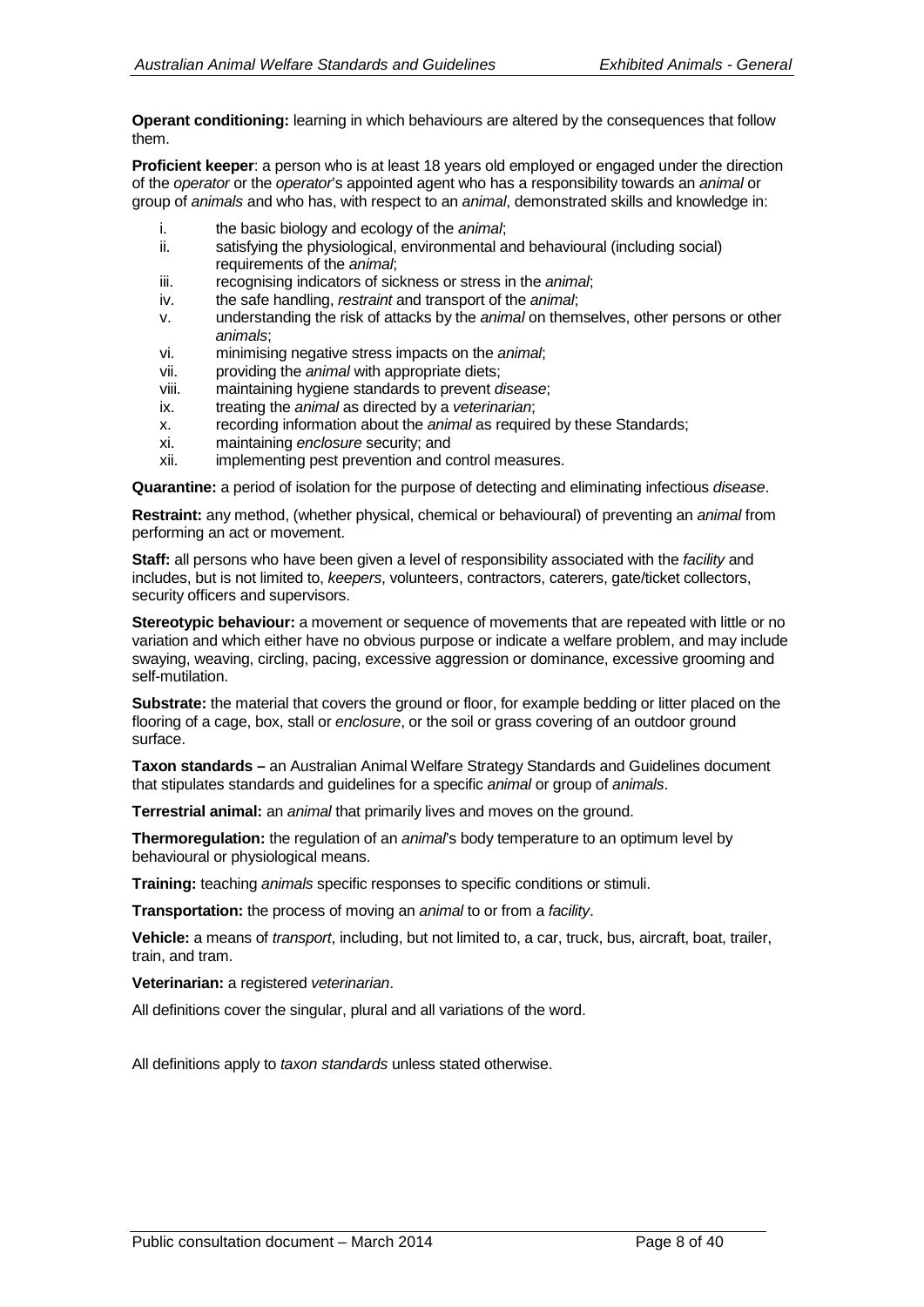# <span id="page-9-0"></span>**1 Responsibilities**

# **Objective**

*Operators* and *staff* understand their responsibilities and collectively manage the *facility* to ensure the health, welfare, safety and security of *animals*.

## **General**

#### **Standards**

- S1.1 The *operator* must ensure adequate levels of resources, including staffing and funding resources are available for the maintenance of all *animals*.
- S1.2 The *operator* must ensure *staff* do not handle an *animal* or enter an *enclosure* if affected by a medical condition, medication, substance or illness which substantially impairs reaction speed or hand-eye coordination.
- S1.3 The *operator* must ensure an *animal* is managed in a safe manner that does not endanger the *animal* and other *animals*.
- S1.4 The *operator* must ensure the husbandry of each *animal* is supervised by a *proficient keeper*.
- S1.5 The *operator* must ensure a *proficient keeper* supervises any management of an *animal* by a *keeper* who is not a *proficient keeper*.
- S1.6 The *operator* must keep a record of the *operator's* assessment that a *keeper* is a *proficient keeper*.
- S1.7 The *operator* must ensure *staff* working with a *dangerous animal* or entering or working in an *enclosure* containing a *dangerous animal* are:
	- i. either a *proficient keeper* or under the immediate supervision of a *proficient keeper*;
	- ii. either a *proficient keeper*, a *keeper* or accompanied by a *keeper*;
	- iii. provided with a reliable, immediate means of communication, including but not limited to a two-way radio, phone, or alarm, to alert *staff* familiar with *animal emergency* procedures; and
	- iv. *authorised* to do so.
- S1.8 The *operator* must develop, maintain and implement written procedures that address the circumstances in which staff can access and enter enclosures used to hold dangerous animals.

- G1.1 An *operator* may utilise a combination of methods and materials to assess whether a member of *staff* should be considered a *proficient keeper*. These include formal and informal training, interview, skills record book and supervisor assessment.
- G1.2 The *operator* should provide *keepers* with opportunities and assistance to expand their knowledge and practical skills in *animal* husbandry through continuing professional education and training from recognised training courses, internal training, performance feedback, visits to other *facilities* and attendance at conferences.
- G1.3 *Training* and assessment records should be kept.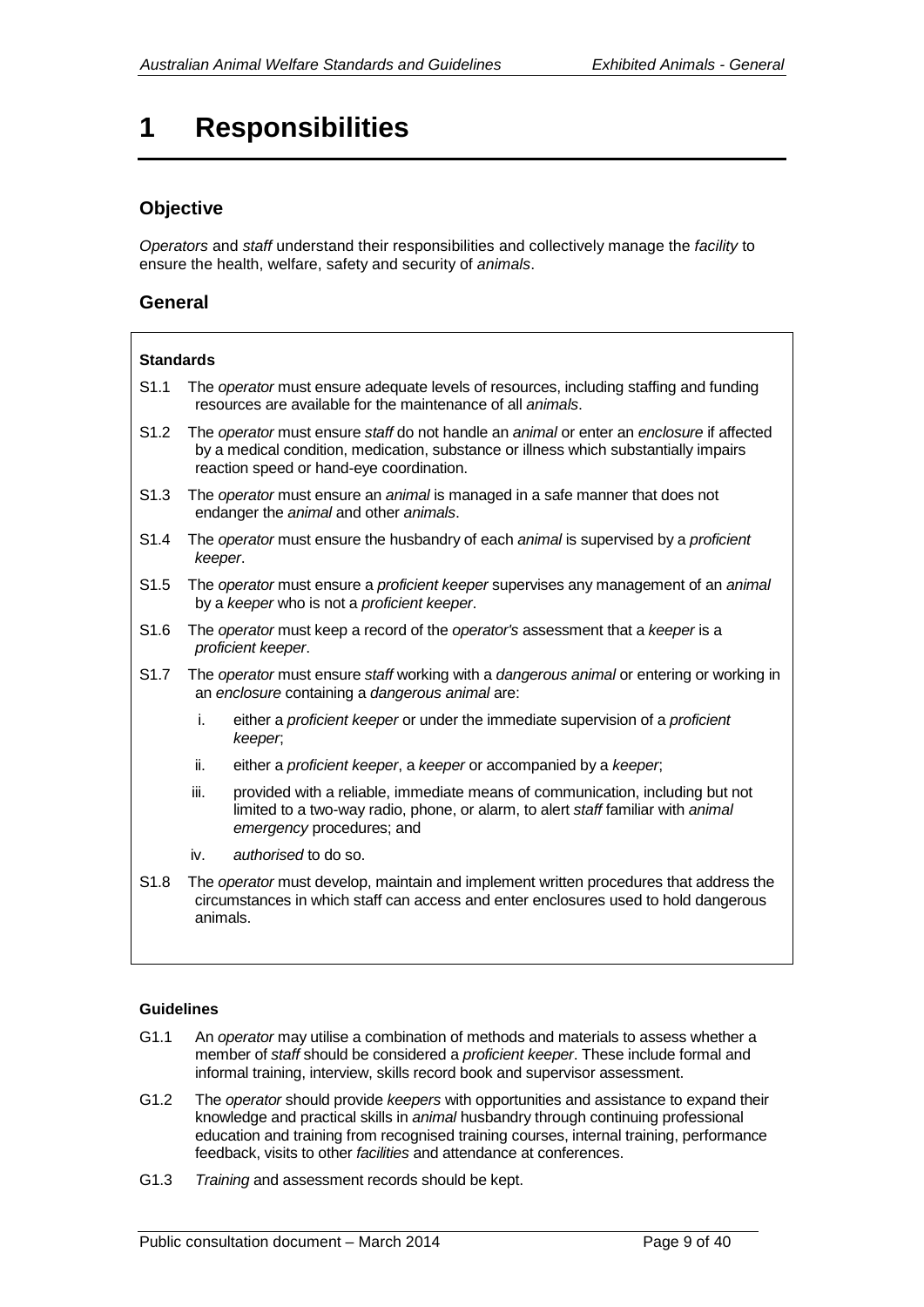- G1.4 The *operator* should ensure that all *keepers* are provided with a current job description that outlines their responsibilities.
- G1.5 Contingency plans should be developed and maintained to ensure the welfare of *animals* is protected should a *facility* be forced to close.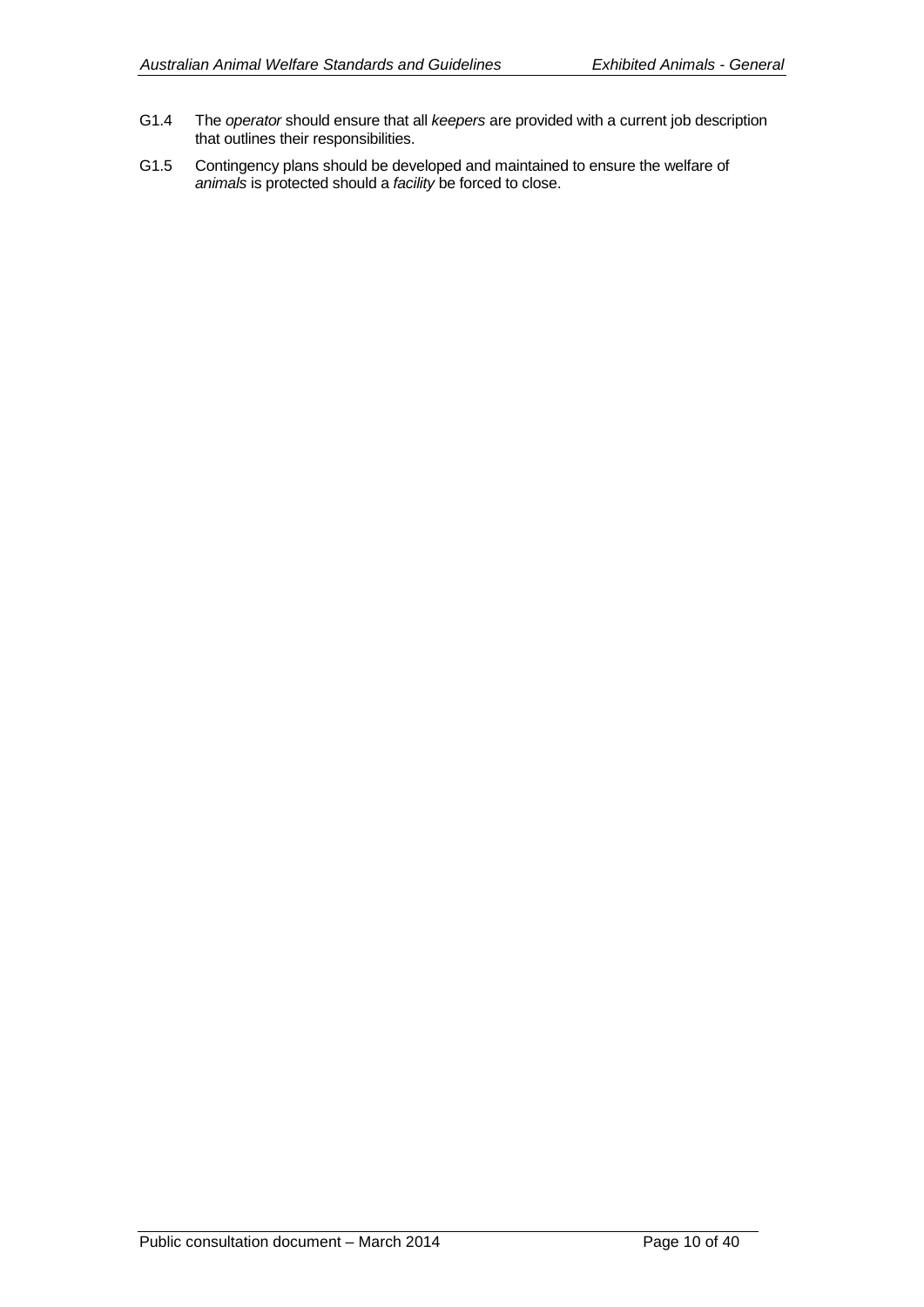# <span id="page-11-0"></span>**2 Security**

# **Objective**

*Animals* are held securely to ensure their welfare and prevent pest establishment. Access by unauthorised persons and escape of *animals* is prevented.

## **General**

# **Standards** S2.1 The *operator* of a *facility* must ensure that the *facility* has a secure *facility perimeter fence*. S2.2 The *operator* must ensure all *enclosures* are designed and maintained for the security, containment and safety of *animals*. S2.3 The *operator* must ensure that moats, which may be wet or dry: i. are designed and maintained to prevent any *animal* kept in the moated *enclosure* from escaping from the *enclosure*; ii. are designed and maintained to prevent flooding of the moated *enclosure*; and iii. deter unauthorised persons from entering or crossing the moat. S2.4 The *operator* must ensure *animals* are contained within *enclosure*s, unless authorised by the *operator*. Bees kept for *exhibition purposes* are exempt. S2.5 The *operator* must ensure *animals* are not removed from *enclosures* unless the removal is *authorised*. S2.6 The *operator* must ensure when an *animal* is removed from its *enclosure*, a *proficient keeper*: i. supervises the removal of the *animal*; ii. ensures the *animal* is under appropriate supervision until it is returned to the *enclosure*; and iii. supervises the return of the *animal*. S2.7 The *operator* must ensure written procedures, resources and infrastructure are in place to reasonably prevent an *animal* escaping from: i. its *enclosure*; ii. its *keeper* when it has been removed from its *enclosure*; and iii. the *facility*. S2.8 The *operator* must develop and implement written procedures for recapturing any escaped *animal*. S2.9 The *operator* must ensure that escaped *animals* are either captured or contained as soon as is reasonably possible using methods that minimise stress to the *animal* or, where capture is not feasible, *euthanased*. S2.10 The *operator* must ensure that entrances to all *enclosure*s and off-exhibit areas containing unlocked *enclosure*s are kept locked except when the area is being accessed by *staff*. Walk-through *enclosure*s are exempt. S2.11 The *operator* must ensure that entrances to the *facility* are locked outside opening hours except when being accessed by *staff*, contracted security patrols or others under immediate *staff* supervision.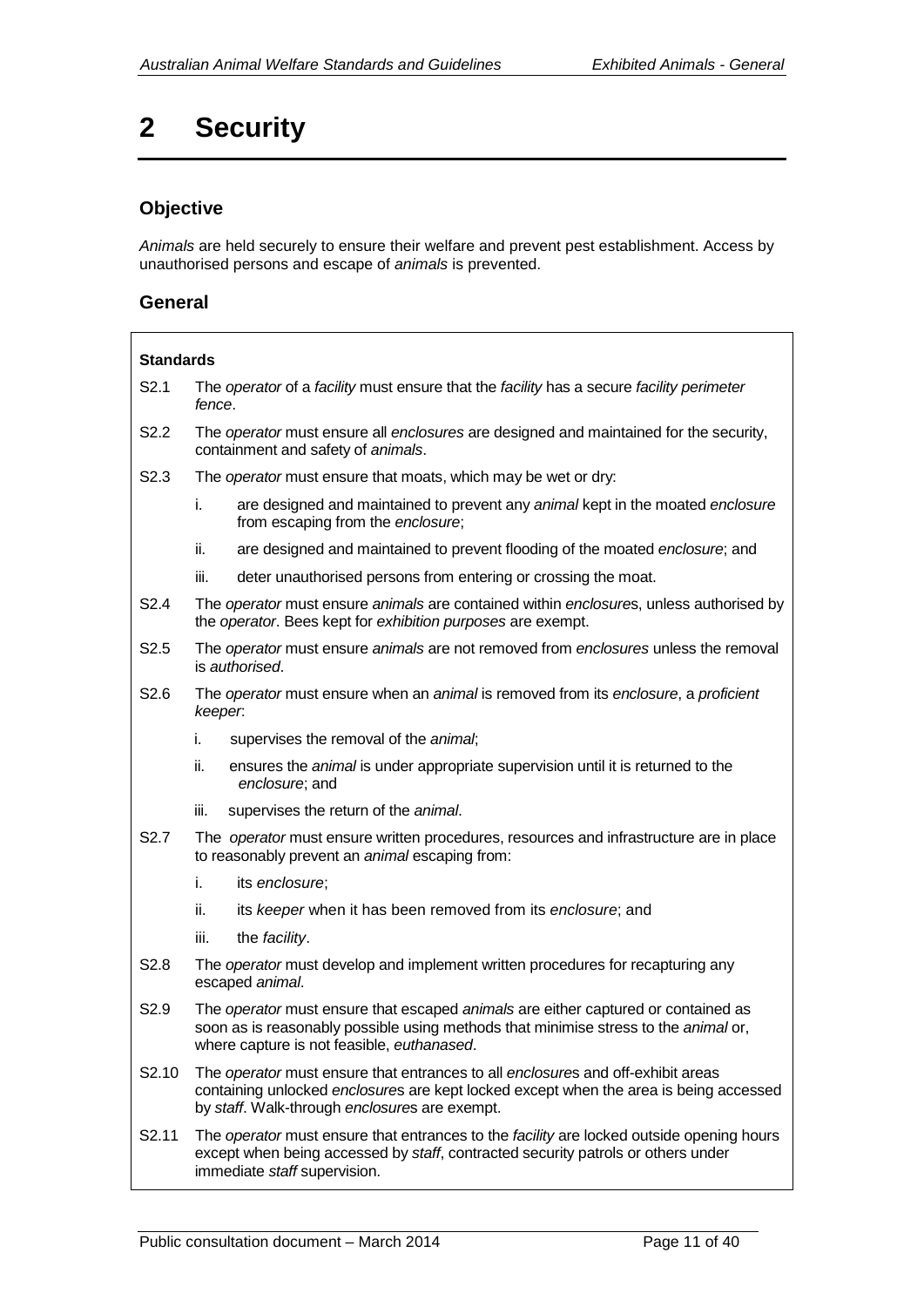#### **Guidelines**

- G2.1 *Enclosure* integrity should be inspected daily.
- G2.2 All moats should be fitted with an overflow drain/s and a wet moat should be fitted with a reticulated water supply controlled by one or more float valves to ensure the water level complies with S2.3.
- G2.3 Reasons why *animals* may need to be removed from their *enclosure* include:
	- i. husbandry;
	- ii. promotion;
	- iii. filming;
	- iv. *veterinary* purposes;
	- v. *transport*;
	- vi. educational presentations;
	- vii. *interactive programs*;
	- viii. specific *enrichment* procedures;
	- ix. research; and
	- x. other purposes approved by a *government authority* with jurisdiction.

### **Emergency Procedures**

#### **Standards**

- S2.12 The *operator* must ensure that written *emergency* procedures are developed, maintained and readily available to effectively and promptly manage *emergencies*.
- S2.13 The *operator* must ensure that *staff* receive training appropriate to the duties allocated to them in the *facility*'s *emergency* procedures.
- S2.14 The *operator* must ensure *emergency* procedures are designed to support the welfare needs of *animals* during an *emergency* and minimise damage to the *facility*.

- G2.4 *Emergencies* include:
	- i. *animal* escapes/attacks/thefts;
	- ii. storms and cyclones;
	- iii. flooding;
	- iv. fire;
	- v. loss of essential services;
	- vi. *disease* outbreaks;
	- vii. medical *emergencies*;
	- viii. hazardous chemical incidents;
	- ix. earthquakes and building collapse;
	- x. loss of *staff*; and
	- xi. human activity that places *animals* at significant risk (e.g. releasing *animals*, damage to *enclosure barriers*, unauthorised access to *enclosures*, attempts to harm *animals*, terrorist activity etc.).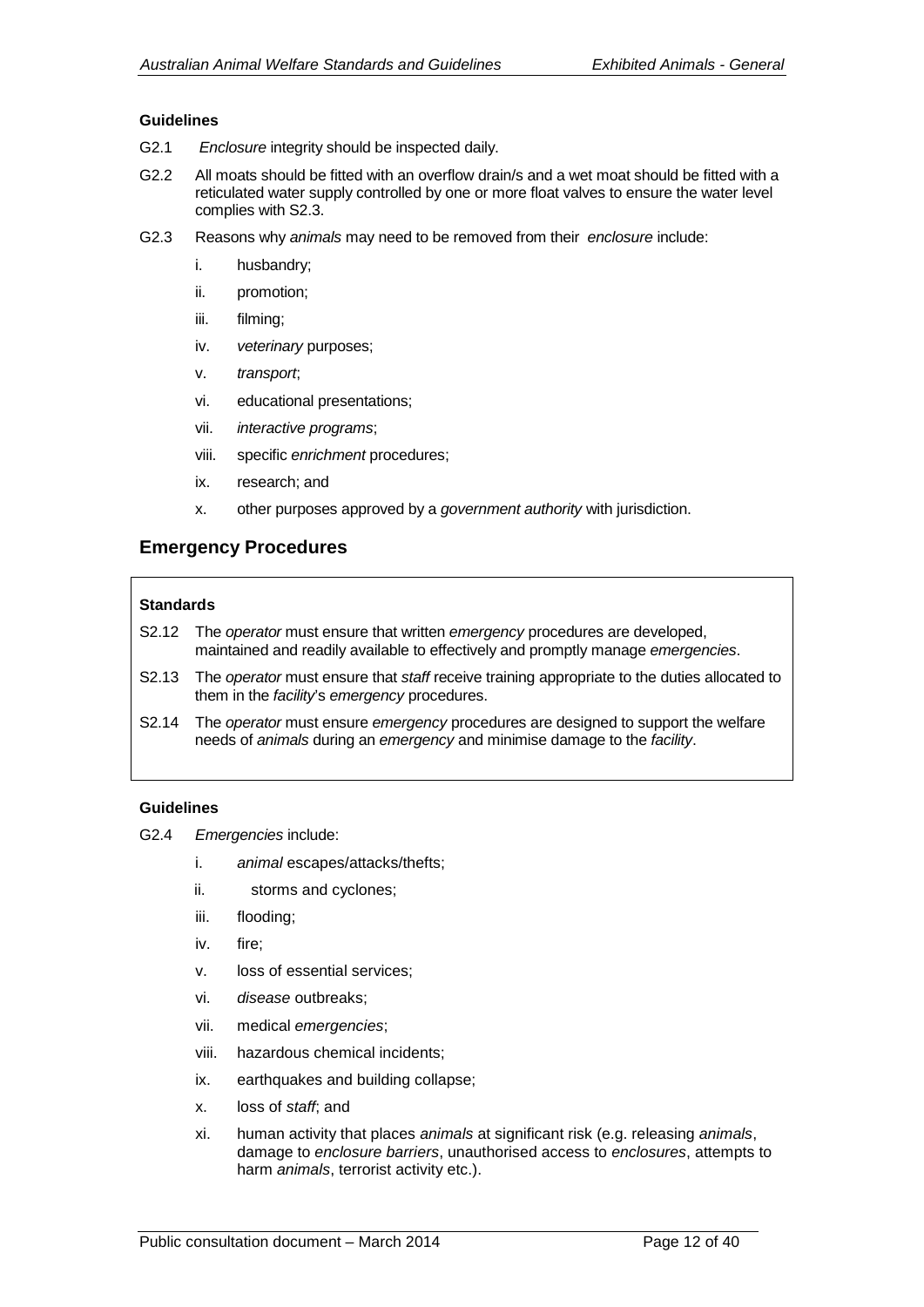- G2.5 *Emergency* procedures should include:
	- i. a readily available quick reference guide for *staff*;
	- ii. a communication plan with a system independent of the main power source to notify and liaise with *staff*, relevant *government authorities* and services, and the public;
	- iii. a clear chain of responsibility and identification of *staff* with designated *emergency* roles;
	- iv. identification of *staff* trained in the *emergency* procedures and their contact details;
	- v. location of, how to gain ready access to, and how to use *animal* capture/containment equipment and lethal and non-lethal deterrents;
	- vi. reference to the institution's *euthanasia* policy;
	- vii. an effective method of securing the perimeter of the *facility* if it is breached or unsecured;
	- viii. debriefing of *staff*;
	- ix. annual drills, a documented review of the effectiveness of procedures and, upgrading/updating of procedures as necessary;
	- x. directions relating to reporting *emergencies* to the relevant *government authority*(*s*); and
	- xi. directions relating to the circumstances when evacuation and re-housing of *animals* may be required and the procedures which should be followed.
- G2.6 Efforts to recapture escaped *animals* may extend over a period of time where negligible risks exist for:
	- i. human safety;
	- ii. *animal* safety;
	- iii. *disease* transmission; and
	- iv. pest establishment.
- G2.7 *Euthanasia* should be considered if the recapture of an escaped *animal* is not feasible. This may include situations where there is:
	- i. an unacceptable risk to the *animal*, other *animals*, *staff*, other people, the natural environment or other people's property;
	- ii. an inability to obtain access to the *animal*; and
	- iii. an unacceptable risk of spread of *disease*.
- G2.8 Before a battery operated communication device may be relied upon as a primary method for communication in event of an *animal emergency*, the following should be confirmed:
	- i. reliable coverage throughout the *facility*;
	- ii. protocol to ensure batteries are adequately charged; and
	- iii. mobile phones have designated *emergency* contact number/s programmed on speed dial.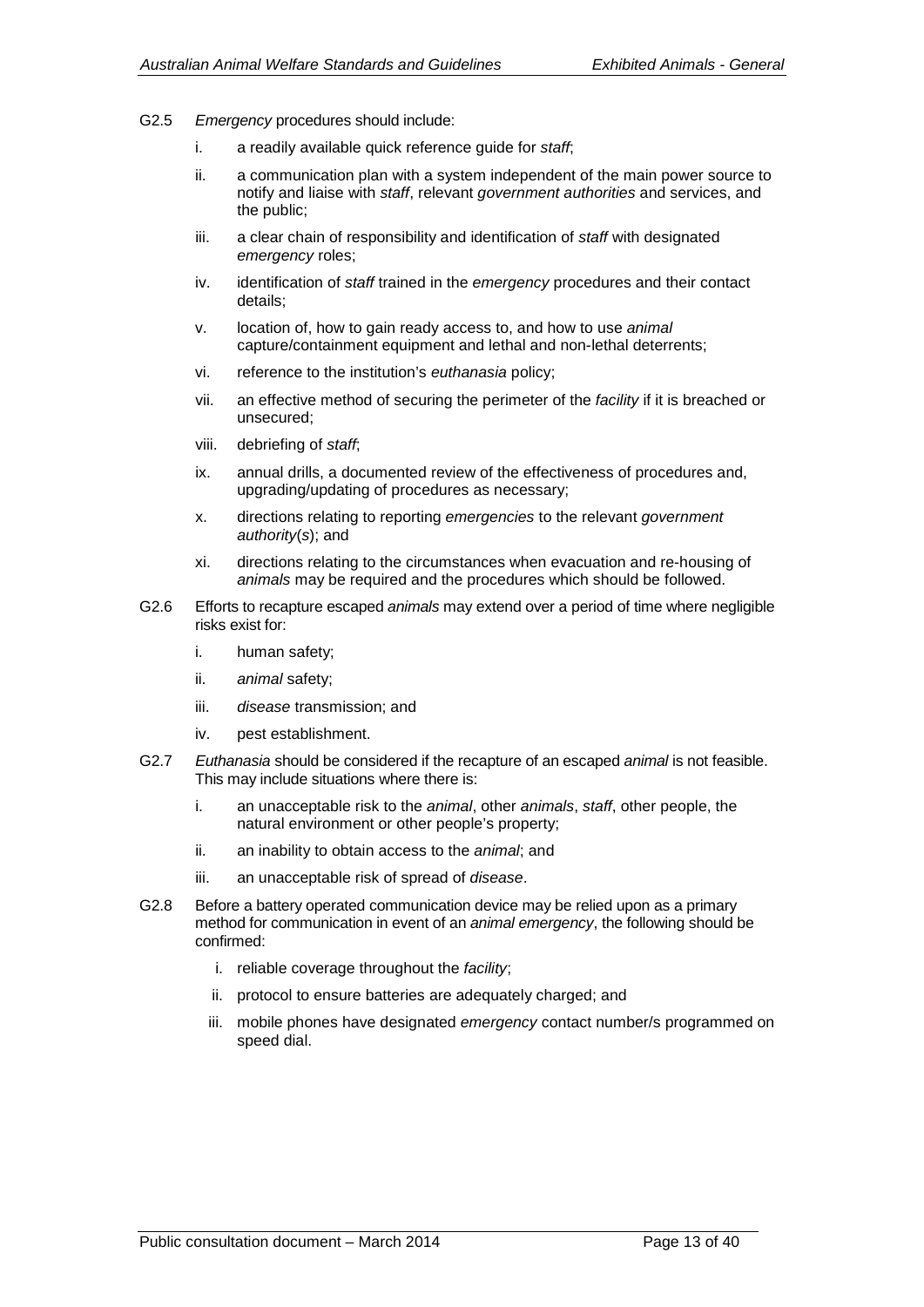# <span id="page-14-0"></span>**3 Enclosures**

# **Objective**

*Enclosures* are designed, constructed and maintained to ensure the welfare, security and safety of *animals*.

### **General**

### **Standards**

S3.1 The *operator* must ensure *enclosures* are provided for:

- i. *exhibition purposes*;
- ii. health and *quarantine*;
- iii. the management of social issues;
- iv. *exhibit* renovation; and
- v. surplus *animals*.

#### S3.2 The *operator* must ensure *enclosures* are designed, constructed, and managed to:

- i. provide a safe environment for the *animals* contained within them;
- ii. provide for the needs of the *animals* contained within them by providing appropriate:
	- i. temperature and humidity gradients;
	- ii. ventilation;
	- iii. lighting;
	- iv. *enrichment*;
	- v. noise levels;
	- vi. shelter and protection from climate extremes;
	- vii. retreats;
	- viii. *substrate* materials;
	- ix. water filtration;
	- x. spatial dimensions;
	- xi. natural behaviour opportunities (including those required by *taxon standards*);
	- xii. protection from predation;
		- Note protection from predation includes:
			- i. providing sufficient ground cover for *terrestrial animals* that are at risk from avian predators when kept in open-topped *enclosure*s; and

ii. finding and removing entry points used by *terrestrial* predators.

xiii. control of health risks to the *animals*, including those arising from parasites and pests and other unwanted/incompatible *animals* entering the *enclosure*; and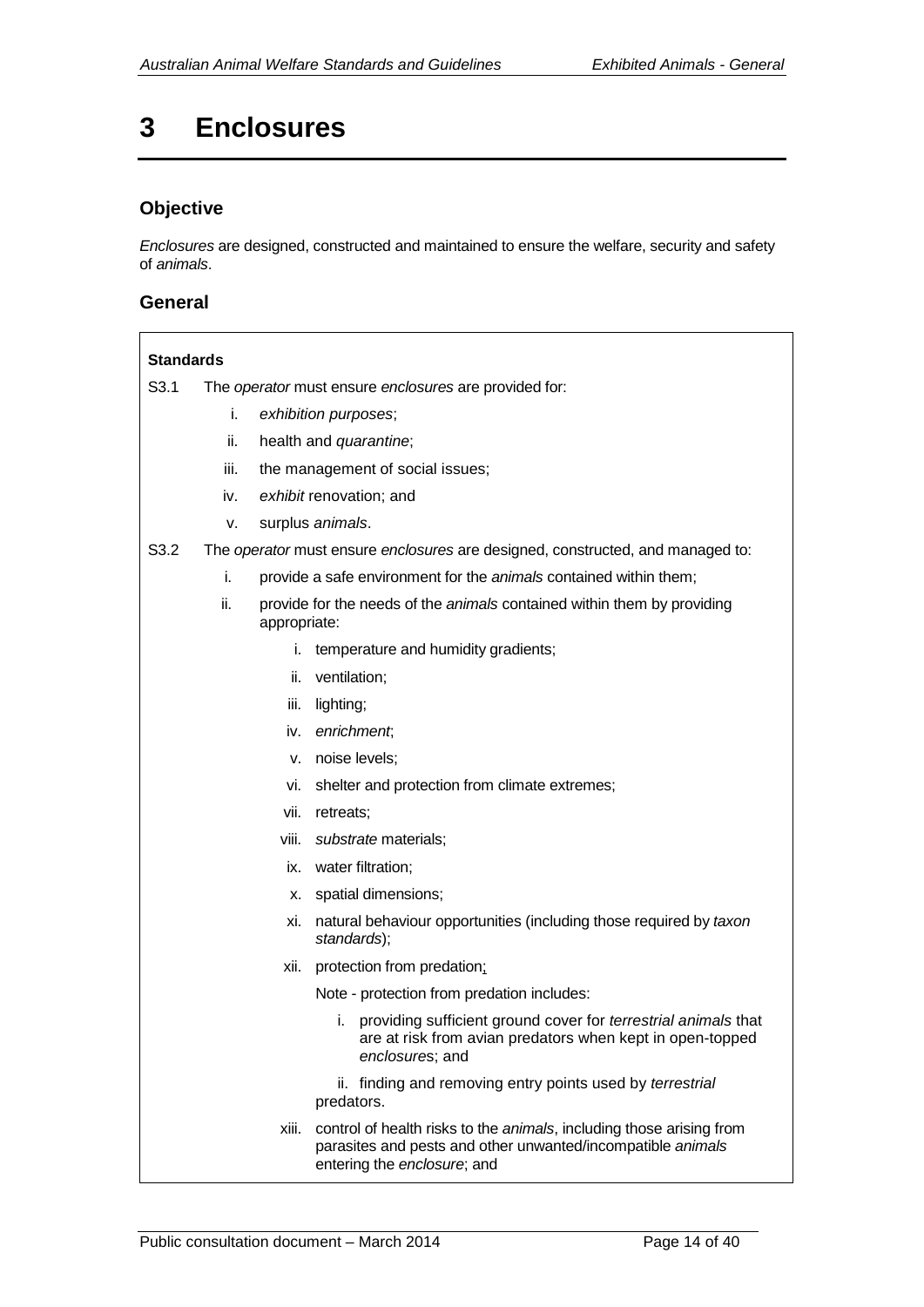|                  | xiv. opportunities for the animals to relax, feel secure, rest and avoid<br>disturbance:                                                                                 |
|------------------|--------------------------------------------------------------------------------------------------------------------------------------------------------------------------|
|                  | iii.<br>control unauthorised entry; and                                                                                                                                  |
|                  | provide a safe environment for animals.<br>iv.                                                                                                                           |
| S <sub>3.3</sub> | Where a moat is used to contain an animal, the operator must ensure the moat is<br>designed and constructed so that:                                                     |
|                  | it does not cause injury if an animal accidentally falls or attempts to enter the<br>i.<br>moat:                                                                         |
|                  | ii.<br>allows the animal to easily climb back out of the moat without leaving the<br>enclosure; and                                                                      |
|                  | if the moat is designed to be part of the area used by the animal, it allows<br>iii.<br>the animal to enter and exit the moat easily.                                    |
| S <sub>3.4</sub> | The operator must ensure that enclosure barriers are appropriate for the animals inside<br>that enclosure and in accordance with relevant taxon standards.               |
| S3.5             | The operator must ensure that an electric barrier has a backup power source if it is the<br>primary containment barrier for an enclosure.                                |
| S <sub>3.6</sub> | The operator must ensure that enclosures allow for the expression of appropriate<br>natural behaviours of the animals in those enclosures.                               |
|                  | Note - A natural behaviour is not appropriate if it breaches any of the other standards in this<br>document e.g. encouraging predation through the feeding of live prey. |
| S <sub>3.7</sub> | The operator must ensure that enclosures are individually and permanently identified<br>with a unique name, number or alphanumeric code.                                 |
| S3.8             | Operators must provide all visitors with accurate information relating to animals within<br>an enclosure, including identification of the species.                       |
| S3.9             | The operator must ensure that enclosures are constructed and maintained to<br>reasonably prevent visitors from initiating unauthorised contact with the animals.         |
|                  |                                                                                                                                                                          |

- G3.1 Stand-off barriers should be used around *dangerous animal enclosure*s to ensure *animal* safety.
- G3.2 *Enclosure*s should be designed to provide ease of maintenance.
- G3.3 Species-appropriate lighting should mimic the light cycles, levels and spectral distribution normally experienced by the species in its wild habitat.
- G3.4 *Animals* should be able to achieve a sense of security within an *enclosure*, for example, by retreating from other *animals* and from viewing or interacting with the public.
- G3.5 Changes in the direction of fence lines should facilitate movement of the *animals* and avoid collision, entrapment and other hazards.
- G3.6 Support posts, rails, stays and straining wires for fencing should be on the outside of the *enclosure* barrier to provide a safe environment for the *animals*, and, in some cases, to minimise escape opportunities. Where this is not practical care should be taken to place them in a manner which minimises the risk of harm to the *animal* and the risk of escape.
- G3.7 Electric barriers should not be used without visible backup barriers such as moats or non-electric fences in handling areas or when animals are being moved between *enclosure*s.
- G3.8 An electric barrier may be used to supplement a primary barrier of an *enclosure* for an *animal* that climbs, jumps and/or is considered a potentially *dangerous animal*.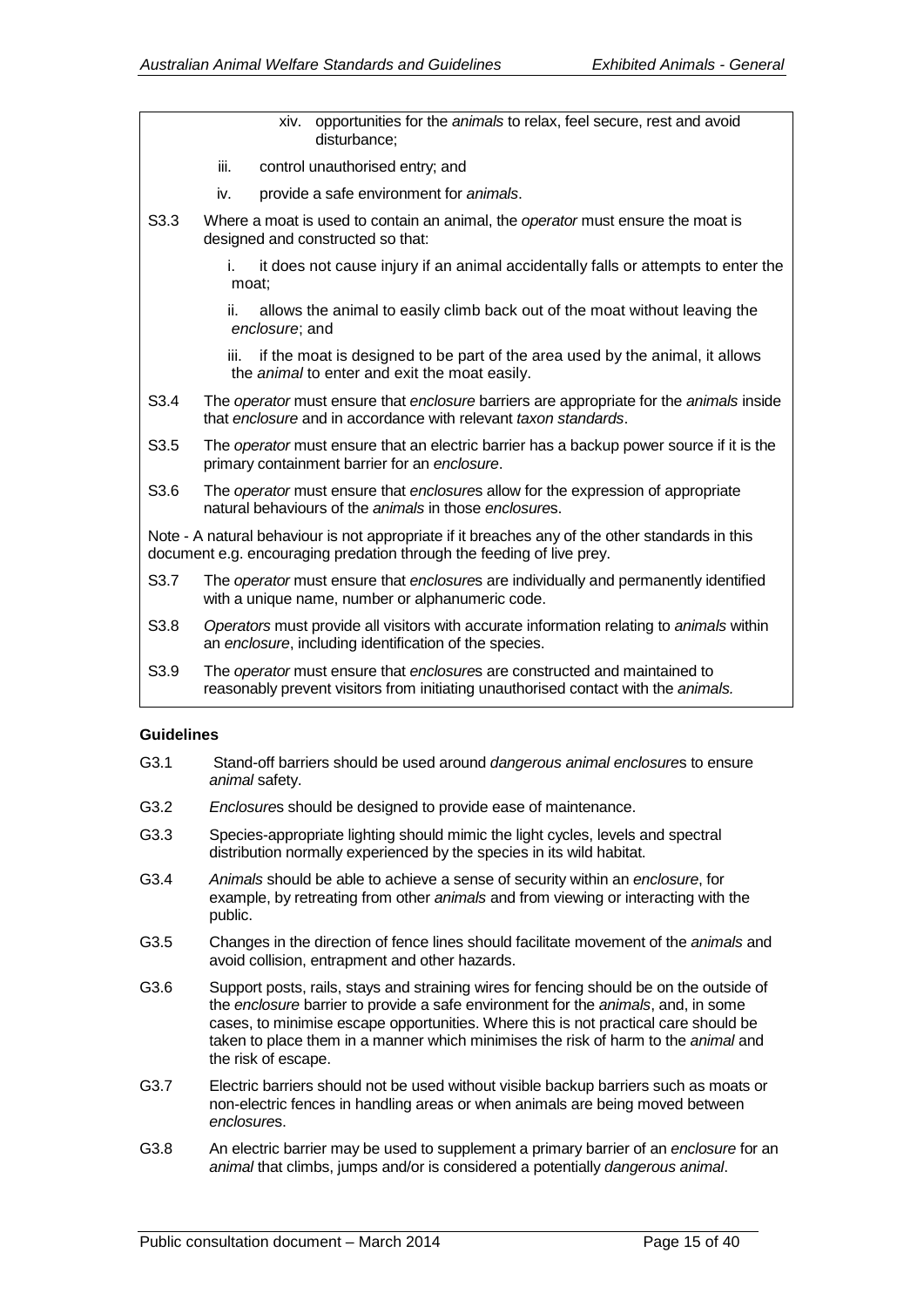- G3.9 A sign should be attached to the *enclosure* with details of the *enclosure* identifier.
- G3.10 Techniques for provision of information to visitors include leaflets, signs, booklets, multimedia, keeper talks and interpretative displays.

### **Gates and Doors**

#### **Standards**

- S3.10 The *operator* must ensure that *enclosure* gates, doors, slides and other entry and exit devices are designed, constructed, maintained and managed to:
	- i. reasonably prevent injury to the *animal*;
	- ii. reasonably prevent unauthorised entry;
	- iii. reasonably prevent *animal* escape; and
	- iv. reasonably prevent an *animal* from tampering with its effective operation or breaching its security.
- S3.11 The *operator* must ensure *enclosure* gates for *dangerous animals* are able to be operated from areas that are secure from the *animal*.

- G3.11 *Enclosure* gates and doors should allow easy, calm movement of *animals* in and out of *enclosure*s to minimise the stress of *handling*.
- G3.12 All gates, doors, slides and other entry and exit devices should provide:
	- i. a clear view of other entry and exit points and the immediate surrounding area inside the *enclosure*; and
	- ii. if mechanically operated (e.g. electric, air) easy manual operation.
- G3.13 Where an entry/exit does not provide a clear view of *animals*, a documented access procedure should be in place.
- G3.14 All locking devices should indicate when they are locked or unlocked.
- G3.15 Access to *enclosure*s containing *dangerous animals* should be from an area capable of containing the *animal* should it escape through the access. Exceptions:
	- i. *dangerous animal enclosure*s, such as open-topped venomous reptile pits, which are accessed by *staff* climbing a wall that confines the *animal* to the *enclosure*; and
	- ii. *dangerous animal enclosure*s which have *vehicular* access that can only be unlocked from inside the *enclosure*.
- G3.16 *Dangerous animal enclosure* gates that are not slide gates should be inward swinging.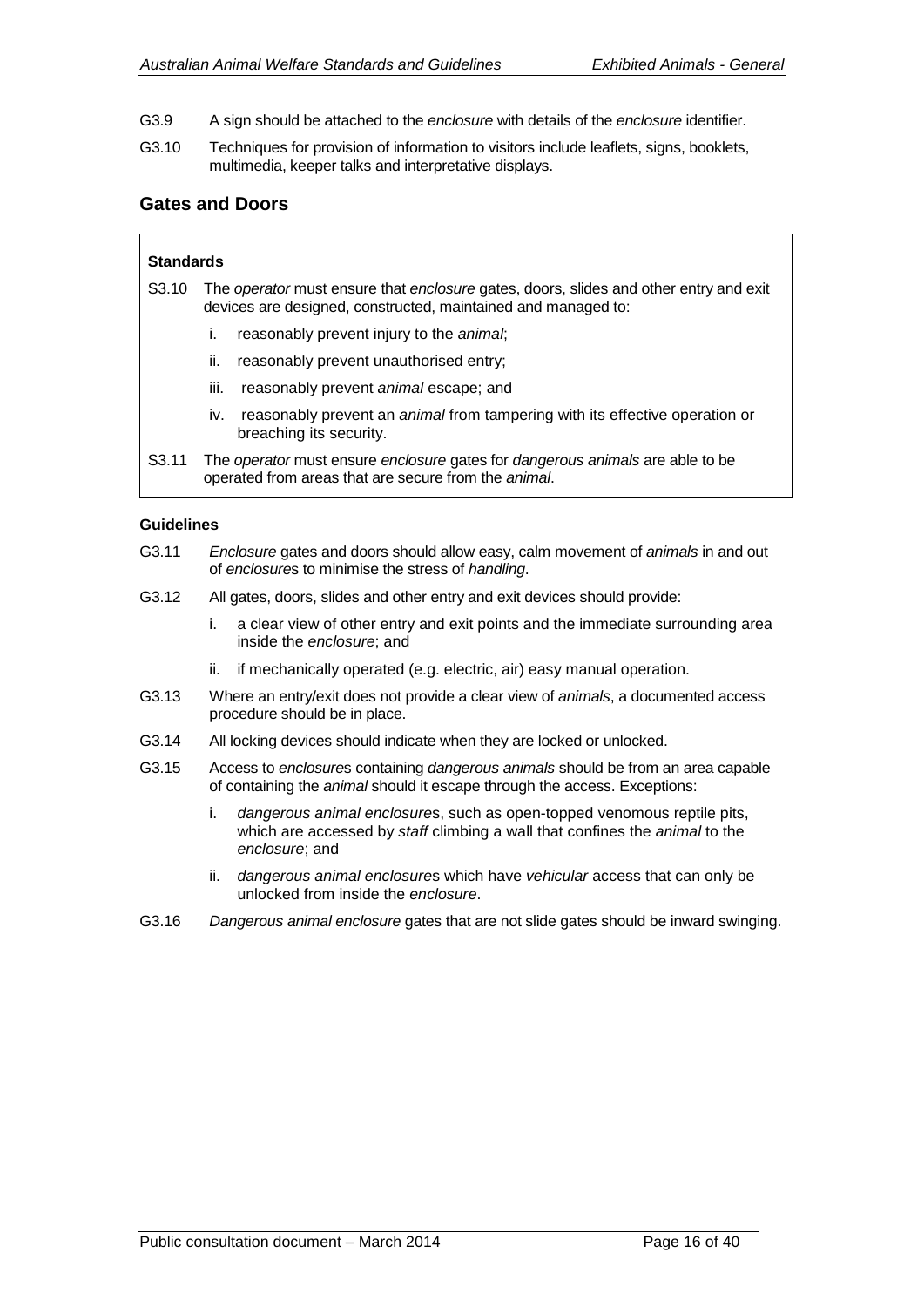## **Drive-through Enclosures**

#### **Standards**

| S3.12             | The operator must ensure that a vehicle does not enter a drive-through enclosure<br>unless driven by an <i>authorised</i> driver.                                                                      |  |  |
|-------------------|--------------------------------------------------------------------------------------------------------------------------------------------------------------------------------------------------------|--|--|
| S3.13             | The operator must ensure that a vehicle used within a drive-through enclosure<br>containing an animal:                                                                                                 |  |  |
|                   | i. affords animals the same level of protection as the enclosure barriers required by<br>the relevant taxon standards; and                                                                             |  |  |
|                   | is driven by, or immediately supervised by, a member of <i>staff</i> travelling in the<br>ii.<br>vehicle.                                                                                              |  |  |
| S <sub>3.14</sub> | The operator must ensure that a person does not disembark from a vehicle inside a<br>drive-through enclosure unless the person has been authorised to do so.                                           |  |  |
| S3.15             | The operator must ensure that electronically operated gates to drive-through<br>enclosures have an alternative method of manual control.                                                               |  |  |
| S <sub>3.16</sub> | The operator must ensure that the design and management of drive-through<br>enclosures provides sufficient space to minimise the risk of startled animals colliding<br>with vehicles or fixtures.      |  |  |
| S3.17             | The operator must ensure that where the enclosure contains dangerous animals or<br>where controls are specified in the taxon standard, a drive-through enclosure has<br>controlled access points that: |  |  |
|                   | i.<br>have a double gate entry and exit; and                                                                                                                                                           |  |  |
|                   | ii.<br>are monitored and operated by competent staff.                                                                                                                                                  |  |  |
| S <sub>3.18</sub> | The operator must ensure the development and implementation of a written<br>contingency plan for dealing with incidents including emergency evacuations.                                               |  |  |
| S3.19             | The contingency plan must indicate how:                                                                                                                                                                |  |  |
|                   | i.<br>animal welfare will be ensured if visitors and staff need to be removed from a<br>drive-through enclosure in the event of a vehicle break down or animal related<br>emergency; and               |  |  |
|                   | staff outside the enclosure will be alerted of a vehicle break down or animal<br>ii.<br>related emergency.                                                                                             |  |  |

- G3.17 People that mechanically operate gates to *drive-through enclosure*s should have a clear, unobstructed view of the gate and the immediate surrounding area.
- G3.18 Methods for alerting *staff* outside the *drive-through enclosure* in the event of a *vehicle* break down or *animal* related *emergency* include:
	- i. sounding a horn;
	- ii. flashing headlights;
	- iii. calling an *emergency* phone number; and
	- iv. use of two-way radios.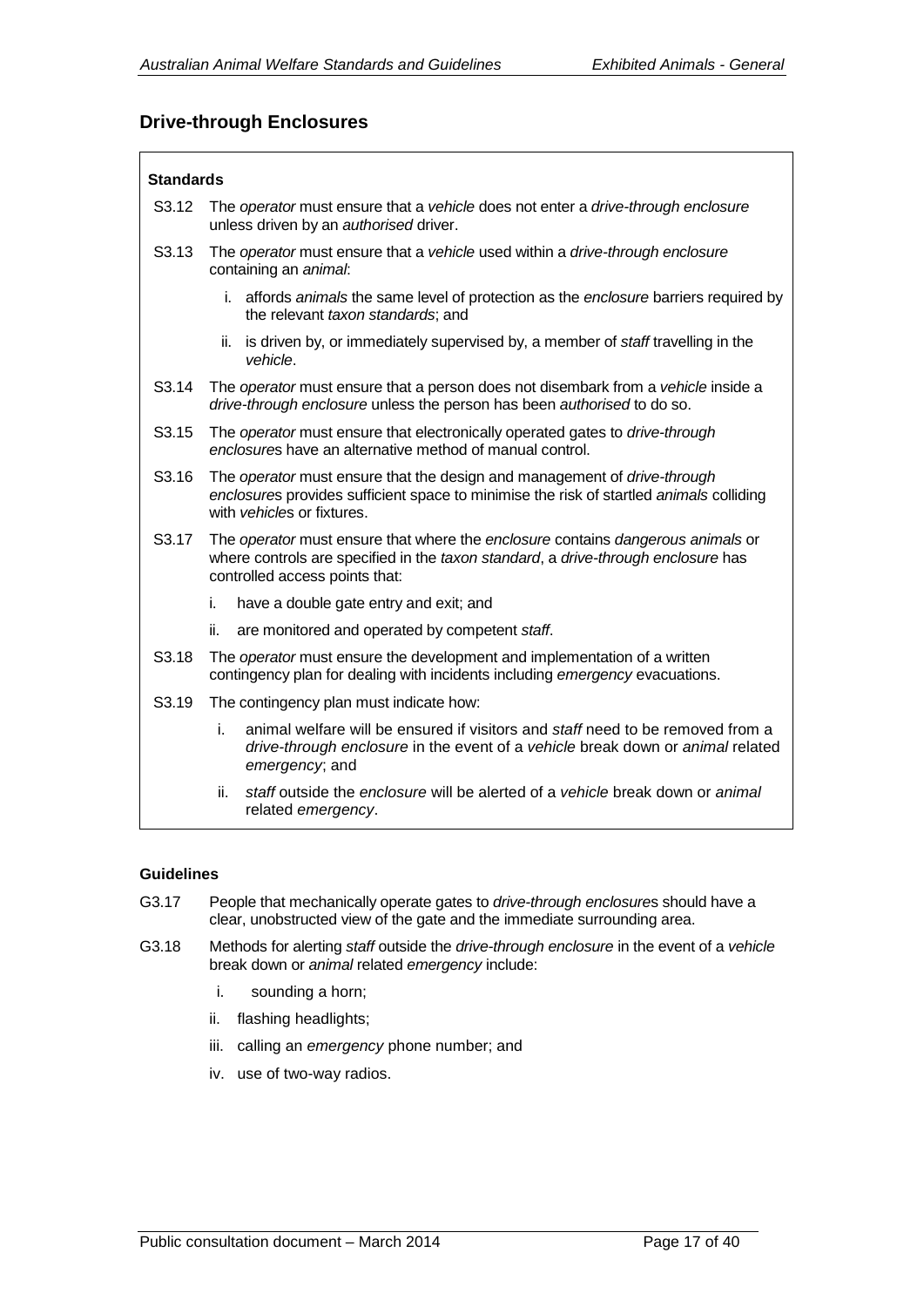### **Substrate and Drainage**

#### **Standards**

S3.20 The *operator* must ensure that *substrate* used within an *enclosure*:

- i. is not harmful to the *animal*;
- ii. is kept in a hygienic condition;
- iii. permits effective drainage; and
- iv. allows for appropriate natural behaviours.
- S3.21 The *operator* must ensure that drains within an *enclosure* must be designed, constructed and maintained so they:
	- i. are not harmful to the *animal*;
	- ii. are in a hygienic state; and
	- iii. permit effective drainage.

#### **Guidelines**

- G3.19 Soiled *substrate* should be removed and replaced.
- G3.20 Collection drains in the *enclosure* should be designed to prevent debris from blocking the drain and to allow easy removal of debris.

### **Enclosure Furniture**

#### **Standards**

- S3.22 The *operator* must ensure that *enclosure*s contain *furniture* that contributes to *enrichment* of the enclosed *animal*, unless otherwise directed by a *veterinarian*.
- S3.23 The *operator* must ensure that *furniture* does not adversely affect the welfare of the *animal*.
- S3.24 The *operator* must ensure that *enclosure furniture* and its placement do not facilitate the escape of an *animal*.
- S3.25 The *operator* must ensure that bathing pools are appropriate to the *animal* and have:
	- i. surfaces which are species appropriate;
	- ii. water of a quality and temperature which is not harmful to the *animal*;
	- iii. entry or exit points and surfaces which prevent entrapment; and
	- iv. features which prevent flooding of an *enclosure*, and escape of an *animal* from the *enclosure*.
- S3.26 The *operator* must ensure climbing structures used by *arboreal animals* are maintained in a hygienic condition.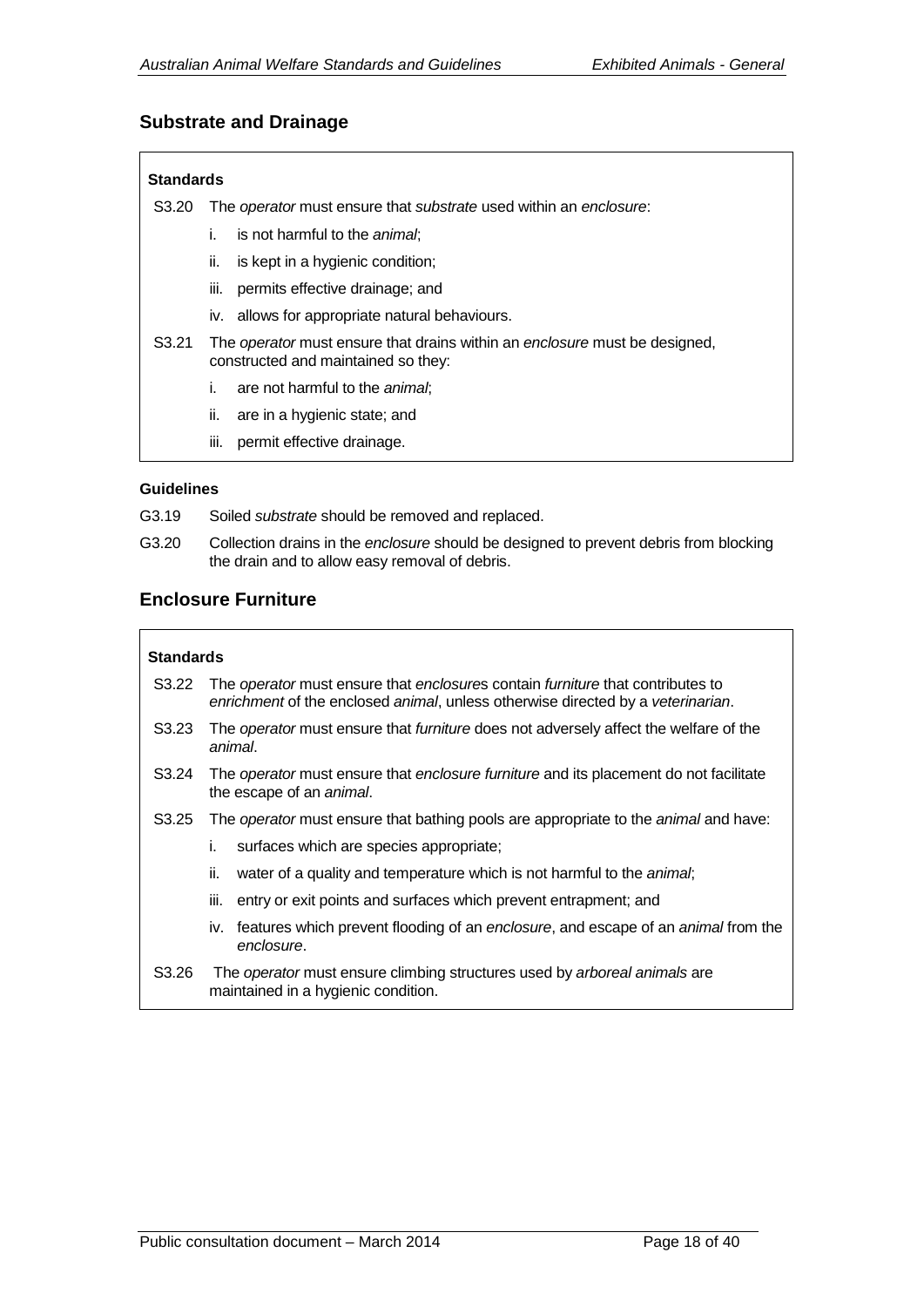# **Spatial Requirements**

| <b>Standards</b> |                                                                                                                                                                                                                     |                                                          |  |  |  |
|------------------|---------------------------------------------------------------------------------------------------------------------------------------------------------------------------------------------------------------------|----------------------------------------------------------|--|--|--|
| S3.27            | The <i>operator</i> must ensure that the size and shape of an <i>enclosure</i> complies with all<br>relevant taxon standards or exemptions approved by the relevant government<br>authority and is appropriate for: |                                                          |  |  |  |
|                  | İ.                                                                                                                                                                                                                  | the species in the enclosure;                            |  |  |  |
|                  | ii.                                                                                                                                                                                                                 | the developmental stage of each animal in the enclosure; |  |  |  |
|                  | iii.                                                                                                                                                                                                                | the number of animals housed in the enclosure; and       |  |  |  |
|                  | iv.                                                                                                                                                                                                                 | social groupings.                                        |  |  |  |

# **Holding Enclosures**

#### **Standards**

S3.28 The *operator* must not continuously keep an *animal* in a *holding enclosure* for a period longer than 90 days unless the *operator* has been granted approval by the relevant *government authority*.

Note - Management or husbandry purposes that may require an *animal* to be confined in a *holding enclosure* include:

- i. cleaning of the *animal's enclosure*;
- ii. repair and maintenance of the *animal's enclosure*;
- iii. overnight security;
- iv. capture, *restraint*, *transport* or *veterinary* reasons;
- v. overnight sleeping dens; and
- vi. as part of, or in preparation for, an *animal* demonstration.
- S3.29 The *operator* must ensure that a *holding enclosure* complies with the *holding enclosure* spatial requirements stipulated by relevant *taxon standards* unless:
	- i. the *animal* it encloses is being treated by a *veterinarian* and the *veterinarian* has determined that treatment of the *animal's* condition requires it to be held in a smaller *enclosure*; or
	- ii. approval to hold the *animal* in a smaller enclosure has been granted by the relevant *government authority*.
- S3.30 Where no *holding enclosure* spatial requirements are stipulated by relevant *taxon standards* the *operator* must ensure that the spatial dimensions of a *holding enclosure* are a minimum of 1/3 the *enclosure* spatial requirements stipulated by relevant *taxon standards* unless:
	- i. the *animal* it encloses is being treated by a *veterinarian* and the *veterinarian* has determined that treatment of the *animal's* condition requires it to be held in a smaller *enclosure*;
	- ii. approval to hold the *animal* in a smaller enclosure has been granted by the relevant *government authority*; or
	- iii. the *holding enclosure* is used to hold the *animal* for a period not exceeding one hour per day.
- S3.31 The *operator* must ensure that a *holding enclosure* is not used for routine management to rotate an *animal* through an *enclosure* unless: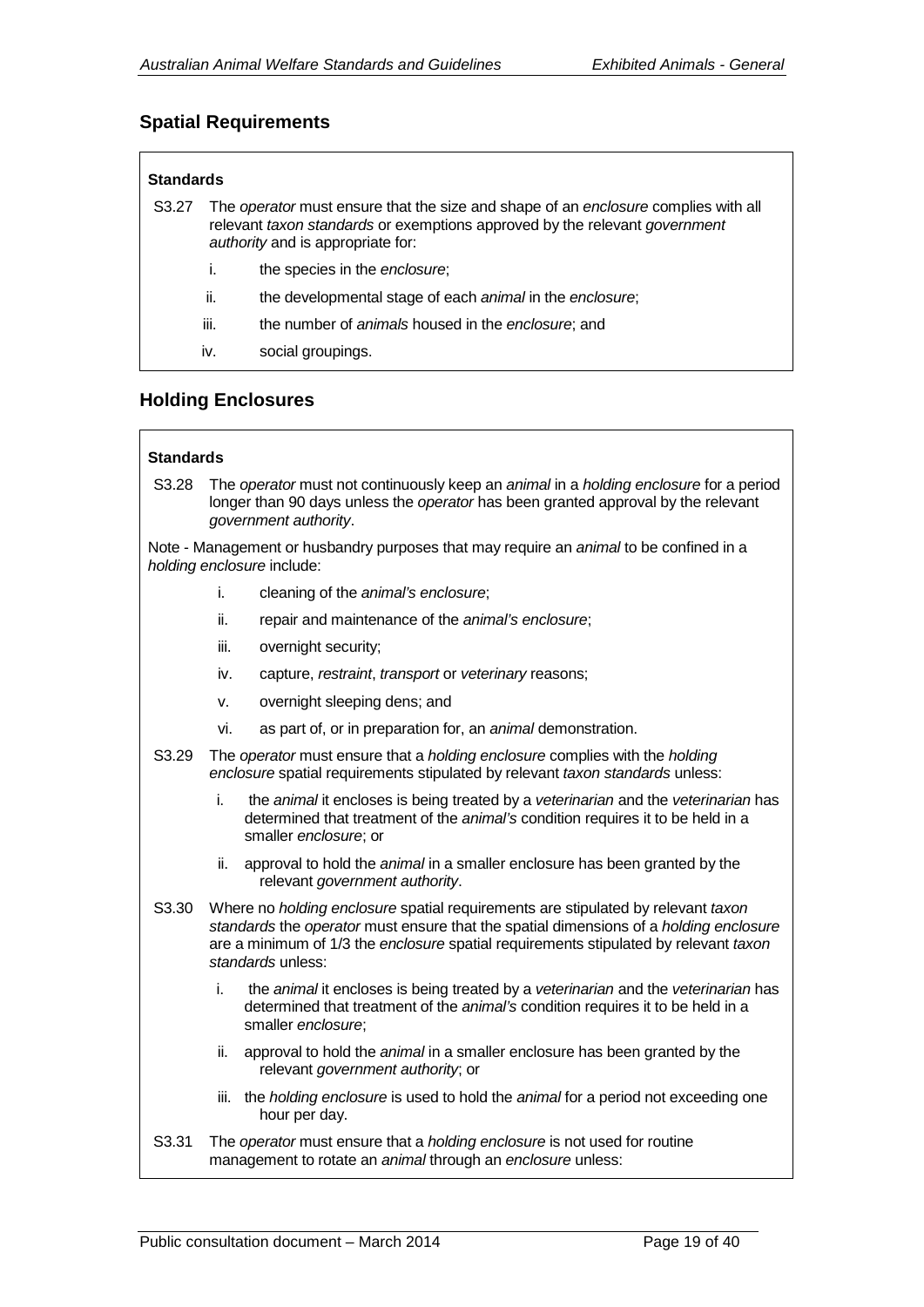|                  | İ.  | the holding enclosure meets the spatial requirements stipulated by relevant taxon<br>standards;                                                                                                                                                                           |
|------------------|-----|---------------------------------------------------------------------------------------------------------------------------------------------------------------------------------------------------------------------------------------------------------------------------|
|                  | ii. | where no <i>holding enclosure</i> spatial requirements are stipulated by relevant taxon<br>standards, the holding enclosure is a minimum of 1/3 the enclosure spatial<br>requirements stipulated by relevant taxon standards; or                                          |
|                  |     | iii. the animal is kept in the <i>holding enclosure</i> no more than 24 hours in any 48 hour<br>period.                                                                                                                                                                   |
| S3.32<br>either: |     | The operator must have written advice from the treating veterinarian that recommends<br>continued holding of an animal in a holding enclosure if an animal undergoing<br>veterinary treatment is held for more than seven days in that <i>holding enclosure</i> and it is |
|                  | İ.  | smaller than the <i>holding enclosure</i> spatial requirements stipulated by relevant<br>taxon standards; or                                                                                                                                                              |
|                  | ii. | where no <i>holding enclosure</i> spatial requirements are stipulated by relevant taxon<br>standards, smaller than 1/3 of the prescribed enclosure dimensions.                                                                                                            |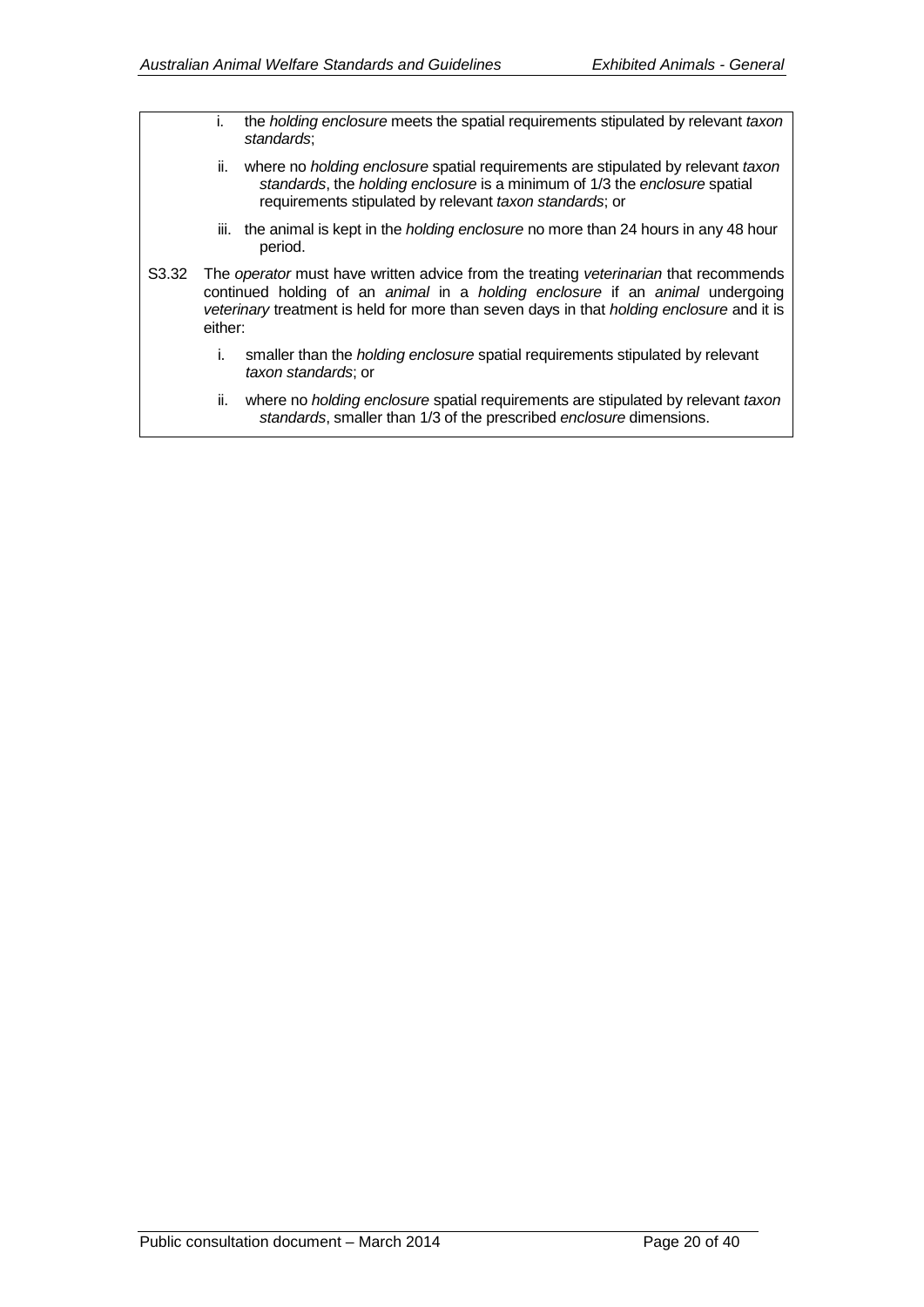# <span id="page-21-0"></span>**4 Dietary and water requirements**

# **Objective**

*Animals* are provided food and water of an appropriate quality and quantity to maximise their health and wellbeing.

### **Food**

| <b>Standards</b>                                                                                                              |                                                                         |                       |                                                                                                                                                                                                                                                                                  |  |
|-------------------------------------------------------------------------------------------------------------------------------|-------------------------------------------------------------------------|-----------------------|----------------------------------------------------------------------------------------------------------------------------------------------------------------------------------------------------------------------------------------------------------------------------------|--|
| S4.1                                                                                                                          | The operator must ensure that an animal's dietary requirements are met. |                       |                                                                                                                                                                                                                                                                                  |  |
|                                                                                                                               |                                                                         |                       | Note - Meeting an <i>animal's</i> dietary requirements includes ensuring:                                                                                                                                                                                                        |  |
| i. the food supplied to the <i>animal</i> contains sufficient nutrients to ensure<br>normal growth, good health and vitality; |                                                                         |                       |                                                                                                                                                                                                                                                                                  |  |
|                                                                                                                               |                                                                         | ii.                   | the quality of the food supplied meets the animal's physiological<br>needs;                                                                                                                                                                                                      |  |
|                                                                                                                               |                                                                         | iii.                  | the quantity of food supplied is sufficient to maintain normal growth,<br>but not obesity;                                                                                                                                                                                       |  |
|                                                                                                                               |                                                                         |                       | iv. the food does not contain any ingredients or contaminants that are<br>known to be harmful to the animal;                                                                                                                                                                     |  |
|                                                                                                                               |                                                                         | v.                    | species' diets are written and readily available to keepers; and                                                                                                                                                                                                                 |  |
|                                                                                                                               |                                                                         |                       | vi. diets are reviewed and reflect available knowledge.                                                                                                                                                                                                                          |  |
| S4.2                                                                                                                          |                                                                         | government authority. | The operator must ensure that live vertebrate prey is not provided to an animal as part<br>of its diet unless it is essential to the maintenance of the animal and is either permitted<br>by the taxon standards applicable to that animal, or has been approved by the relevant |  |
| S4.3                                                                                                                          |                                                                         |                       | The operator must ensure that automated feeding devices are inspected daily to<br>ensure that they are working effectively.                                                                                                                                                      |  |
| S4.4                                                                                                                          | The operator must ensure that food is:                                  |                       |                                                                                                                                                                                                                                                                                  |  |
|                                                                                                                               | i.                                                                      | animal;               | not placed on <i>substrate</i> if ingestion of the <i>substrate</i> is likely to be harmful to the                                                                                                                                                                               |  |
|                                                                                                                               | ii.                                                                     |                       | provided by a regime that ensures that each animal in the enclosure has access<br>to sufficient food to maintain good health;                                                                                                                                                    |  |
|                                                                                                                               | iii.                                                                    | and                   | presented in a manner that reasonably prevents contamination by pest animals;                                                                                                                                                                                                    |  |
|                                                                                                                               | iv.                                                                     | vertebrate prey.      | presented in a manner which is appropriate to the animal's natural behaviour,<br>except where this would breach the standard relating to feeding of live                                                                                                                         |  |
|                                                                                                                               |                                                                         |                       |                                                                                                                                                                                                                                                                                  |  |

- G4.1 Feeding *animals* with live vertebrate prey should not be undertaken during public viewing.
- G4.2 *Animals* should be fed in a manner appropriate to the a*nimal's* natural behaviour, except where this would breach the standard relating to the feeding of live vertebrate prey.
- G4.3 Items used to provide food to *animals* should: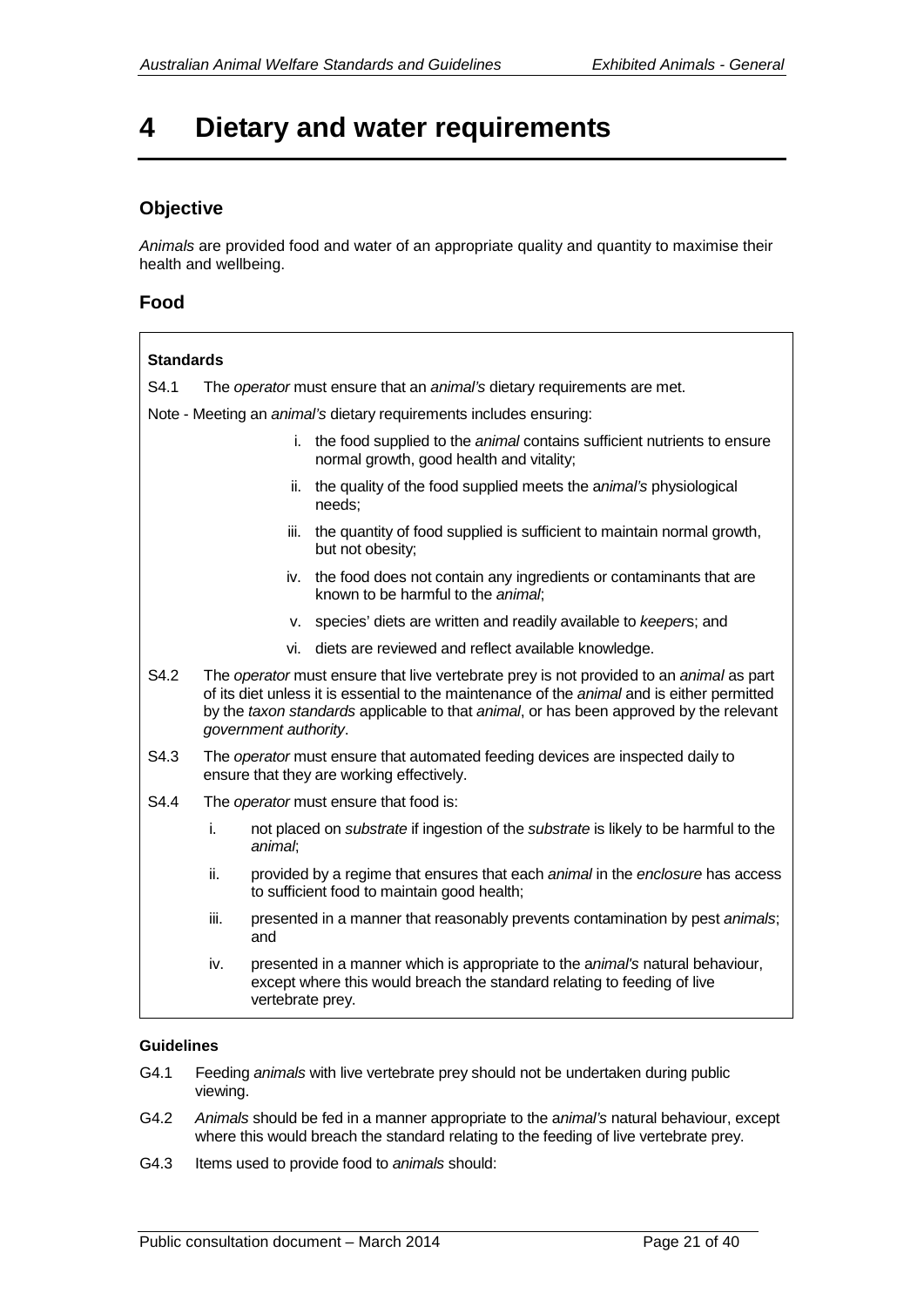- i. not be used for any other purpose;
- ii. be clean and designed to avoid risk of injury to the *animals*; and
- iii. minimise the risk of contamination and soiling by the *animals*.

### **Water**

# **Standards**

- S4.5 The *operator* must ensure that *animals* have appropriate access to drinking water of sufficient quality and quantity to ensure good health and vitality.
- S4.6 The *operator* must ensure that automated drinking water devices are inspected daily to ensure they are working effectively.

- G4.4 Receptacles used to provide drinking water to *animals* should:
	- i. not be used for any other purpose;
	- ii. be easy to clean and designed to avoid risk of injury to the *animals*;
	- iii. be placed in such a position that each *animal* in the *enclosure* has easy access to sufficient water and the risk of contamination and soiling by the *animal* is minimised;
	- iv. be sufficiently sturdy to minimise the risk of breakage by *animals*; and
	- v. be regularly and thoroughly cleaned.
- G4.5 Frequent water changes may be necessary if *animals* utilise water as part of their feeding behaviour.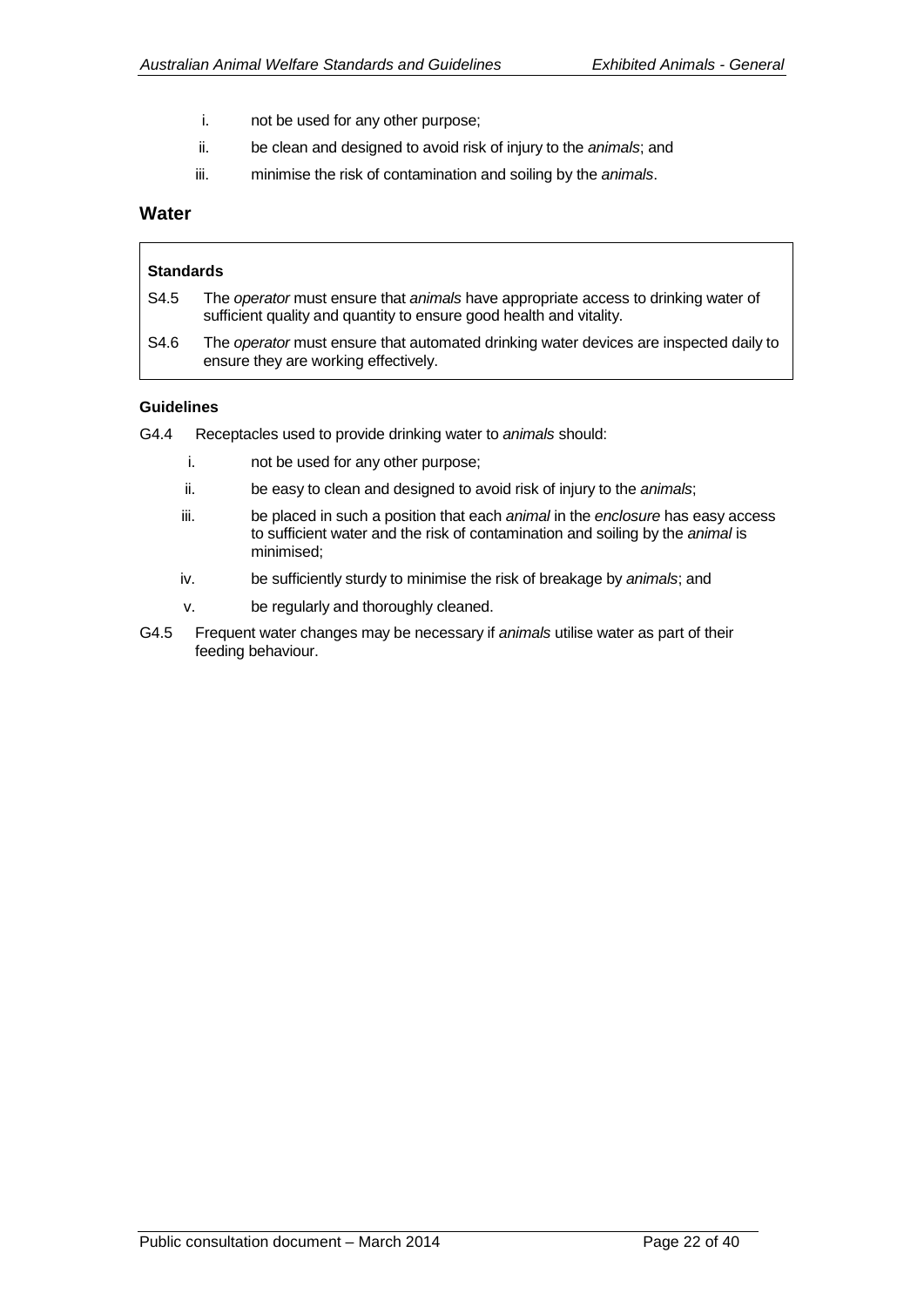# <span id="page-23-0"></span>**5 Health and wellbeing**

# **Objective**

The health and wellbeing of *animals* is maximised, and *disease* and *disease* transmission is prevented.

### **General**

| <b>Standards</b> |                                                                                                                                                                                                                                                                  |                                                                                                                                                                 |  |
|------------------|------------------------------------------------------------------------------------------------------------------------------------------------------------------------------------------------------------------------------------------------------------------|-----------------------------------------------------------------------------------------------------------------------------------------------------------------|--|
| S5.1             | The operator must ensure written procedures indicating how to maintain the acceptable<br>range of an environmental parameter are developed, maintained and implemented<br>where a taxon standard stipulates an environmental parameter.                          |                                                                                                                                                                 |  |
| S5.2             |                                                                                                                                                                                                                                                                  | The operator must ensure that environmental conditions within an enclosure are<br>maintained in a manner appropriate to the animals held within that enclosure. |  |
| S5.3             | animal.                                                                                                                                                                                                                                                          | The operator must ensure that enclosures are cleaned to maintain the health of the                                                                              |  |
| S5.4             |                                                                                                                                                                                                                                                                  | The operator must ensure that effective health programs are implemented and include:                                                                            |  |
|                  | i.                                                                                                                                                                                                                                                               | prevention, diagnosis, control and appropriate treatment of diseases, injuries<br>and abnormal behaviours;                                                      |  |
|                  | ii.                                                                                                                                                                                                                                                              | appropriate and regular monitoring to assess the health and well-being of the<br>animals;                                                                       |  |
|                  | iii.                                                                                                                                                                                                                                                             | routine husbandry treatments;                                                                                                                                   |  |
|                  | iv.                                                                                                                                                                                                                                                              | circumstances for the engagement of a veterinarian; and                                                                                                         |  |
|                  | v.                                                                                                                                                                                                                                                               | provision of staff training and guidance in animal handling and immobilisation.                                                                                 |  |
|                  |                                                                                                                                                                                                                                                                  | Note - Routine husbandry treatments may include:                                                                                                                |  |
|                  | i.                                                                                                                                                                                                                                                               | hoof trimming;                                                                                                                                                  |  |
|                  |                                                                                                                                                                                                                                                                  | ii. tooth grinding;                                                                                                                                             |  |
|                  |                                                                                                                                                                                                                                                                  | iii. claw trimming;                                                                                                                                             |  |
|                  |                                                                                                                                                                                                                                                                  | iv. shaving; and                                                                                                                                                |  |
|                  |                                                                                                                                                                                                                                                                  | v. grooming.                                                                                                                                                    |  |
| S <sub>5.5</sub> | The operator must ensure that appropriate handling and treatment equipment are<br>available to the facility.                                                                                                                                                     |                                                                                                                                                                 |  |
| S5.6             | The operator must ensure adequate backup systems or support alternatives are<br>available and maintained where an animal's wellbeing is dependent on external utilities,<br>including but not limited to power, ventilation, air conditioning and water quality. |                                                                                                                                                                 |  |
| S5.7             | The operator must ensure immediate measures are taken to assess the cause, correct<br>or treat the problem, and minimise the impact on the animal and other animals, if an<br><i>animal's</i> behaviours:                                                        |                                                                                                                                                                 |  |
|                  | i.                                                                                                                                                                                                                                                               | are outside the range of acceptable species behaviours;                                                                                                         |  |
|                  | ii.                                                                                                                                                                                                                                                              | may compromise itself or another animal; or                                                                                                                     |  |
|                  |                                                                                                                                                                                                                                                                  | iii. are outside the range of acceptable species behaviours and may compromise<br>another animal.                                                               |  |
| S5.8             |                                                                                                                                                                                                                                                                  | The operator must ensure gregarious animals are not held alone in an enclosure other                                                                            |  |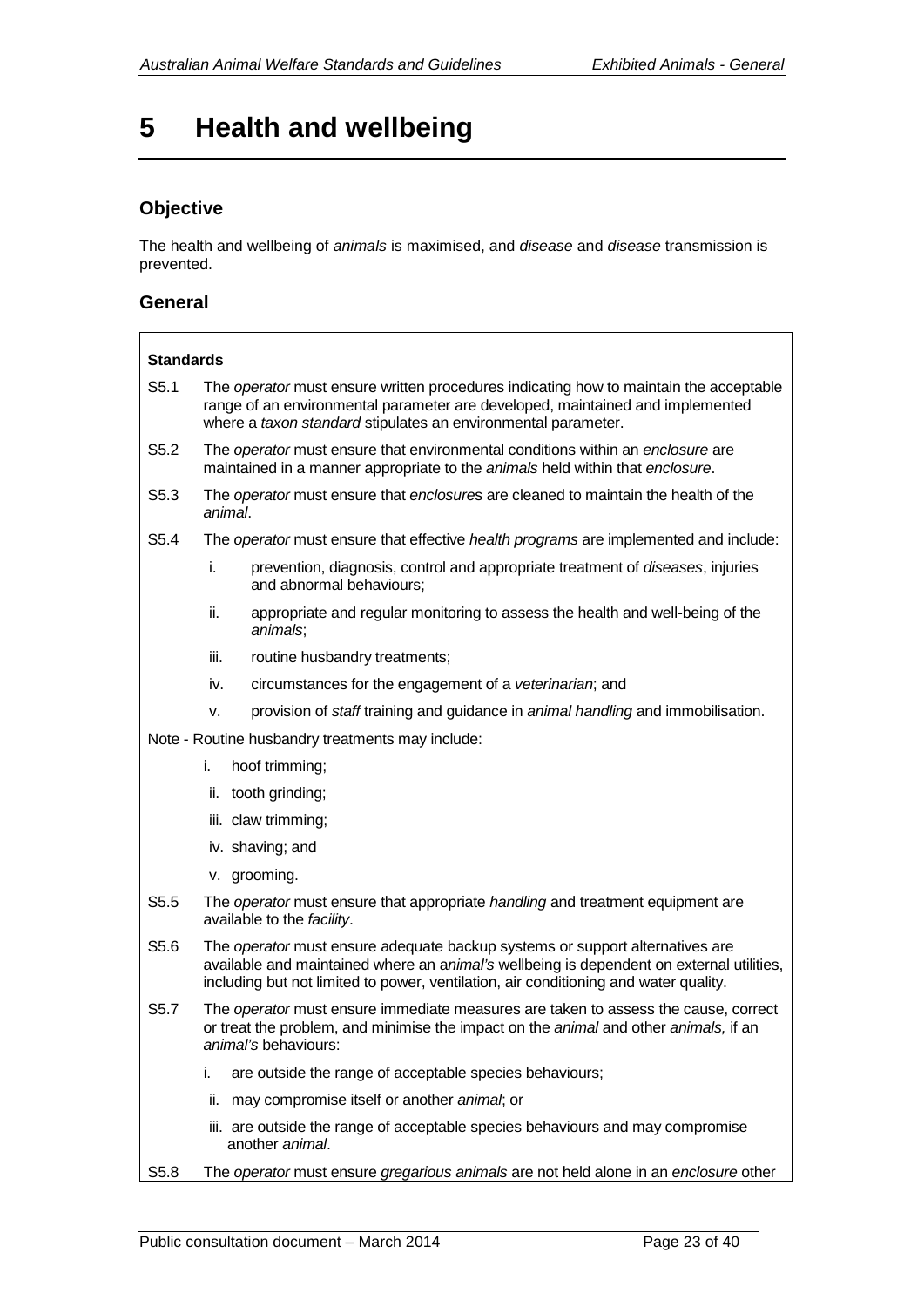than for the shortest possible time consistent with:

- i. *veterinary* reasons;
- ii. *quarantine* measures;
- iii. *taxon standards*;
- iv. a*nimal* introductions or disposal;
- v. husbandry or management purposes;
- vi. *training* or conditioning programs; or
- vii. an approval issued by the relevant *government authority.*

Note - Husbandry and or management purposes which may require a *gregarious animal* to be held alone in an *enclosure* include:

- i. during breeding season when a submissive individual *animal* needs to be removed from the group until aggression associated with breeding ceases;
- ii. during a breeding event where an individual *animal* raising offspring may need to be held separately from the group for the safety of the dependant offspring; and
- iii. during feeding to ensure that a submissive individual *animal* can gain proper access to food.
- S5.9 The *operator* must ensure a documented program for the control of insects, parasites and vertebrate pests for the health and protection of *animals* is developed, maintained and implemented.

- G5.1 A species-relevant husbandry manual should be available to *keeper*s.
- G5.2 *Health programs* should provide for pre- and post-procedural care in accordance with established *veterinary* practices.
- G5.3 *Handling* and treatment *facilities* should:
	- i. be clean, well-ventilated and provide shelter from sun and adverse weather conditions;
	- ii. enable the *restraint* of *animals*;
	- iii. allow safe husbandry and treatment; and
	- iv. enable humane *euthanasia* of *animals*.
- G5.4 *Operator*s and *staff* should familiarise themselves with their State/Territory *animal disease* legislation so they are aware of their responsibilities with respect to reporting suspected *animal disease*.
- G5.5 A program for the control of insects, parasites and vertebrate pests should include measures for the control of flies, mosquitoes and ants as appropriate to the location and species being held.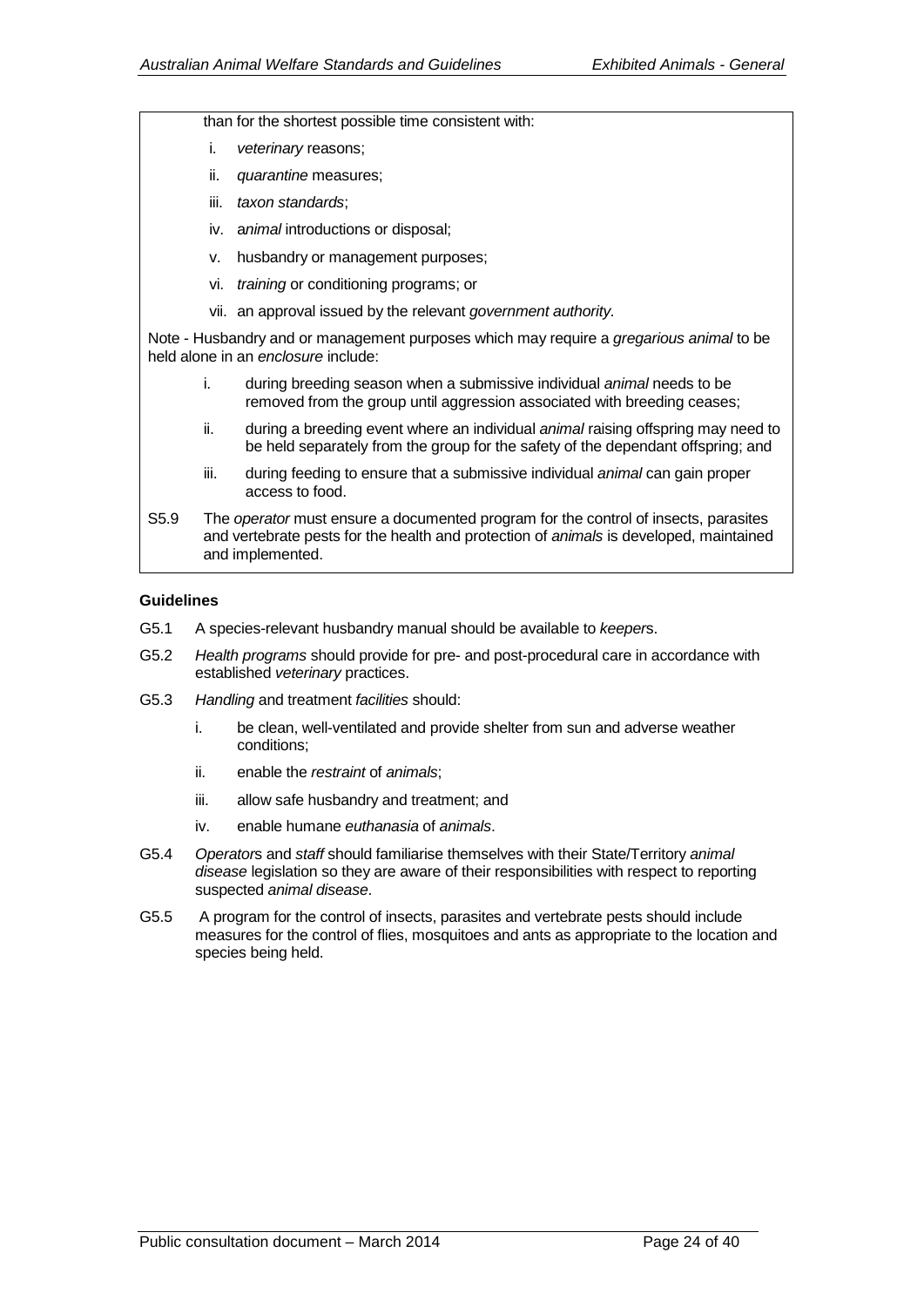# **Enrichment**

| <b>Standards</b>                                                                                                                                                                                                                                                                                      |                                                                                                                                                                                                                                                                                                                                                                                                                                                  |  |                                                                                                                                                                                                                                                                                                                                                                            |  |
|-------------------------------------------------------------------------------------------------------------------------------------------------------------------------------------------------------------------------------------------------------------------------------------------------------|--------------------------------------------------------------------------------------------------------------------------------------------------------------------------------------------------------------------------------------------------------------------------------------------------------------------------------------------------------------------------------------------------------------------------------------------------|--|----------------------------------------------------------------------------------------------------------------------------------------------------------------------------------------------------------------------------------------------------------------------------------------------------------------------------------------------------------------------------|--|
| S5.10                                                                                                                                                                                                                                                                                                 | The operator must ensure animals receive species-appropriate enrichment, having<br>regard to:                                                                                                                                                                                                                                                                                                                                                    |  |                                                                                                                                                                                                                                                                                                                                                                            |  |
|                                                                                                                                                                                                                                                                                                       | i.                                                                                                                                                                                                                                                                                                                                                                                                                                               |  | cognitive enrichment;                                                                                                                                                                                                                                                                                                                                                      |  |
|                                                                                                                                                                                                                                                                                                       | ii.                                                                                                                                                                                                                                                                                                                                                                                                                                              |  | occupational enrichment;                                                                                                                                                                                                                                                                                                                                                   |  |
|                                                                                                                                                                                                                                                                                                       | iii.                                                                                                                                                                                                                                                                                                                                                                                                                                             |  | physical enrichment;                                                                                                                                                                                                                                                                                                                                                       |  |
|                                                                                                                                                                                                                                                                                                       | iv.                                                                                                                                                                                                                                                                                                                                                                                                                                              |  | feeding enrichment;                                                                                                                                                                                                                                                                                                                                                        |  |
|                                                                                                                                                                                                                                                                                                       | ۷.                                                                                                                                                                                                                                                                                                                                                                                                                                               |  | sensory enrichment; and                                                                                                                                                                                                                                                                                                                                                    |  |
|                                                                                                                                                                                                                                                                                                       | vi.                                                                                                                                                                                                                                                                                                                                                                                                                                              |  | social enrichment.                                                                                                                                                                                                                                                                                                                                                         |  |
|                                                                                                                                                                                                                                                                                                       |                                                                                                                                                                                                                                                                                                                                                                                                                                                  |  | Note - Enrichment programs may include:                                                                                                                                                                                                                                                                                                                                    |  |
|                                                                                                                                                                                                                                                                                                       | cognitive enrichment - provision of mental stimulation through progressive learning.<br>i.<br>This may include learning of cooperative behaviours through <i>training</i> for husbandry<br>or demonstration purposes, such as box training, behavioural demonstrations, foot<br>care, collection blood etc. Cognitive enrichment should be designed so that animals<br>are able to receive an increase in challenges specific to the individual; |  |                                                                                                                                                                                                                                                                                                                                                                            |  |
|                                                                                                                                                                                                                                                                                                       | ii.                                                                                                                                                                                                                                                                                                                                                                                                                                              |  | occupational enrichment - provision of objects for the animals to manipulate,<br>encouraging an increase in activity, curiosity and motor skills. This may include<br>boomer balls, cardboard boxes with objects inside etc;                                                                                                                                               |  |
|                                                                                                                                                                                                                                                                                                       | iii.                                                                                                                                                                                                                                                                                                                                                                                                                                             |  | physical enrichment – provision of space, substrate and furniture to encourage<br>species appropriate natural behaviours. This may include providing lookouts,<br>planting enclosures with vegetation to provide shade, climbing trees, trunks,<br>branches etc. Good exhibit design will provide an enriching environment before<br>other types of enrichment is offered; |  |
|                                                                                                                                                                                                                                                                                                       |                                                                                                                                                                                                                                                                                                                                                                                                                                                  |  | iv. feeding enrichment - provision of feeding activities to encourage foraging<br>behaviours and activity. This may incorporate novel food items (blood ice<br>blocks), feeding techniques (hidden food), changing daily feeding times,<br>different types of browse, live feeding of invertebrates etc.                                                                   |  |
|                                                                                                                                                                                                                                                                                                       | ۷.                                                                                                                                                                                                                                                                                                                                                                                                                                               |  | sensory enrichment - providing diversity for the five senses; sound, smell, touch,<br>taste and sight. This may include herbs and spray scents, items that make noise<br>when touched, uncommon food items, water bodies/wallows with mud etc; and                                                                                                                         |  |
|                                                                                                                                                                                                                                                                                                       |                                                                                                                                                                                                                                                                                                                                                                                                                                                  |  | vi. social enrichment – providing opportunities to interact with compatible animals<br>whether they are of the same or a different species. This may include changing<br>group dynamics by mixing different genders, ages and numbers and at different<br>times of the day and year.                                                                                       |  |
| S5.11                                                                                                                                                                                                                                                                                                 | The operator must ensure additional enrichment is provided to an animal if an animal's<br>lack of fitness or poor mental or physical health is considered by a veterinarian or<br>proficient keeper to be due, or partly due to a lack of environmental stimuli or lack of<br>opportunity to carry out natural behaviours.                                                                                                                       |  |                                                                                                                                                                                                                                                                                                                                                                            |  |
| S5.12                                                                                                                                                                                                                                                                                                 | The operator must ensure that animals showing signs of stereotypic behaviours are<br>assessed by a veterinarian or proficient keeper and that a specific program is developed<br>and implemented to address the cause and to prevent further development of the<br>stereotypic behaviours.                                                                                                                                                       |  |                                                                                                                                                                                                                                                                                                                                                                            |  |
| Note - Incorporating enrichment practices into daily husbandry routines promotes positive<br>psychological health and wellbeing. Enrichment should be provided to an animal freely,<br>whereby the animal is not always required to carry out a particular task in return for something<br>it enjoys. |                                                                                                                                                                                                                                                                                                                                                                                                                                                  |  |                                                                                                                                                                                                                                                                                                                                                                            |  |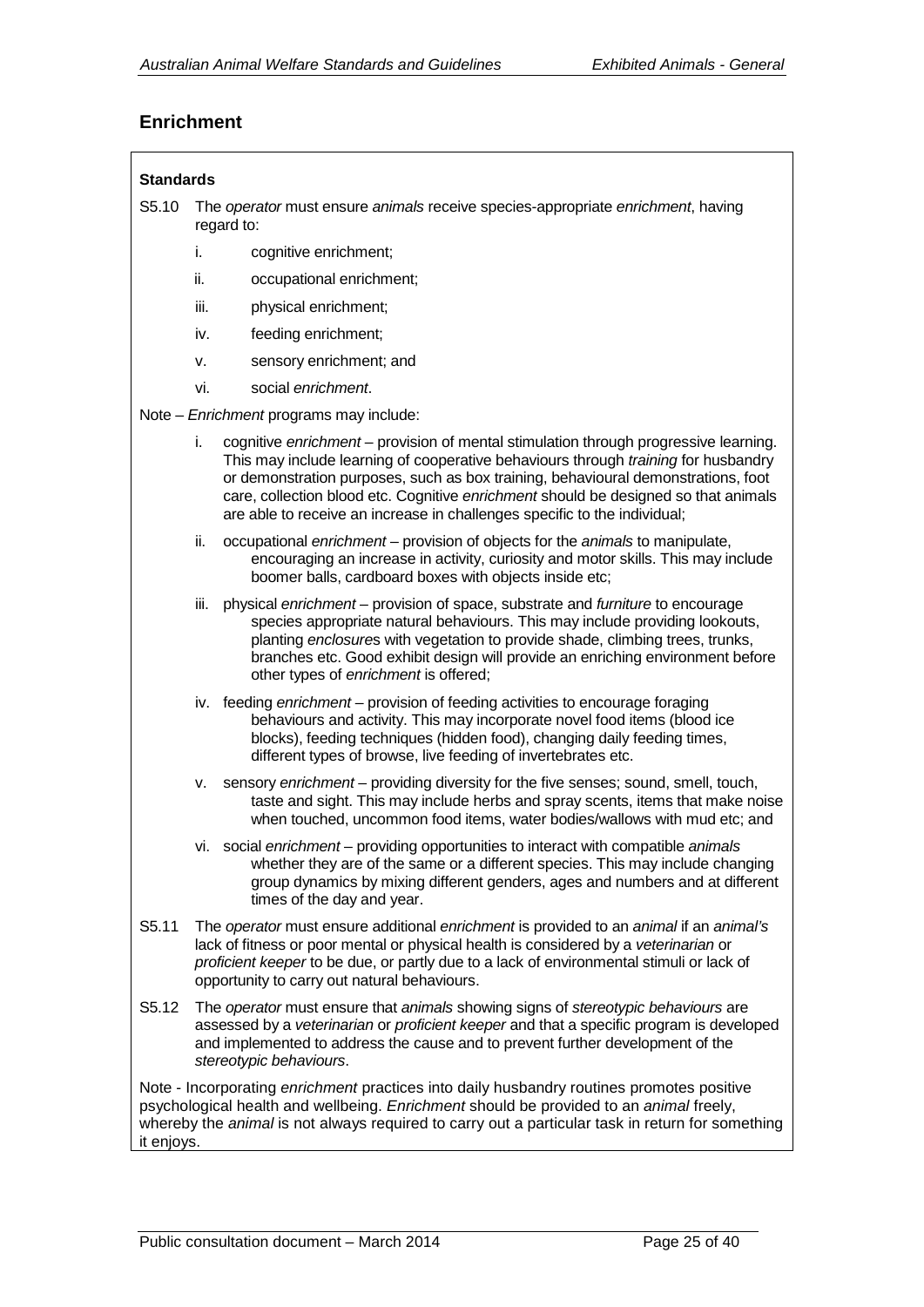### **Guidelines**

G5.6 *Enrichment* programs should provide complexity, choice, change and be appropriately challenging.

#### **Quarantine**

#### **Standards**

S5.13 The *operator* must ensure species-appropriate *quarantine* procedures are implemented.

- G5.7 Appropriate *quarantine* procedures and guidelines should be written, maintained and readily available to *staff*.
- G5.8 *Quarantine* procedures and guidelines should consider:
	- i. isolation of newly acquired *animals* to provide for examination, treatment, monitoring, acclimatisation and, if necessary, restoration to good health;
	- ii. physical examination of all *animals* on arrival, including performance of appropriate clinical and laboratory diagnostic tests;
	- iii. *veterinary* treatment for existing illness, *disease*, injury;
	- iv. adaptation to diet, including supplemental feedings, if necessary, to meet nutritional requirements;
	- v. appropriate time periods for *quarantine* to ensure *animals* are clear from communicable *disease* and injury; and
	- vi. *veterinary* care and treatment as necessary to protect against communicable *diseases*.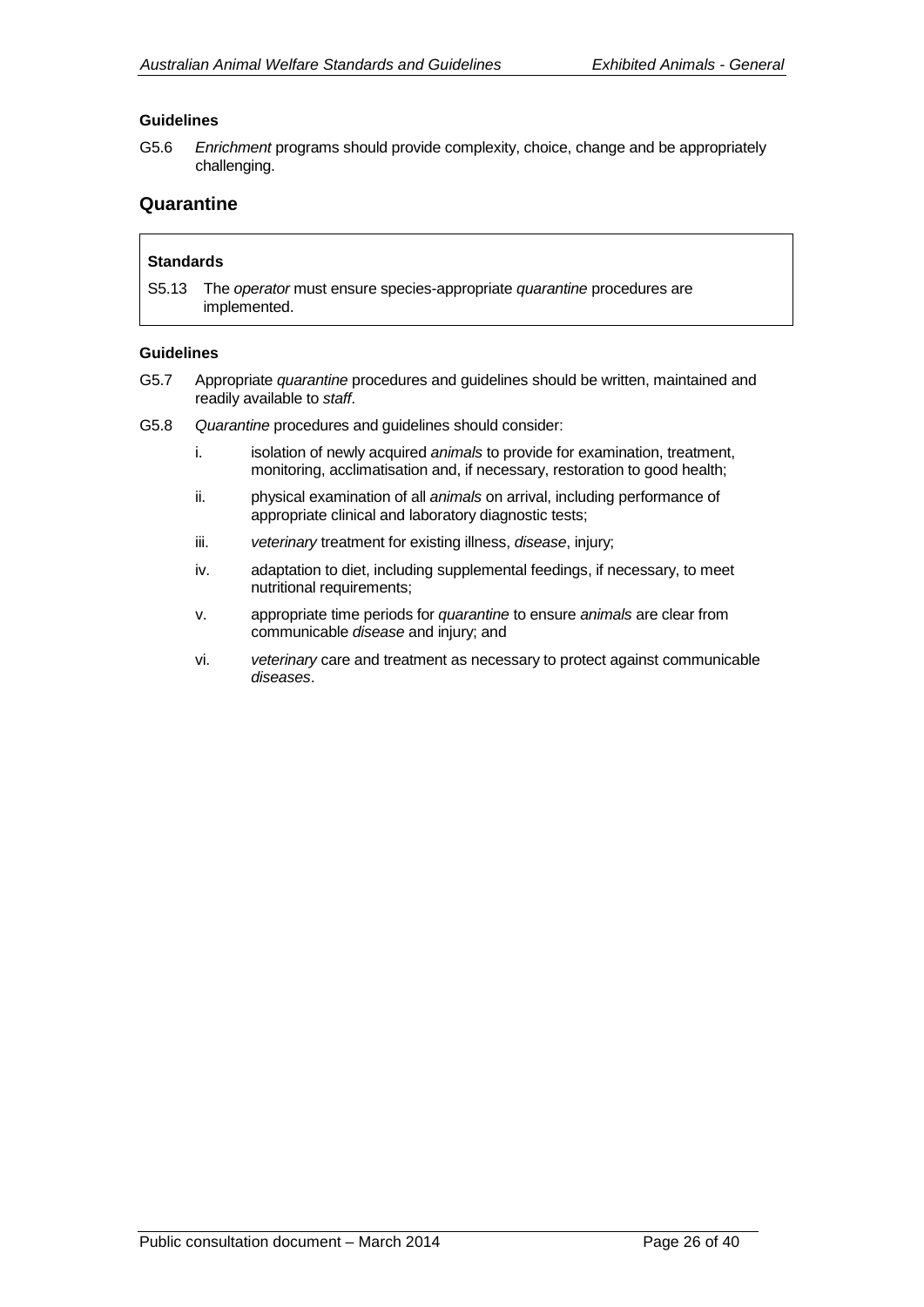# <span id="page-27-0"></span>**6 Reproductive management**

# **Objective**

*Animal* breeding is managed to maintain the genetic integrity, sustainability and/or diversity of the species and to prevent the production of unplanned surplus *animals*.

| <b>Standards</b> |                                                                                                                                                   |  |  |
|------------------|---------------------------------------------------------------------------------------------------------------------------------------------------|--|--|
| S <sub>6.1</sub> | The <i>operator</i> must ensure an <i>animal collection management plan</i> is developed,<br>maintained and implemented for the facility.         |  |  |
| S <sub>6.2</sub> | The operator must ensure animal breeding is managed in accordance with the animal<br>collection management plan.                                  |  |  |
| S <sub>6.3</sub> | The <i>operator</i> must ensure <i>animal</i> breeding is managed to promote genetic<br>sustainability of animals.                                |  |  |
| S <sub>6.4</sub> | The <i>operator</i> must not breed <i>animals</i> if the breeding is likely to result in an expression<br>of deleterious traits in offspring.     |  |  |
| S <sub>6.5</sub> | The operator must take all reasonable steps to prevent breeding of hybrids between<br>species unless exempt under an approved management program. |  |  |
| S <sub>6.6</sub> | The operator must provide appropriate accommodation for breeding animals and<br>animals with dependent young.                                     |  |  |

- G6.1 Where an *approved management program* exists for a species, breeding management should be in accordance with the *approved management program*. Population control strategies may include:
	- i. fertility control, either permanent or temporary;
	- ii. keeping of single sexes, where this complies with requirements for *gregarious animals*;
	- iii. removal of nesting opportunities;
	- iv. separation of males and females during the breeding season, where this complies with requirements for *gregarious animals*;
	- v. *euthanasia*;
	- vi. removal/manipulation of eggs; and
	- vii. supplying *animals* to people who may legally receive and keep them.
- G6.2 A person with detailed knowledge of the *animal's* reproductive behaviour, physiology and needs, should be in charge of the breeding program.
- G6.3 *Animal* breeding should be managed with the aim of producing *animals* representative of the *animal* species' phenotype as it occurs in its natural state.
- G6.4 Adequate safeguards should be implemented to maximise the survival of captive offspring. This may necessitate remedial action on the part of the *keeper*s to ensure that these *animals* are not subject to injury caused by other individuals displaying aggressive behaviour.
- G6.5 Procedures for hand raising *animals* should be conducive to the *animal* being able to socialise safely with conspecifics.
- G6.6 Where there is a risk of unintended breeding, procedures should be developed to identify how the offspring will be managed.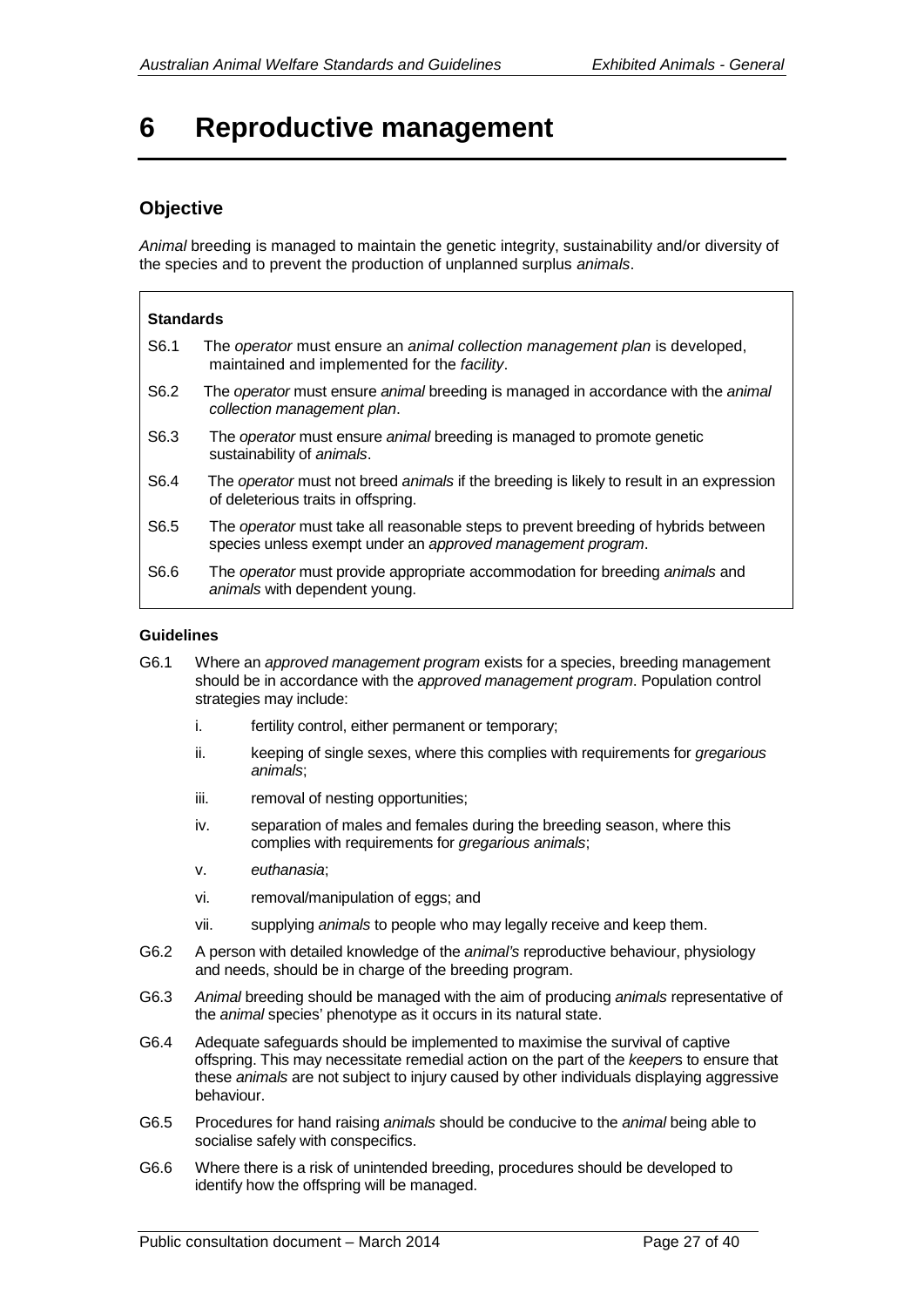# <span id="page-28-0"></span>**7 Euthanasia**

# **Objective**

If an *animal* is to be killed, it is done humanely.

#### **Standards**

- S7.1 The *operator* must ensure that written procedures are developed, maintained, implemented and readily available to *authorised* and competent *staff*, *veterinarian*s and suitably qualified persons for:
	- i. the use of *euthanasia*; and
	- ii. appropriate methods of *euthanasia* for each *animal* held.
- S7.2 The *operator* must ensure *euthanasia* of an *animal* is performed by or under the direction of a *veterinarian* or *authorised staff* member competent in *euthanasia*.
- S7.3 The *operator* must ensure an authorised *staff* member competent in *animal euthanasia* ensures the *animal* loses consciousness as soon as possible and it dies while unconscious.
- S7.4 The *operator* must ensure *authorisation* is only given where a *staff* member has knowledge and experience in performing *euthanasia* on the particular *animal* in accordance with the appropriate procedures.

- G7.1 Records should be kept of *staff authorised* to perform *euthanasia*.
- G7.2 Circumstances where *euthanasia* may be employed include when an *animal* is suffering due to:
	- i. *disease*;
	- ii. disability;
	- iii. injury;
	- iv. age related factors; and
	- v. where the condition cannot be corrected or alleviated to an extent that ensures a reasonable quality of life.
- G7.3 Euthanasia may also be employed where an animal escapes and is unable to be recaptured.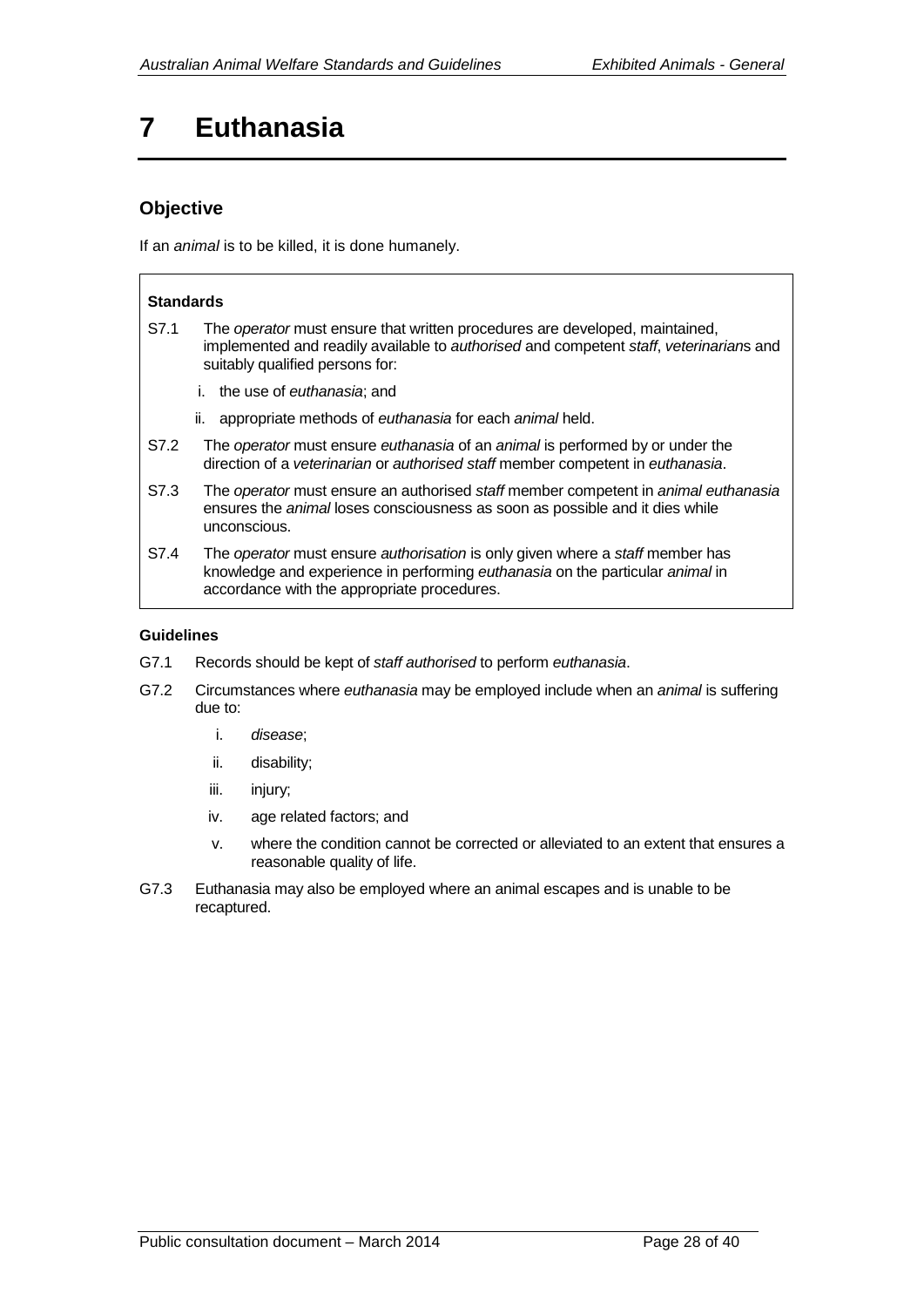# <span id="page-29-0"></span>**8 Capture and restraint**

# **Objective**

*Animals* are captured and *restrained* in a manner that ensures *animal* safety and minimises negative impacts on the *animal*.

| <b>Standards</b> |                                                                                                                                                                                                                                               |                                                                                       |  |  |
|------------------|-----------------------------------------------------------------------------------------------------------------------------------------------------------------------------------------------------------------------------------------------|---------------------------------------------------------------------------------------|--|--|
| S8.1             | The <i>operator</i> must ensure that a written procedure for the safe and expedient capture<br>and restraint of animals is developed, implemented and readily available to staff. The<br>written procedure must include:                      |                                                                                       |  |  |
|                  | i.                                                                                                                                                                                                                                            | capture and restraint methods and equipment appropriate to species;                   |  |  |
|                  | ii.                                                                                                                                                                                                                                           | animal reactions to capture and ability to defend itself;                             |  |  |
|                  | iii.                                                                                                                                                                                                                                          | animal behaviours which indicate when capture attempts will be abandoned;<br>and      |  |  |
|                  | iv.                                                                                                                                                                                                                                           | management and treatment of affected animals.                                         |  |  |
| S8.2             | The operator must ensure equipment and facilities for the capture and restraint of an<br>animal are:                                                                                                                                          |                                                                                       |  |  |
|                  | i.                                                                                                                                                                                                                                            | designed to prevent injury to the animal;                                             |  |  |
|                  | ii.                                                                                                                                                                                                                                           | in good working order;                                                                |  |  |
|                  | iii.                                                                                                                                                                                                                                          | readily available to keepers; and                                                     |  |  |
|                  | iv.                                                                                                                                                                                                                                           | appropriate for the animal.                                                           |  |  |
| S8.3             | The operator must ensure, as much as is reasonably possible, the safety and well-<br>being of a sedated or anaesthetised animal at all stages from the induction to the<br>recovery.                                                          |                                                                                       |  |  |
| S8.4             | The operator must ensure that when being captured or restrained, animals are handled<br>by a proficient keeper or under the supervision of a proficient keeper in the most<br>practical manner that is least stressful to the <i>animal</i> . |                                                                                       |  |  |
| S8.5             |                                                                                                                                                                                                                                               | The operator must ensure that an appropriate number of staff competent in capture and |  |  |

#### **Guidelines**

G8.1 Portable yards within an *enclosure* may be used for recovery of *animals* in open range *enclosures*.

*restraint* of *animals* are available to effect the safe capture or *restraint* of *animals*.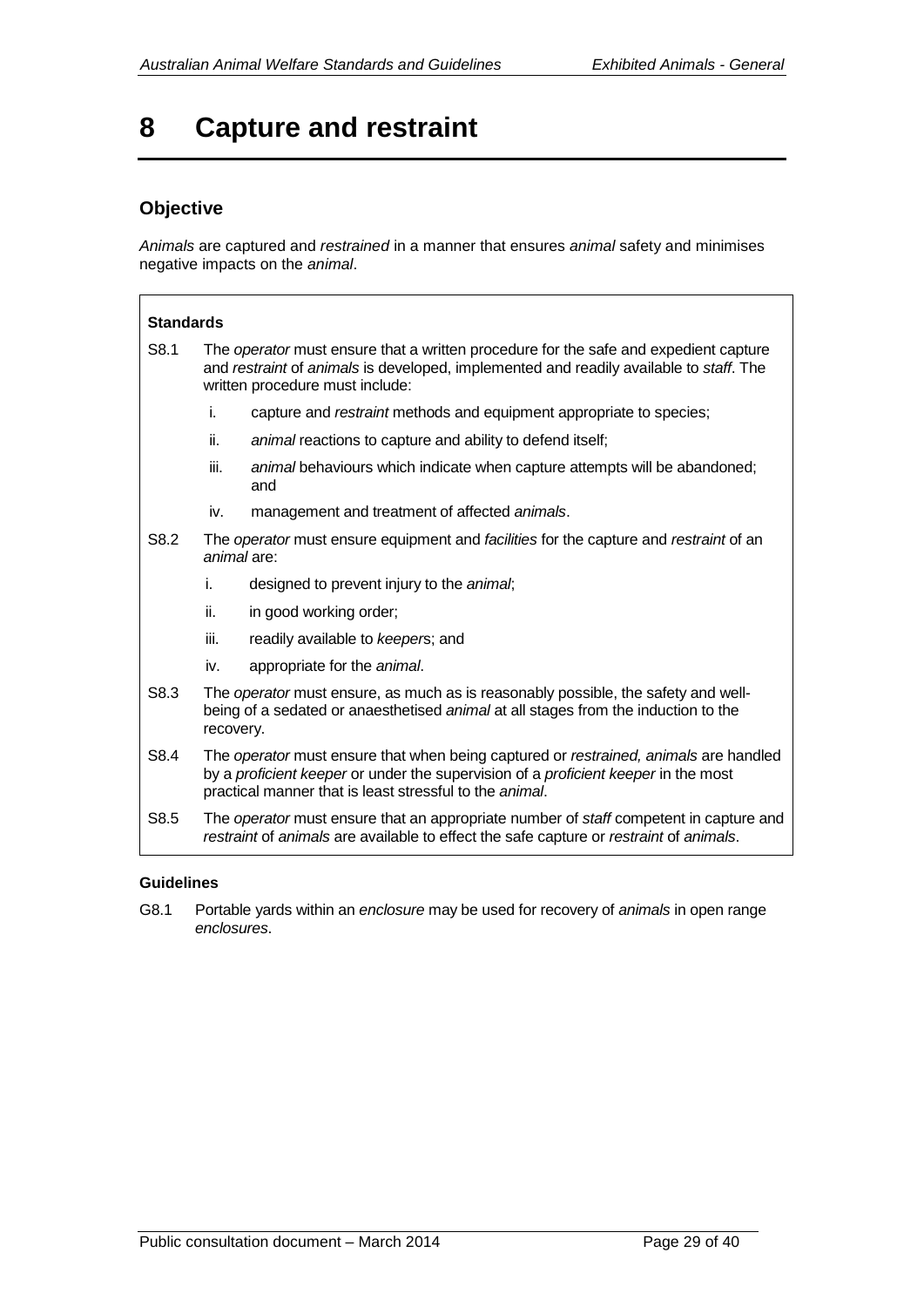# <span id="page-30-0"></span>**9 Training**

# **Objective**

*Animal training* is humane and beneficial to the *animal's* health, safety, behavioural and management needs.

### **Standards**

- S9.1 The *operator* must ensure written procedures regarding the health, safety and behavioural needs of the *animal* during *training* are developed, maintained and implemented and are readily available to *staff* who *train animals*.
- S9.2 The *operator* must ensure *training* is undertaken by an appropriately experienced trainer or under the immediate supervision of an appropriately experienced trainer.
- S9.3 The *operator* must ensure *training* does not compromise the *animal's* normal physical development, health or welfare.
- S9.4 The *operator* must ensure *training* programs do not exceed the physical capabilities of the *animal*.
- S9.5 The *operator* must ensure exhibitions of trained behaviours of *animals* demonstrate behaviours that are reflective of those expressed in the wild.

- G9.1 *Trainers* should use *operant conditioning*.
- G9.2 Punishment should be avoided as a *training* method.
- G9.3 *Animals* should be conditioned to accept routine husbandry procedures.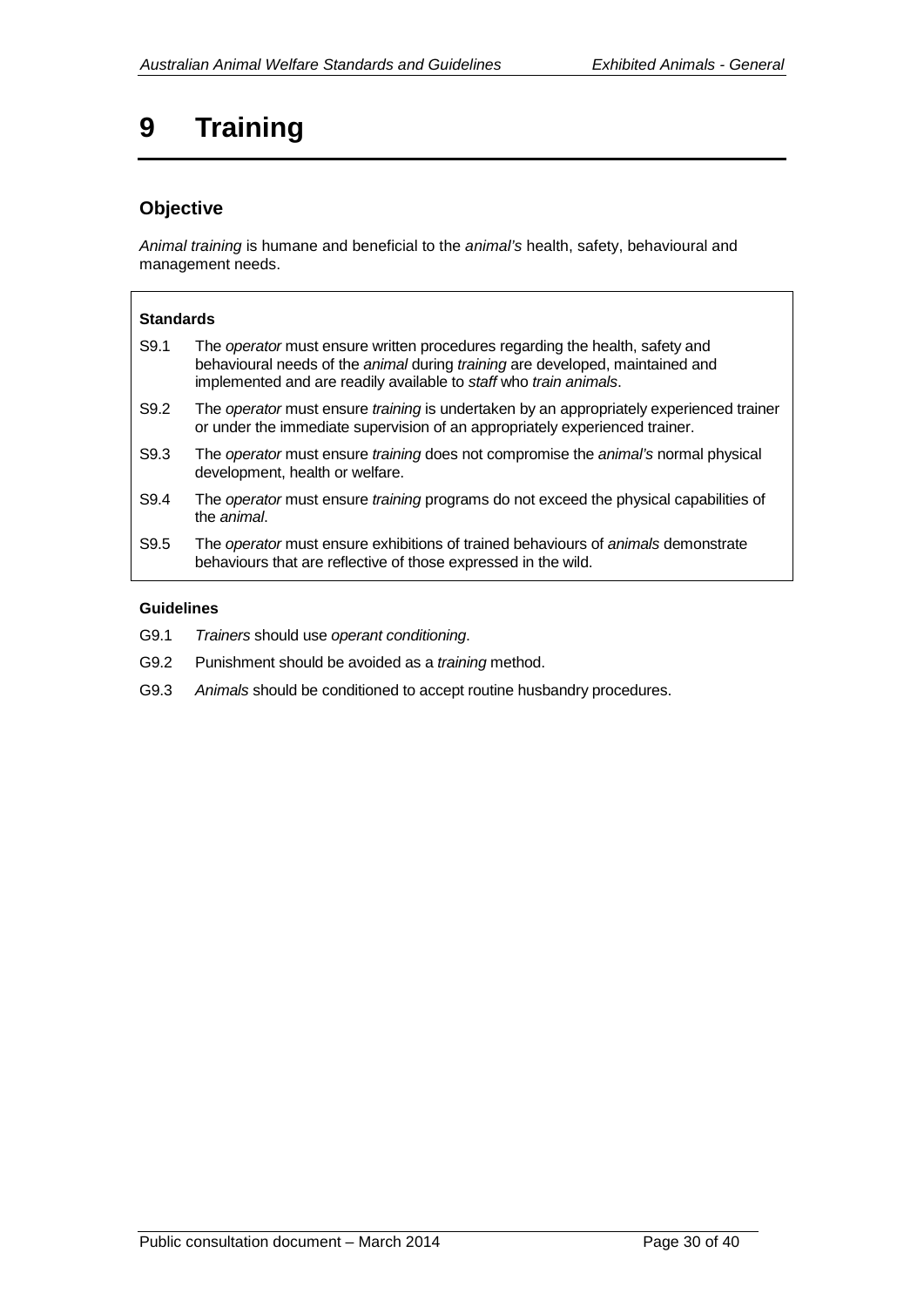# <span id="page-31-0"></span>**10 Interactive programs**

# **Objective**

*Animal* welfare, safety and security are maintained during *interactive programs* so that people have a positive experience and have an enhanced appreciation of *animals*.

| <b>Standards</b>                                                                                                 |      |                                                                                                                            |                                                                                                                                                                                                                                                                |  |  |
|------------------------------------------------------------------------------------------------------------------|------|----------------------------------------------------------------------------------------------------------------------------|----------------------------------------------------------------------------------------------------------------------------------------------------------------------------------------------------------------------------------------------------------------|--|--|
| S <sub>10.1</sub>                                                                                                |      | The operator must ensure interactive programs are designed to enhance people's<br>appreciation of and respect for animals. |                                                                                                                                                                                                                                                                |  |  |
| S <sub>10.2</sub>                                                                                                |      |                                                                                                                            | The operator must ensure a proficient keeper is responsible for overseeing and<br>coordinating all interactive programs.                                                                                                                                       |  |  |
| S <sub>10.3</sub>                                                                                                |      |                                                                                                                            | The operator must ensure a proficient keeper supervises all interactive programs.                                                                                                                                                                              |  |  |
| S10.4                                                                                                            |      |                                                                                                                            | The operator must ensure a risk assessment examining the risks to the animals is<br>undertaken for each <i>interactive program</i> and is reviewed on a regular basis.                                                                                         |  |  |
| S <sub>10.5</sub>                                                                                                |      |                                                                                                                            | The operator must ensure written procedures for interactive programs are developed,<br>regularly reviewed and implemented and are readily available to staff.                                                                                                  |  |  |
|                                                                                                                  |      |                                                                                                                            | Note - Written procedures for interactive programs may include:                                                                                                                                                                                                |  |  |
|                                                                                                                  | i.   |                                                                                                                            | a general description;                                                                                                                                                                                                                                         |  |  |
|                                                                                                                  | ii.  |                                                                                                                            | risk assessment and risk mitigation for the activity;                                                                                                                                                                                                          |  |  |
|                                                                                                                  |      | iii.                                                                                                                       | the behaviours, personality traits and other characteristics that indicate animals<br>are suitable for the activity;                                                                                                                                           |  |  |
|                                                                                                                  |      | iv.                                                                                                                        | the signs and characteristics of <i>animal</i> stress to monitor;                                                                                                                                                                                              |  |  |
|                                                                                                                  |      | v.                                                                                                                         | number and qualifications of staff required for the activity;                                                                                                                                                                                                  |  |  |
|                                                                                                                  |      | vi.                                                                                                                        | an interactive handling timetable and animal rotation schedule to facilitate<br>specimen-appropriate levels of interaction;                                                                                                                                    |  |  |
|                                                                                                                  |      | vii.                                                                                                                       | what is required of human participants; and                                                                                                                                                                                                                    |  |  |
|                                                                                                                  |      | viii.                                                                                                                      | the withdrawal parameters for both human participants and <i>animals</i> .                                                                                                                                                                                     |  |  |
| S <sub>10.6</sub><br>welfare.                                                                                    |      | The operator must ensure interactive programs do not have adverse impacts on animal                                        |                                                                                                                                                                                                                                                                |  |  |
| Note – Reasonable steps to minimise the risks to animal welfare involved in the interactive<br>programs include: |      |                                                                                                                            |                                                                                                                                                                                                                                                                |  |  |
|                                                                                                                  | i.   |                                                                                                                            | regular monitoring/testing of animals for zoonoses;                                                                                                                                                                                                            |  |  |
|                                                                                                                  | ii.  |                                                                                                                            | enforcing health and age restrictions on human participants;                                                                                                                                                                                                   |  |  |
|                                                                                                                  | iii. | limits on the number of human participants per activity;                                                                   |                                                                                                                                                                                                                                                                |  |  |
|                                                                                                                  | İV.  |                                                                                                                            | appropriate ratio of keepers to human participants and animals; and                                                                                                                                                                                            |  |  |
|                                                                                                                  | v.   |                                                                                                                            | use of <i>proficient</i> keepers.                                                                                                                                                                                                                              |  |  |
| S <sub>10.7</sub>                                                                                                |      |                                                                                                                            | The operator must ensure animals that display signs of distress or illness are removed<br>from the interactive program until such time as they are reassessed by a veterinarian or<br>proficient keeper as being suitable to re-enter the interactive program. |  |  |
| S <sub>10.8</sub>                                                                                                |      |                                                                                                                            | The operator must ensure that each animal has been assessed by a proficient keeper,<br>prior to being inducted into an interactive program, as:                                                                                                                |  |  |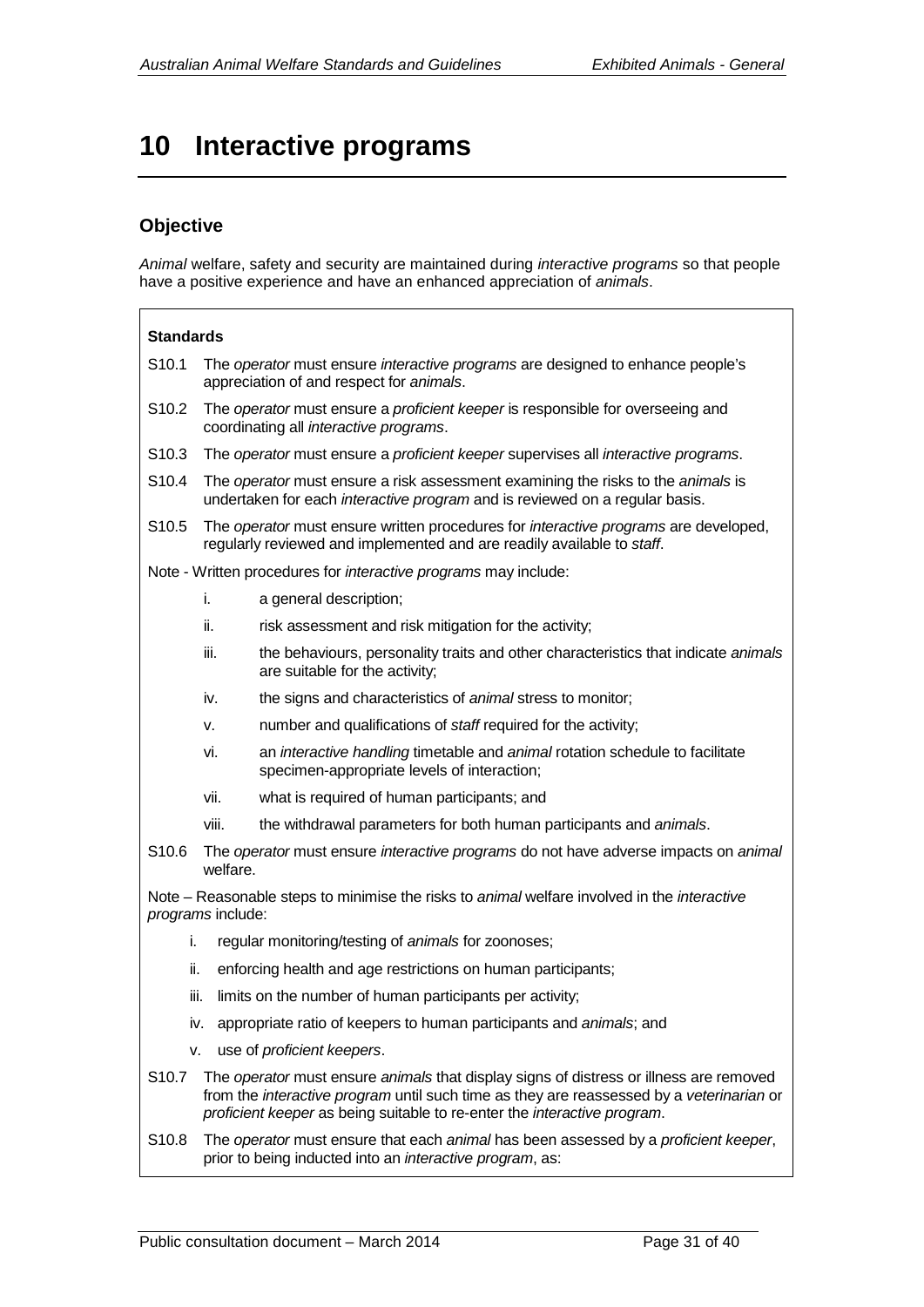- i. appropriately conditioned to the particular nature of the *interactive program*; and
- ii. of suitable temperament to participate.
- S10.9 The *operator* must provide access to hand-washing amenities or anti-bacterial hand gels for visitors having direct contact with *animals*.
- S10.10 The *operator* must ensure appropriate briefings are given to human participants on what they should and should not do before partaking in any *interactive program* activity.
- S10.11 The *operator* must ensure that a record is maintained of daily *interactive handling times* for each *animal* used in an *interactive program*.

### **Guidelines**

G10.3 For *animal* welfare and educational benefits *interactive programs* should present natural *animal* behaviours.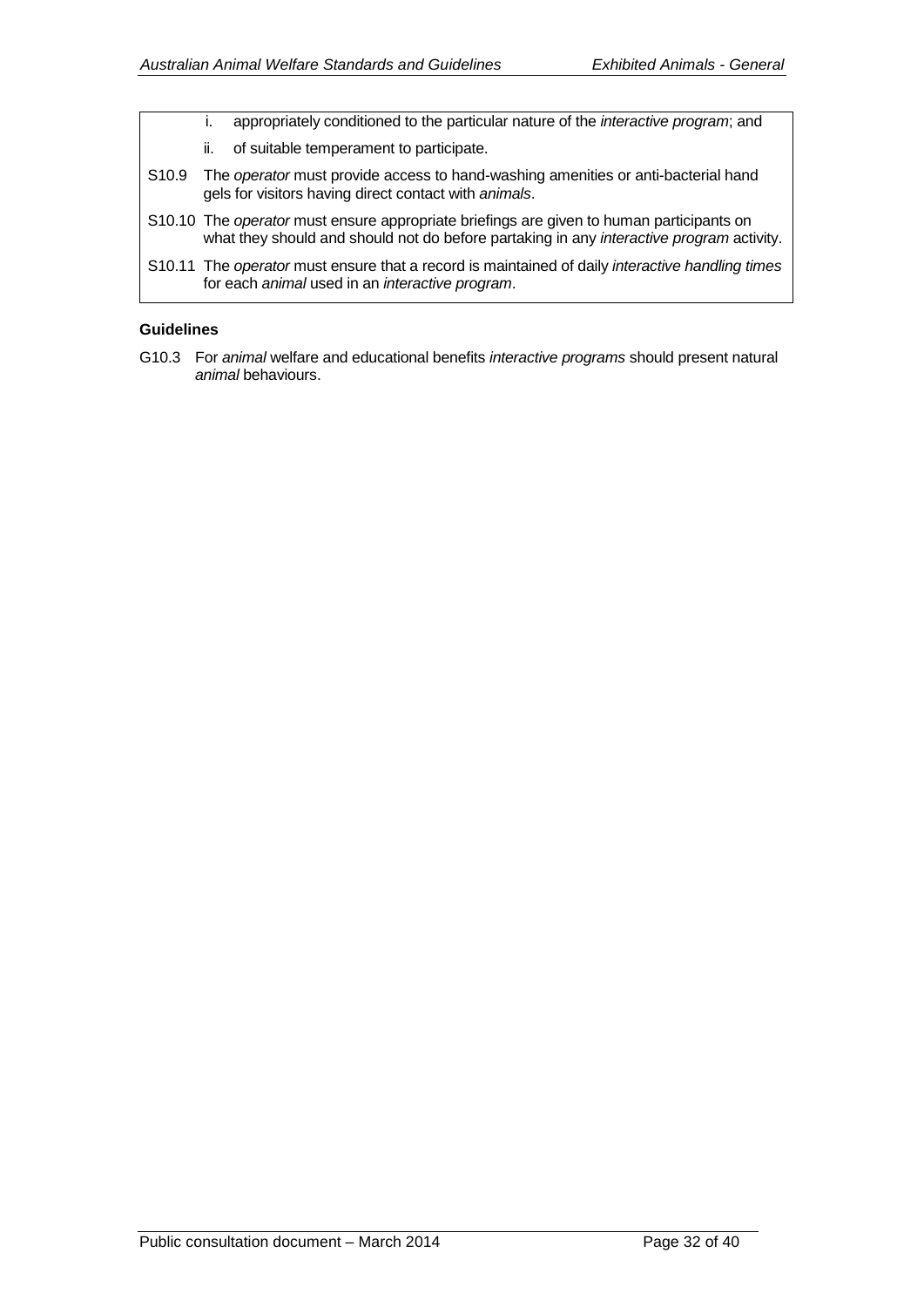# <span id="page-33-0"></span>**11 Transportation**

# **Objective**

*Animal* welfare, safety and security are maintained during *transport*.

| <b>Standards</b>  |                                                                                                                                                                                                 |                                                                                                                                                           |  |  |
|-------------------|-------------------------------------------------------------------------------------------------------------------------------------------------------------------------------------------------|-----------------------------------------------------------------------------------------------------------------------------------------------------------|--|--|
| S11.1             | The operator must ensure a proficient keeper supervises the transportation of an<br>animal.                                                                                                     |                                                                                                                                                           |  |  |
|                   |                                                                                                                                                                                                 | S11.2 The operator sending an animal must ensure animals being transported:                                                                               |  |  |
|                   | i.                                                                                                                                                                                              | are safe, secure and fit for the intended journey;                                                                                                        |  |  |
|                   | ii.                                                                                                                                                                                             | have their welfare needs met; and                                                                                                                         |  |  |
|                   | iii.                                                                                                                                                                                            | receive appropriate treatment if they become sick, injured or stressed during<br>transportation.                                                          |  |  |
| S <sub>11.3</sub> | are:                                                                                                                                                                                            | The operator sending an animal must ensure animals are transported in containers that                                                                     |  |  |
|                   | i.                                                                                                                                                                                              | suitable for the animal being transported;                                                                                                                |  |  |
|                   | ii.                                                                                                                                                                                             | secured to prevent escape and movement of the container within the<br>transportation vehicle;                                                             |  |  |
|                   | iii.                                                                                                                                                                                            | of a size and design appropriate to prevent injury to the <i>animal</i> and to ensure<br>the <i>animal's</i> needs during travel are met;                 |  |  |
|                   | iv.                                                                                                                                                                                             | adequately ventilated throughout the entire journey; and                                                                                                  |  |  |
|                   | v.                                                                                                                                                                                              | constructed of materials that are non-hazardous to animals that can chew.                                                                                 |  |  |
|                   |                                                                                                                                                                                                 | The following standards in this section apply to <i>transport</i> of an <i>animal</i> as part of an                                                       |  |  |
|                   |                                                                                                                                                                                                 | animal transaction:                                                                                                                                       |  |  |
| S11.4             | The operator sending an animal must ensure for an animal transaction that external<br>indelible labels are attached to the <i>transportation</i> container indicating the following<br>details: |                                                                                                                                                           |  |  |
|                   | i.                                                                                                                                                                                              | the words "Live cargo" or "Live animals";                                                                                                                 |  |  |
|                   | ii.                                                                                                                                                                                             | the words "Correct way up" or "This way up" with arrows indicating the correct<br>way up;                                                                 |  |  |
|                   | iii.                                                                                                                                                                                            | species and number of animals, and a warning if there is a dangerous animal<br>inside; and                                                                |  |  |
|                   | iv.                                                                                                                                                                                             | the senders and recipients full name(s), addresses and contact telephone<br>numbers.                                                                      |  |  |
| S11.5             |                                                                                                                                                                                                 | The operator sending an animal must ensure the animal to be transported is fit for<br>the intended journey and appropriately prepared for transportation. |  |  |
| S11.6             | The operator receiving an animal and the operator sending an animal must agree to<br>a travel plan before the animal is transported. The travel plan must take into<br>consideration:           |                                                                                                                                                           |  |  |
|                   |                                                                                                                                                                                                 | i. the animal;                                                                                                                                            |  |  |
|                   | ii.                                                                                                                                                                                             | the nature and duration of the intended journey;                                                                                                          |  |  |
|                   | iii.                                                                                                                                                                                            | the weather and road conditions anticipated during the journey;                                                                                           |  |  |
|                   | iv.                                                                                                                                                                                             | the time that animal will be without feed and water prior to and during                                                                                   |  |  |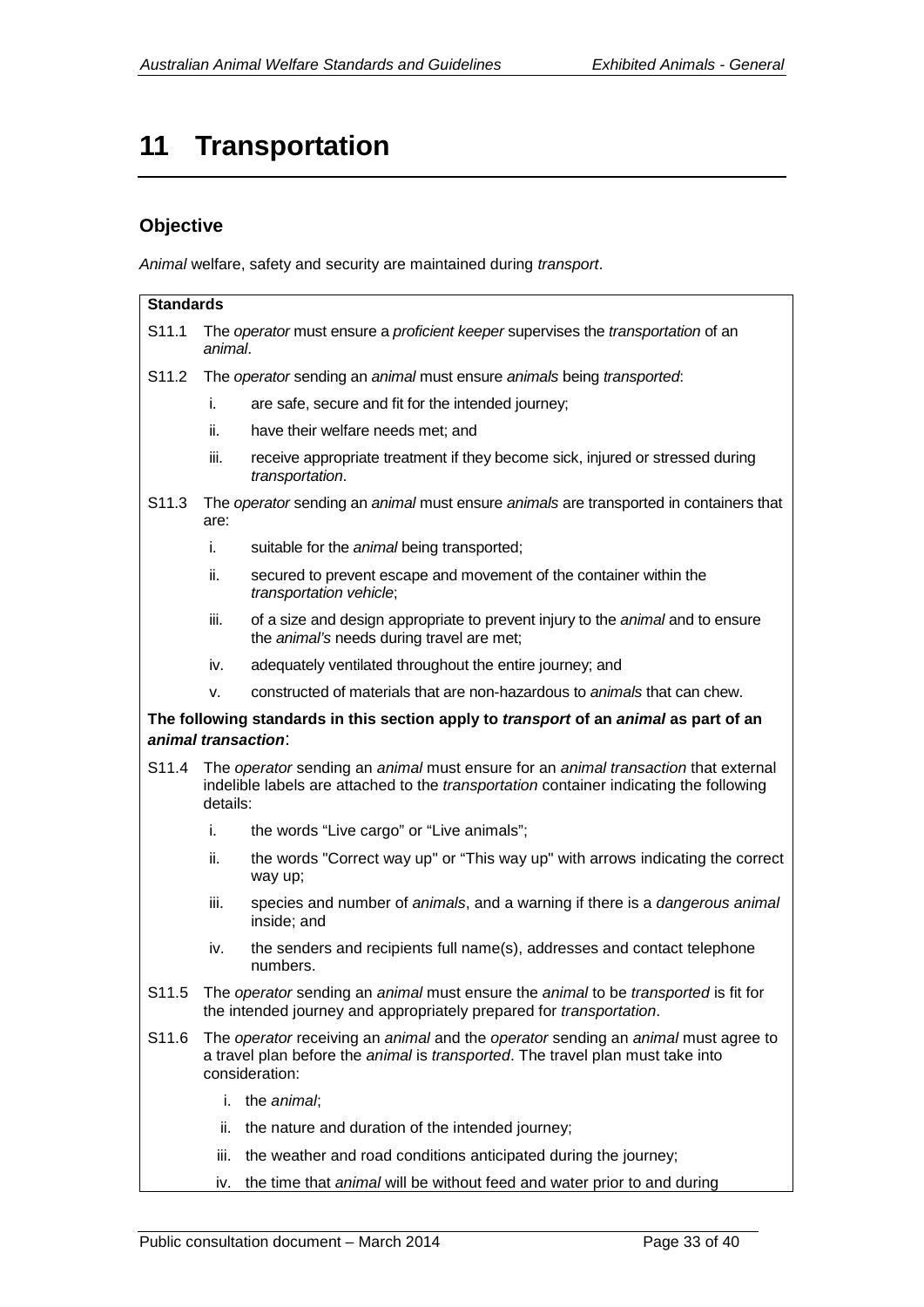#### *transportation*;

- v. planned rest stops and spells;
- vi. the number of people required;
- vii. contingencies such as illness or injury or delays due to breakdown or mechanical failure;
- viii. the need for insulation and appropriate climate control;
- ix. IATA and CITES *animal transport* standards and guidelines; and
- x. the parties to a travel plan include the *operator* sending the *animal*, the *operator* receiving the *animal* and the transporter.
- S11.7 The *operator* sending an *animal* must ensure the transporter does not commence *transportation* until the transporter has been provided with a travel plan. The travel plan must include emergency contacts and contingencies.
- S11.8 The transporter is responsible for an *animal* during *transport* from the time of loading and until the recipient takes delivery, unless the *animal* is accompanied by a *keeper.*
- S11.9 The *operator* sending an *animal* must ensure a *proficient keeper* supervises the *transportation* of an *animal* from the time of loading until the moment the *animal* is offloaded where practicable.
- S11.10 Upon receipt the *operator* receiving an *animal* must inspect the *animal* and provide it with appropriate safety, security, care and treatment.

- G11.1 Duration of transport should be kept to a minimum.
- G11.2 In determining the maximum journey time, factors for consideration include the species, food and water requirements, method of travel, ambient temperatures, physiological status and previous experience in transporting that individual or species.
- G11.3 A sample travel plan template is provided at Appendix 2.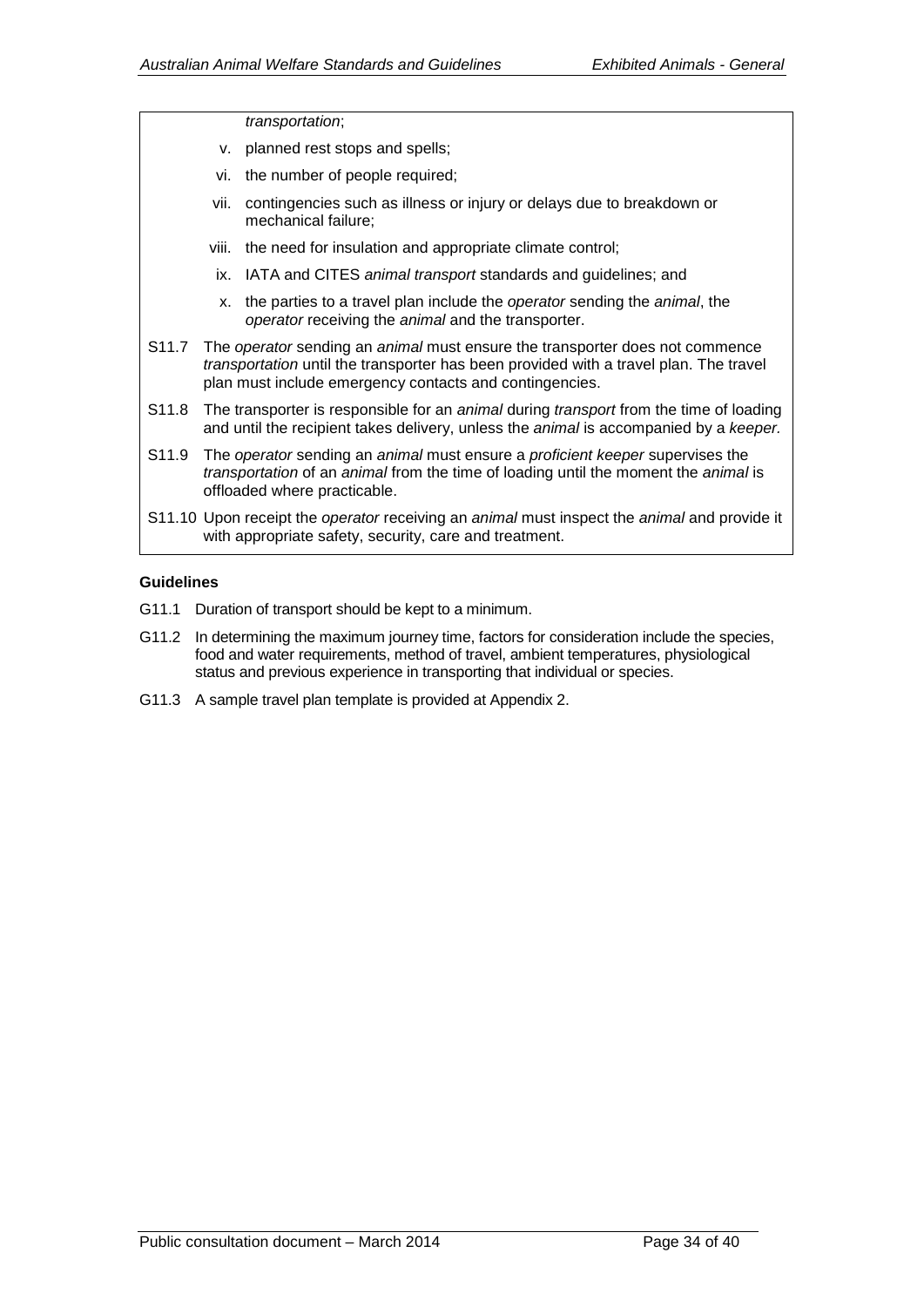# <span id="page-35-0"></span>**12 Animal identification and records**

# **Objective**

*Animals* are identified by standardised means and have a detailed written history.

### **Animal Identification**

#### **Standards**

- S12.1 The *operator* must ensure all *animals* held for e*xhibition purposes* have *individual permanent identification*. This clause does not apply to:
	- i. fish;
	- ii. invertebrates;
	- iii. vertebrates that are dependent on parental care for their survival;
	- iv. *group animals*;
	- v. *animals* exempt by the *taxon standards*; and
	- vi. *animals* exempt by the relevant *government authority*.
- S12.2 The *operator* must ensure joints or digits are not removed from an *animal* unless allowed under a *taxon standard*.

- G12.1 Examples of vertebrates dependent on parental care for their survival include incubating eggs, birds that have not fledged and unweaned mammals.
- G12.2 *Animals* weighing greater than 50 grams should be identified by implanting a passive integrated transponder.
- G12.3 Alternatives to *individual permanent identification* by implanting a passive integrated transponder include:
	- i. drawings and photographs, for *animals* with distinguishing features;
	- ii. ear tattoos, for tractable *animals*;
	- iii. ear or wing tags; and
	- iv. leg bands.
- G12.4 Passive integrated transponder identification may be unsuitable for *animals* that:
	- i. are very small; and/or
	- ii. have a very short natural generation.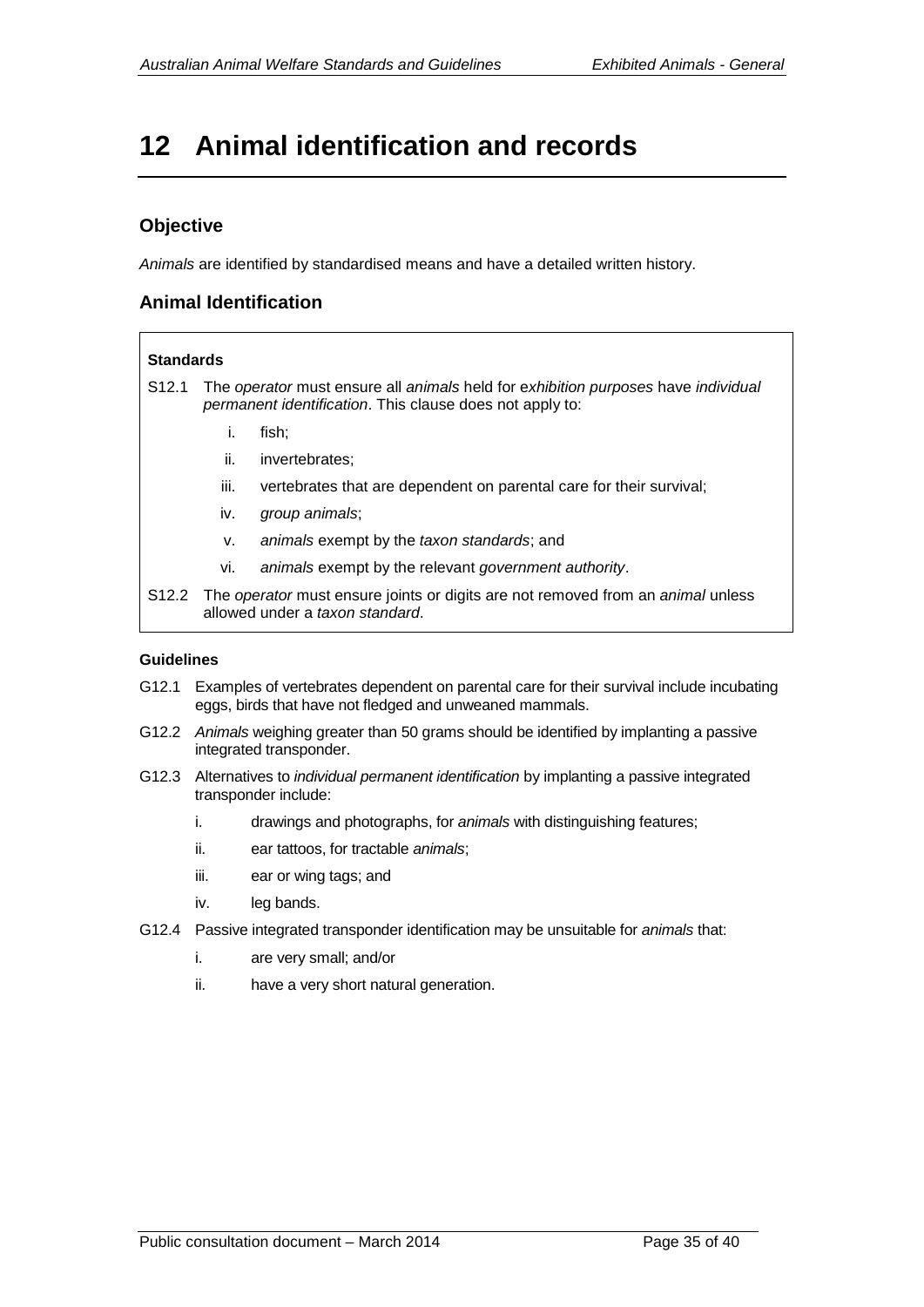### **Records**

| <b>Standards</b>                                                                                                                                                                                                                                                |                                                                                                                                                                                                     |                                                                                                               |  |  |  |  |
|-----------------------------------------------------------------------------------------------------------------------------------------------------------------------------------------------------------------------------------------------------------------|-----------------------------------------------------------------------------------------------------------------------------------------------------------------------------------------------------|---------------------------------------------------------------------------------------------------------------|--|--|--|--|
| S <sub>12.3</sub>                                                                                                                                                                                                                                               | The operator must ensure that an animal register and animal health records are kept<br>and maintained for all animals in the facility.                                                              |                                                                                                               |  |  |  |  |
| S <sub>12.4</sub>                                                                                                                                                                                                                                               |                                                                                                                                                                                                     | The operator must ensure animal records are kept for the life of the animal plus two<br>years.                |  |  |  |  |
| S <sub>12.5</sub>                                                                                                                                                                                                                                               |                                                                                                                                                                                                     | The operator must ensure that for each animal or group animal information on the<br>animal register includes: |  |  |  |  |
|                                                                                                                                                                                                                                                                 | i.                                                                                                                                                                                                  | unique animal identification if known;                                                                        |  |  |  |  |
|                                                                                                                                                                                                                                                                 | ii.                                                                                                                                                                                                 | group animal identification, if individual identification not known;                                          |  |  |  |  |
|                                                                                                                                                                                                                                                                 | iii.                                                                                                                                                                                                | animal name, including the common and scientific name of the species;                                         |  |  |  |  |
|                                                                                                                                                                                                                                                                 | iv.                                                                                                                                                                                                 | sex, if known;                                                                                                |  |  |  |  |
|                                                                                                                                                                                                                                                                 | ν.                                                                                                                                                                                                  | date of birth, if known;                                                                                      |  |  |  |  |
|                                                                                                                                                                                                                                                                 | vi.                                                                                                                                                                                                 | name of breeder, place of birth, sire and dam (if known);                                                     |  |  |  |  |
|                                                                                                                                                                                                                                                                 | vii.                                                                                                                                                                                                | animal transaction history;                                                                                   |  |  |  |  |
|                                                                                                                                                                                                                                                                 | viii.                                                                                                                                                                                               | enclosure containing the animal;                                                                              |  |  |  |  |
|                                                                                                                                                                                                                                                                 | ix.                                                                                                                                                                                                 | details of any escapes, recaptures, disappearances or reappearances;                                          |  |  |  |  |
|                                                                                                                                                                                                                                                                 | х.                                                                                                                                                                                                  | adverse behaviours which demonstrate actual or significant risk of injury to<br>the animal and other animals; |  |  |  |  |
|                                                                                                                                                                                                                                                                 | xi.                                                                                                                                                                                                 | reproductive history; and                                                                                     |  |  |  |  |
|                                                                                                                                                                                                                                                                 | xii.                                                                                                                                                                                                | date and location of death, if known, and method of cadaver disposal if<br>required.                          |  |  |  |  |
| S <sub>12.6</sub>                                                                                                                                                                                                                                               |                                                                                                                                                                                                     | The operator must ensure animal health records include:                                                       |  |  |  |  |
|                                                                                                                                                                                                                                                                 | i.                                                                                                                                                                                                  | species name;                                                                                                 |  |  |  |  |
|                                                                                                                                                                                                                                                                 | ii.                                                                                                                                                                                                 | identification of animal or group animal;                                                                     |  |  |  |  |
|                                                                                                                                                                                                                                                                 | iii.                                                                                                                                                                                                | diagnosis;                                                                                                    |  |  |  |  |
|                                                                                                                                                                                                                                                                 | iv.                                                                                                                                                                                                 | date of the diagnosis;                                                                                        |  |  |  |  |
|                                                                                                                                                                                                                                                                 | ٧.                                                                                                                                                                                                  | the person who noted the condition;                                                                           |  |  |  |  |
|                                                                                                                                                                                                                                                                 | vi.                                                                                                                                                                                                 | nature of any conditions;                                                                                     |  |  |  |  |
|                                                                                                                                                                                                                                                                 | vii.                                                                                                                                                                                                | dates and details of treatments;                                                                              |  |  |  |  |
|                                                                                                                                                                                                                                                                 | viii.                                                                                                                                                                                               | the person who administered the treatment;                                                                    |  |  |  |  |
|                                                                                                                                                                                                                                                                 | ix.                                                                                                                                                                                                 | surgical procedures;                                                                                          |  |  |  |  |
|                                                                                                                                                                                                                                                                 | х.                                                                                                                                                                                                  | vaccinations; and                                                                                             |  |  |  |  |
|                                                                                                                                                                                                                                                                 | xi.                                                                                                                                                                                                 | cause of death.                                                                                               |  |  |  |  |
| Note - Information does not need to be repeated in multiple records, provided the interpretation<br>of the information is unambiguous (e.g. health records and health programs may be combined<br>rather than duplicating information in two separate records). |                                                                                                                                                                                                     |                                                                                                               |  |  |  |  |
| S <sub>12.7</sub>                                                                                                                                                                                                                                               | The operator moving an animal via an animal transaction must ensure a copy of all<br>animal register and animal health records of the animal being moved are provided to<br>the receiving facility. |                                                                                                               |  |  |  |  |

S12.8 Records, including any documented procedures, plans or programs required by other clauses of these Standards, must be maintained by the *operator* in a form that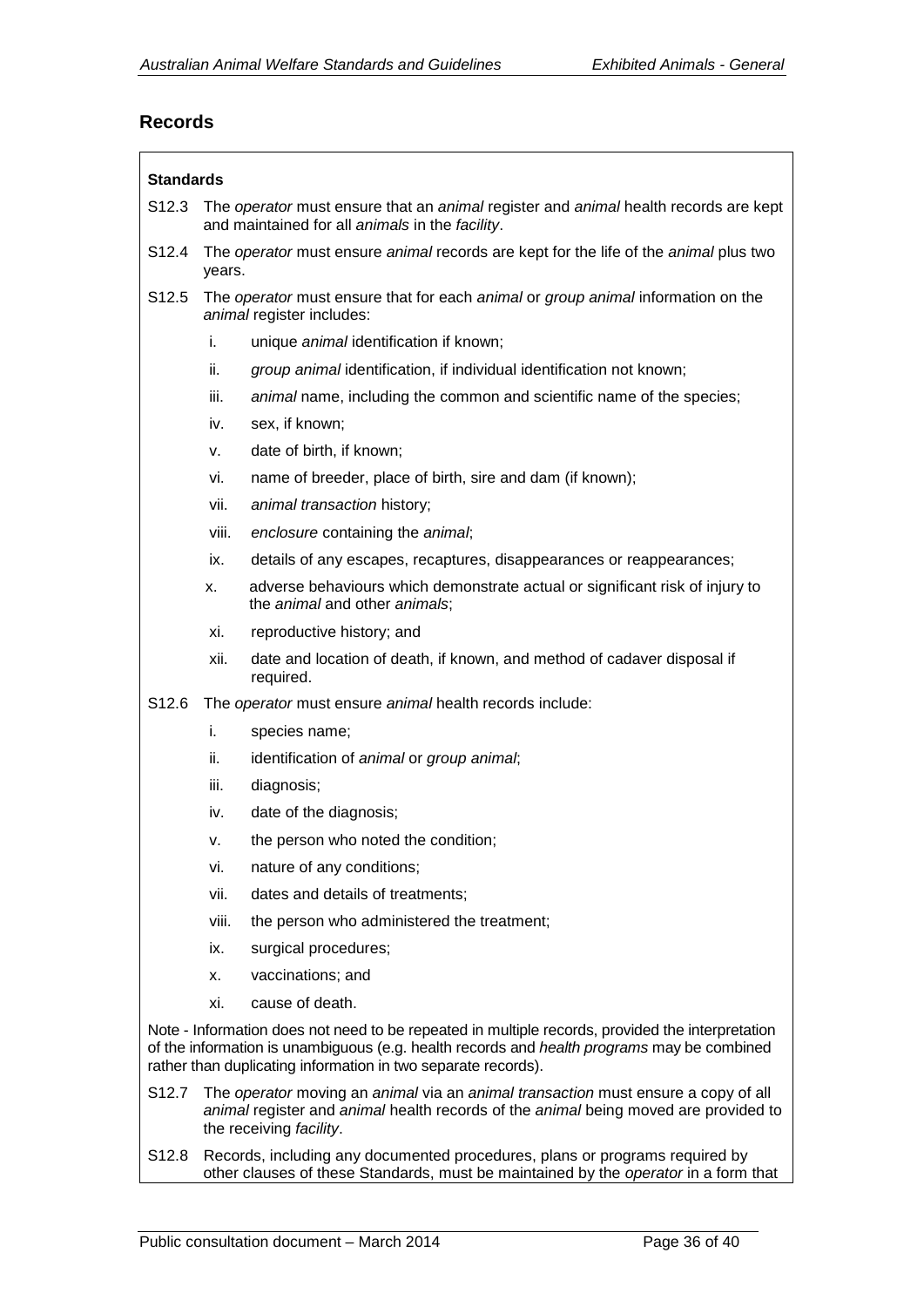can be readily examined, analysed and deciphered.

S12.9 The *operator* must take all reasonable steps to ensure records are kept securely and cannot be damaged.

Note - Steps to ensure records are kept securely and cannot be damaged include:

- i. regularly backing-up electronic files;
- ii. ensuring records are not kept in a place prone to flooding;
- iii. ensuring the place where records are kept has a smoke detector and fire extinguishers;
- iv. keeping records in a locked room;
- v. keeping records in a locked filing cabinet; and
- vi. keeping records in a fire-proof cabinet.
- S12.10 The *operator* must report significant loss or damage to records in writing to the *government authority*.

- G12.5 The manner in which *animal* register information is recorded should be consistent, but may differ depending on how the *animal* is identified (e.g. an individual *animal* will be recorded differently from a *group animal*).
- G12.6 *Facilities* should keep copies of all records and these should be kept separately from the original records.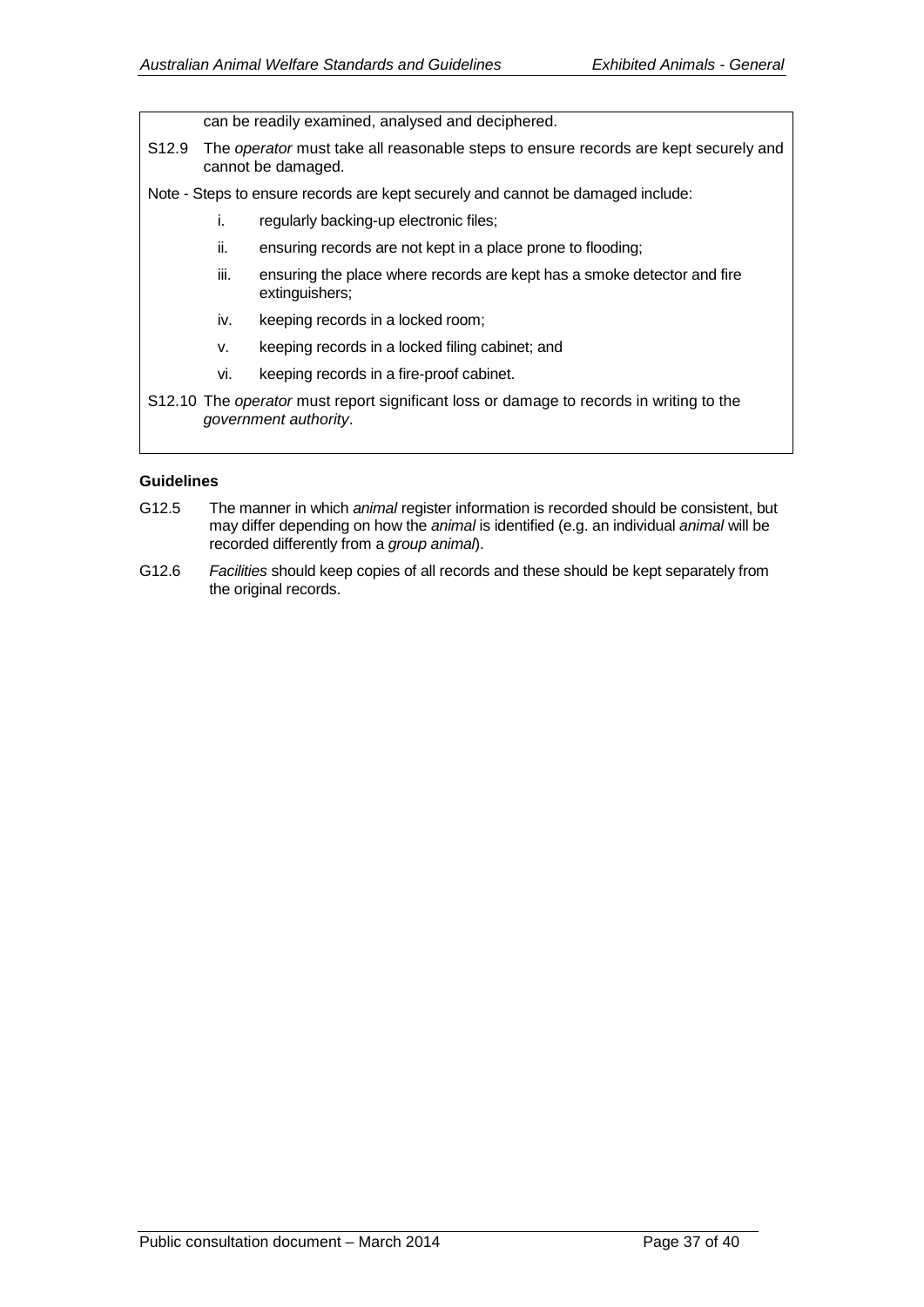# <span id="page-38-0"></span>**Appendix 1 – Sample: Animal collection management plan**

**Institution: Species**: **IUCN Listing: Completed by: Timeline:**

- **1. Breeding planned:** yes  $\Box$  **no**  $\Box$  (if no, go to point 6)
- **2. Identification of individuals to be paired:**
- **3. Purpose for breeding:**
- **4. Anticipated offspring number:**

| Current |   |   | Planned |   |   | Other information |
|---------|---|---|---------|---|---|-------------------|
| M       | - | ີ | M       | - | u |                   |
|         |   |   |         |   |   |                   |

- **5.** Are sufficient resources and facilities available:  $\mathsf{yes} \square$  no  $\square$  (if no, breeding should not proceed)
- **6. Breeding control measures:**
- **7. If controls fail how will offspring be managed:**
- **8. Identify potential enclosures for both planned and unplanned offspring:**
- **9. Will artificial rearing be employed?**

**Authorised by:**

**General Manager: Curator:**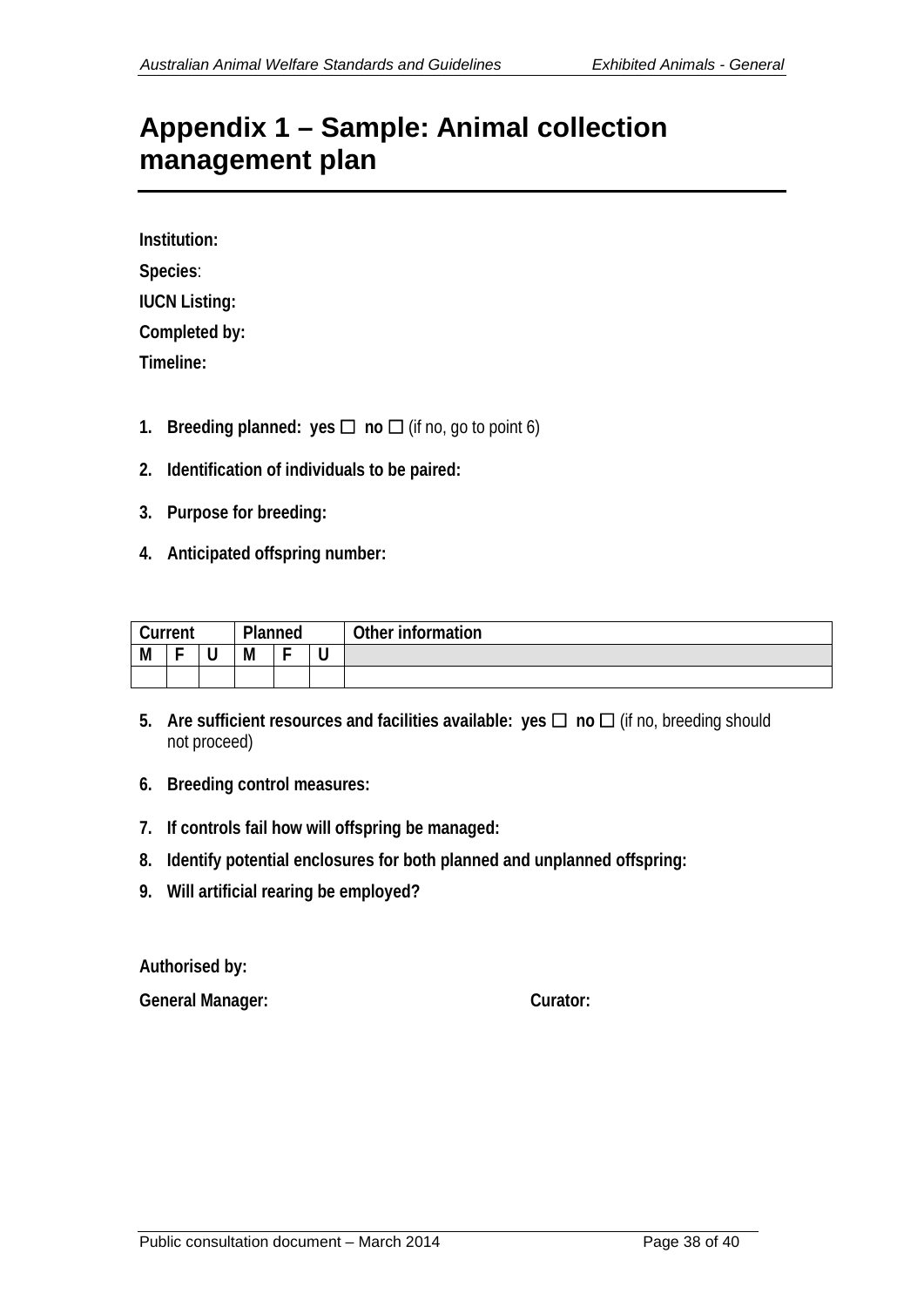# <span id="page-39-0"></span>**Appendix 2 – Sample: Animal transport plan**

| Species:                                             |  |                                                                           |                                                                              | Number of Animals:               |           | Proposed transport date:  |  |
|------------------------------------------------------|--|---------------------------------------------------------------------------|------------------------------------------------------------------------------|----------------------------------|-----------|---------------------------|--|
| 1.                                                   |  |                                                                           |                                                                              | 1.                               |           |                           |  |
| 2.                                                   |  |                                                                           |                                                                              | 2.                               |           |                           |  |
| 3.                                                   |  |                                                                           |                                                                              | 3.                               |           |                           |  |
| Other:                                               |  |                                                                           |                                                                              |                                  |           |                           |  |
| Sending institution details                          |  |                                                                           |                                                                              |                                  |           |                           |  |
| Organisation                                         |  |                                                                           |                                                                              |                                  |           |                           |  |
| Site address                                         |  |                                                                           |                                                                              |                                  |           |                           |  |
| Primary contact name and position:                   |  |                                                                           | Contact details:                                                             |                                  |           |                           |  |
| Secondary contact name and position:                 |  |                                                                           | Contact details:                                                             |                                  |           |                           |  |
| <b>Receiving institution details</b>                 |  |                                                                           |                                                                              |                                  |           |                           |  |
| Organisation                                         |  |                                                                           |                                                                              |                                  |           |                           |  |
| Site address                                         |  |                                                                           |                                                                              |                                  |           |                           |  |
| Primary contact name and position:                   |  |                                                                           |                                                                              | Contact details:                 |           |                           |  |
| Secondary contact name and position:                 |  |                                                                           | Contact details:                                                             |                                  |           |                           |  |
| <b>Transport contractor details</b>                  |  |                                                                           |                                                                              |                                  |           |                           |  |
| Organisation                                         |  |                                                                           |                                                                              |                                  |           |                           |  |
| Site address                                         |  |                                                                           |                                                                              |                                  |           |                           |  |
| Primary contact name and position:                   |  |                                                                           | Contact details:                                                             |                                  |           |                           |  |
|                                                      |  |                                                                           |                                                                              |                                  |           |                           |  |
| Secondary contact name and position:                 |  |                                                                           | Contact details:                                                             |                                  |           |                           |  |
| <b>Transport details</b>                             |  |                                                                           |                                                                              |                                  |           |                           |  |
| Date of transport:                                   |  |                                                                           | Mode of transport: Road<br>Air $\Box$ Other $\Box$<br>Provide details below. |                                  |           |                           |  |
| Estimated travel time:                               |  |                                                                           |                                                                              | Departure time from              |           | Estimated arrival time at |  |
|                                                      |  |                                                                           |                                                                              | institution:                     |           | receiving institution:    |  |
| Road travel details                                  |  |                                                                           |                                                                              |                                  |           |                           |  |
| Departure location:                                  |  |                                                                           |                                                                              |                                  |           |                           |  |
| Departure time:                                      |  |                                                                           | Arrival / pick-up location:<br>Pick-up time:                                 |                                  |           |                           |  |
|                                                      |  |                                                                           |                                                                              |                                  |           |                           |  |
| <b>Flight details</b>                                |  | Carrier:                                                                  |                                                                              |                                  | Flight #: |                           |  |
| Departure location:<br>Departure time:               |  |                                                                           | Arrival location:                                                            | Arrival time (local):            |           |                           |  |
|                                                      |  | Are there any connecting flights involved? If so, please provide details: |                                                                              |                                  |           |                           |  |
| Connecting location:                                 |  |                                                                           |                                                                              |                                  |           |                           |  |
| Arrival time:                                        |  | Departure time:                                                           |                                                                              | Estimated time between flights:  |           |                           |  |
| Number of containers for consignment:                |  |                                                                           |                                                                              | Estimated weight of container/s: |           |                           |  |
|                                                      |  |                                                                           |                                                                              |                                  |           |                           |  |
| Authorisation:                                       |  | Date:                                                                     |                                                                              |                                  |           |                           |  |
| Institution Manager:                                 |  |                                                                           |                                                                              |                                  |           |                           |  |
|                                                      |  |                                                                           |                                                                              |                                  |           |                           |  |
| Manager of biological collection (where applicable): |  |                                                                           |                                                                              |                                  |           |                           |  |
| Name:                                                |  |                                                                           |                                                                              |                                  |           |                           |  |
| General comments:                                    |  |                                                                           |                                                                              |                                  |           |                           |  |
|                                                      |  |                                                                           |                                                                              |                                  |           |                           |  |
|                                                      |  |                                                                           |                                                                              |                                  |           |                           |  |
|                                                      |  |                                                                           |                                                                              |                                  |           |                           |  |